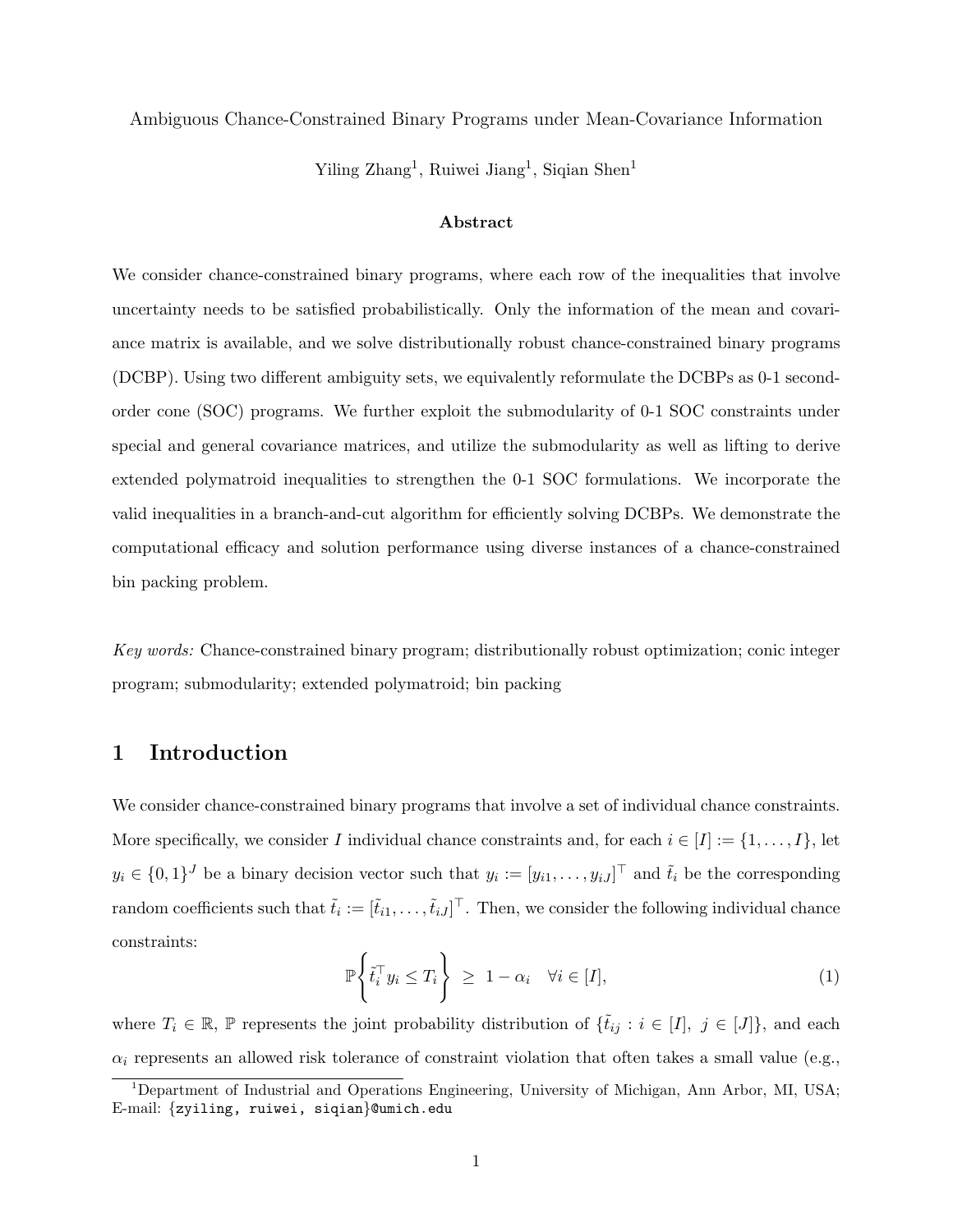$\alpha_i = 0.05$ ).

The individual chance constraints have wide applications in service and operations management, providing an effective and convenient way of controlling capacity violation and ensuring high quality of service. For example, in surgery allocation,  $y_i$  represents yes-no decisions of allocating J surgeries in operating room (OR) i, for all  $i \in [I]$ . The operational time limit of each OR (i.e.,  $T_i$ ) is usually deterministic, but the processing time of each surgery (i.e.,  $\tilde{t}_{ij}$ ) is usually random due to the variety of patients, surgical teams, and surgery characteristics. Then, chance constraints (1) make sure that each OR will not go overtime with a large probability, offering an appropriate "end-of-the-day" guarantee.

Chance-constrained programs are difficult to solve, mainly because the feasible region described by constraints  $(1)$  is non-convex in general Prékopa  $(2003)$ . Nonetheless, promising special cases have been identified to recapture the convexity of chance-constrained models. In particular, if  ${\lbrace \tilde{t}_{ij} : j \in [J] \rbrace}$  are assumed to follow a Gaussian distribution with a known mean  $\mu_i$  and covariance  $\text{matrix }\Sigma_i \text{, then the chance constraints (1) are equivalent to the second-order cone (SOC) constraints}$ 

$$
\mu_i^{\top} y_i + \Phi^{-1} (1 - \alpha_i) \sqrt{y_i^{\top} \Sigma_i y_i} \le T_i \quad \forall i \in [I],
$$
\n(2)

where  $\Phi(\cdot)$  represents the cumulative distribution function of the standard Gaussian distribution. In this case, feasible binary solutions  $y_i$  to constraints (2) can be quickly found by off-the-shelf optimization solvers. In another promising research stream, the probability distribution  $\mathbb P$  of  $t_{ij}$  is replaced by a finite-sample approximation, leading to a sample average approximation (SAA) of the chance-constrained model Luedtke and Ahmed (2008); Pagnoncelli et al. (2009). The SAA model is then recast as a mixed-integer linear program (MILP), on which many strong valid inequalities can be derived to accelerate the branch-and-cut algorithm (see, e.g., Luedtke et al. (2010); Küçükyavuz (2012); Luedtke (2014); Song et al. (2014); Liu et al. (2016)).

However, a basic challenge of the chance-constrained approach is that the perfect knowledge of probability distribution  $\mathbb P$  may not be accessible. Under many circumstances, we only have a series of historical data that can be considered as samples taken from the true (while ambiguous) distribution. As a consequence, the solution obtained from a chance-constrained model can be sensitive to the choice of distribution  $\mathbb P$  we employ in (1) and hence perform poorly in out-ofsample tests. This phenomenon is often observed when solving stochastic programs and is called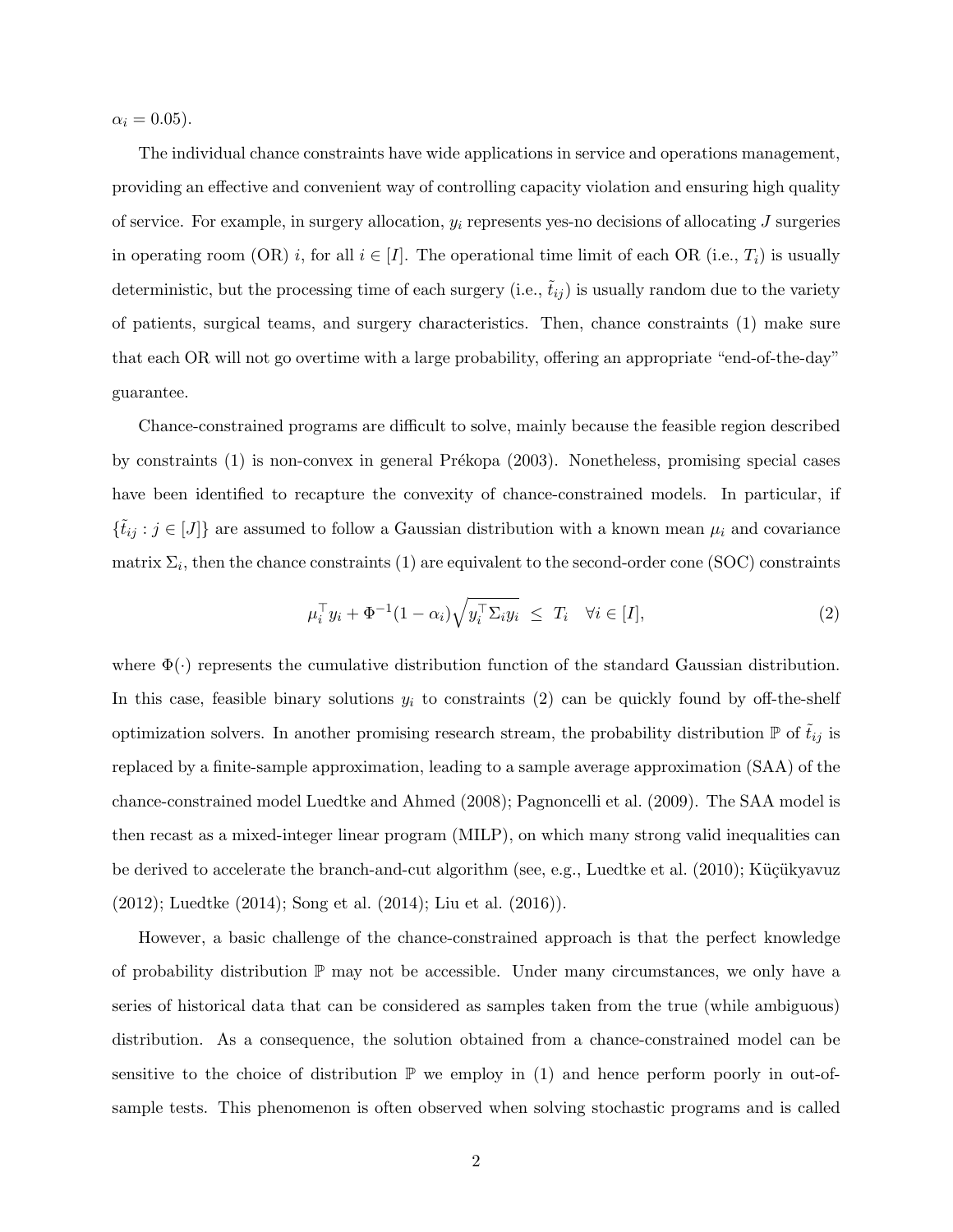the optimizer's curse Smith and Winkler (2006). A natural way of addressing this curse is that, instead of a single estimate of  $\mathbb{P}$ , we employ a set of plausible probability distributions, termed the ambiguity set and denoted  $\mathcal{D}$ . Then, from a robust perspective, we ensure that chance constraints (1) hold valid with regard to all probability distributions belonging to  $\mathcal{D}$ , i.e.,

$$
\inf_{\mathbb{P}\in\mathcal{D}}\mathbb{P}\left\{\tilde{t}_i^\top y_i \le T_i\right\} \ge 1 - \alpha_i \quad \forall i \in [I],\tag{3}
$$

and accordingly we call (3) distributionally robust chance constraints (DRCCs).

In this paper, we consider distributionally robust chance-constrained binary programs (DCBP) that involve binary  $y_i$ -variables and DRCCs (3). Without making the Gaussian assumption on  $\mathbb{P}$ , we show that a DCBP is equivalent to a 0-1 SOC program when  $D$  is characterized by the first two moments of  $\tilde{t}_i$ . Furthermore, building upon existing work on valid inequalities for submodular/supermodular functions, we exploit the submodularity of the 0-1 SOC program to derive valid inequalities. As demonstrated in extensive computational experiments of bin packing instances, these valid inequalities significantly accelerate the branch-and-cut algorithm for solving the related DCBPs. Notably, the proposed submodular approximations and the resulting valid inequalities apply to general 0-1 SOC programs than DCBPs.

The remainder of the paper is organized as follows. Section 2 reviews the prior work related to optimization techniques used in this paper and stochastic bin packing problems. Section 3 presents two 0-1 SOC representations, respectively, for DRCCs under two moment-based ambiguity sets. Section 4 utilizes submodularity and lifting to derive valid inequalities to strengthen the 0-1 SOC formulations. Section 5 demonstrates the computational efficacy of our approaches for solving different 0-1 SOC reformulations of a DCBP for chance-constrained bin packing, with diverse problem sizes and parameter settings. Section 6 summarizes the paper and discusses future research directions.

## 2 Prior Work

Chance-constrained binary programs with uncertain technology matrix and/or right-hand side are computationally challenging, largely because (i) the non-convexity of chance constraints and (ii) the discrete variables. The majority of existing literature requires full distributional knowledge of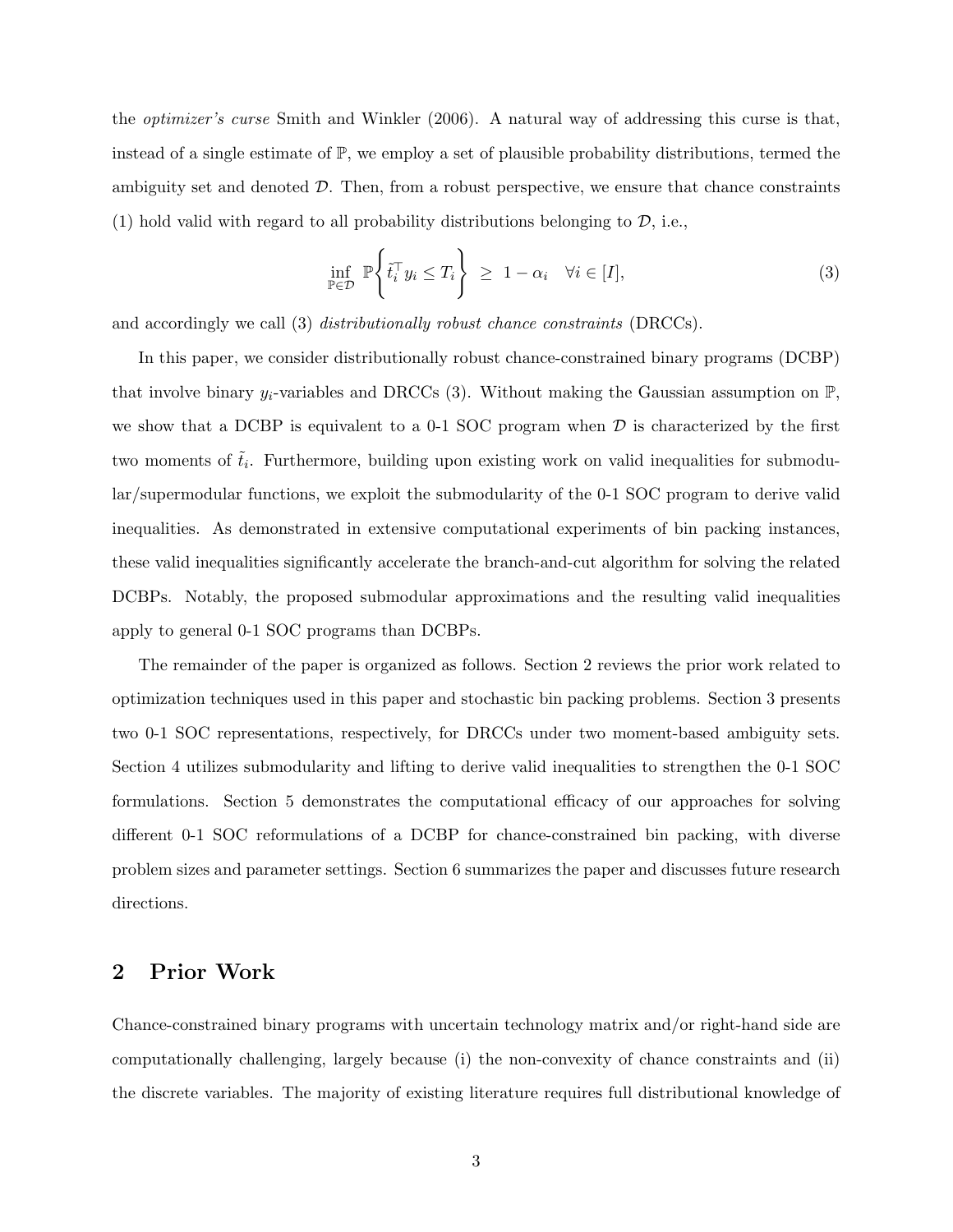the random coefficients and applies the SAA approach to approximate the models as MILPs. For example, Song et al. (2014) considered a generic chance-constrained binary packing problem using finite samples of the random item weights, and derived lifted cover inequalities to accelerate the computation. For generic chance-constrained programs, the SAA approach and valid inequalities for the related MILPs have been well studied in the literature (see, e.g., Luedtke and Ahmed  $(2008)$ ; Luedtke et al.  $(2010)$ ; Küçükyavuz  $(2012)$ ; Luedtke  $(2014)$ ). We also refer to Shylo et al. (2012); Deng et al. (2016); Shen and Wang (2014) for wide applications of chance-constrained binary programs, mainly in service systems and operations. As compared to the existing work, this paper waives the assumption of full distributional information and only relies on the first two moments of the uncertainty.

Distributionally robust optimization has received growing attention, mainly because it provides effective modeling and computational approaches for handling ambiguous distributions of random variables in stochastic programming by using available distributional information. Moment information has been widely used for building ambiguity sets in various distributionally robust optimization models (see, e.g., Bertsimas et al. (2010); Delage and Ye (2010); Wiesemann et al. (2014)). Using moment-based ambiguity sets, El Ghaoui et al. (2003); Calafiore and El Ghaoui (2006); Wagner (2008); Chen et al. (2010); Zymler et al. (2013); Cheng et al. (2014); Jiang and Guan (2016) derived exact reformulations and/or approximations for DRCCs, often in the form of SDPs. In special cases, e.g., when the first two moments are exactly matched in the ambiguity set, the SDPs can further be simplified as SOC programs. While many existing ambiguity sets exactly match the first two moments of uncertainty (see, e.g., El Ghaoui et al. (2003); Wagner (2008); Zymler et al. (2013)), Delage and Ye (2010) proposed a data-driven approach to construct an ambiguity set that can model moment estimation errors. In this paper, we consider both types of moment-based ambiguity sets. To the best of our knowledge, for the first time, we provide an SOC representation of DRCCs using the general ambiguity set proposed by Delage and Ye (2010).

Meanwhile, distributionally robust optimization has received much less attention in discrete optimization problems, possibly due to the difficulty of solving 0-1 nonlinear programs. For example, most off-the-shelf solvers cannot directly handle 0-1 SDPs, which often arise from discrete optimization problems with DRCCs. To the best of our knowledge, our results on chance constraints are most related to Cheng et al. (2014) that studied DRCCs in the binary knapsack problem and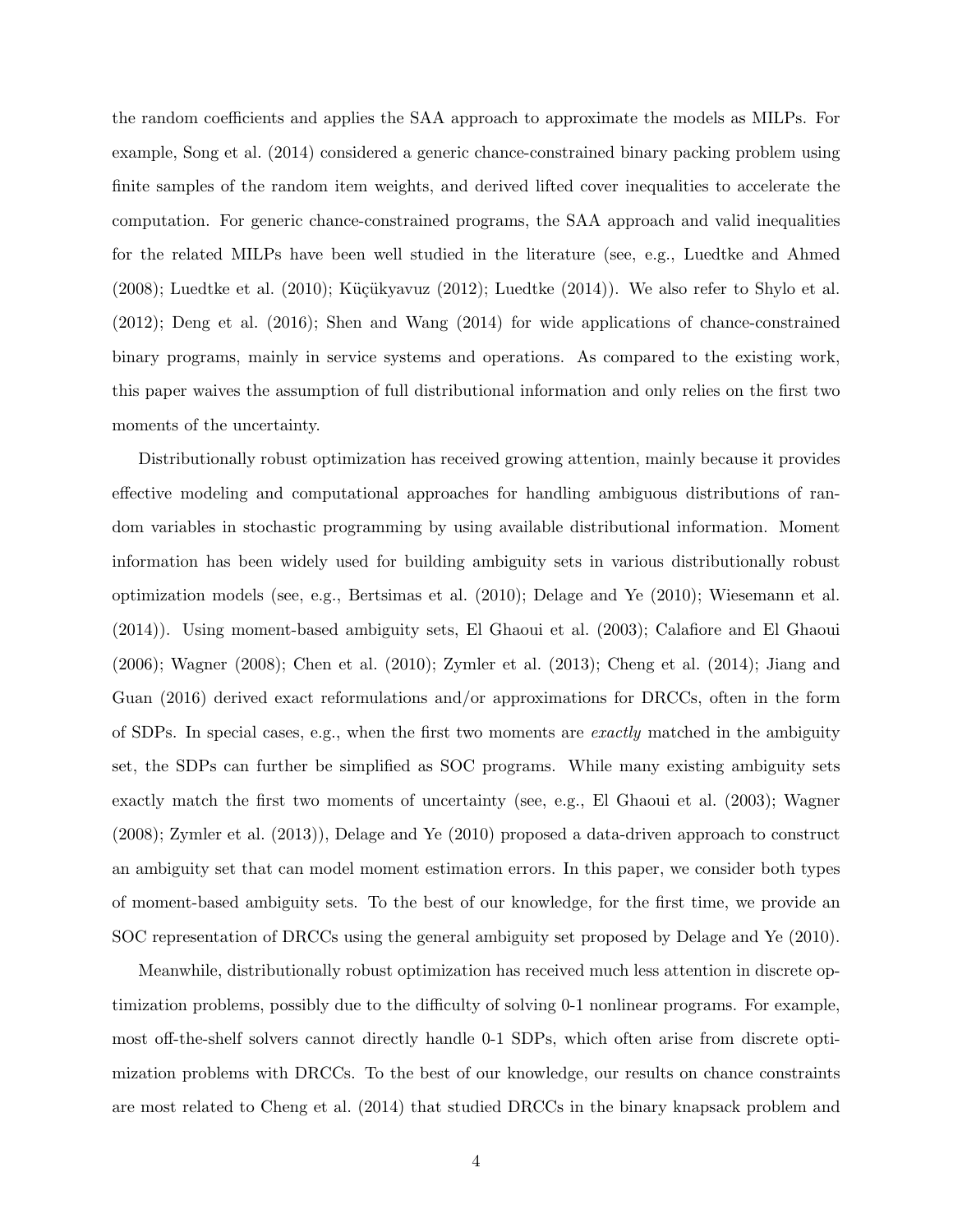derived 0-1 SDP reformulations. As compared to Cheng et al. (2014), we investigate a different ambiguity set and derive a 0-1 SOC representation. Additionally, we solve the 0-1 SOC reformulation to global optimality instead of considering an SDP relaxation as in Cheng et al. (2014).

In the seminal work Nemhauser et al. (1978), the authors identified submodularity in combinatorial and discrete optimization problems and proved a sufficient and necessary condition for 0-1 quadratic functions being submodular. We use this condition to exploit the submodularity of our 0-1 SOC reformulations. Indeed, submodular and supermodular knapsack sets (the discrete lower level set of a submodular function and discrete upper level set of a supermodular function, respectively) often arise when modeling utility, risk, and chance constraints on discrete variables. Extended polymatroid inequalities (see Edmonds (1970); Nemhauser and Wolsey (1999)) can be efficiently obtained through greedy-based separation procedures to optimize submodular/supermodular functions. Recently, Atamtürk and Narayanan (2009); Atamtürk and Bhardwaj (2015); Bhardwaj (2015) proposed cover and packing inequalities for efficiently solving submodular and supermodular knapsack sets with 0-1 variables. Our results on valid inequalities are most related to Atamtürk and Bhardwaj (2018); Bhardwaj (2015) that identified a sufficient condition for the submodularity of 0-1 SOC constraints and strengthened their formulations by using the corresponding extended polymatroid inequalities (see Section 2.2 of Atamtürk and Bhardwaj  $(2018)$ ). In contrast, we derive a different way to exploit the submodularity of general 0-1 SOC constraints. In particular, we apply the sufficient and necessary condition derived by Nemhauser et al. (1978) to search for "optimal" submodular approximations of the 0-1 SOC constraints (see Section 4.1).

The main contributions of the paper are three-fold. First, using the general moment-based ambiguity set proposed by Delage and Ye (2010), we equivalently reformulate DRCCs as 0-1 SOC constraints that can readily be solved by solvers. Second, we exploit the (hidden) submodularity of the 0-1 SOC constraints and derive extended polymatroid valid inequalities to accelerate solving DCBP. In particular, we provide an efficient way of finding "optimal" submodular approximations of the 0-1 SOC constraints in the original variable space, and furthermore show that any 0-1 SOC constraint possesses submodularity in a lifted space. The valid inequalities in original and lifted spaces can both be efficiently separated via the well-known greedy algorithm (see, e.g., Atamtürk and Gómez (2017); Atamtürk and Narayanan (2008); Edmonds (1970)). Third, we conduct extensive numerical studies to demonstrate the computational efficacy of our solution approaches.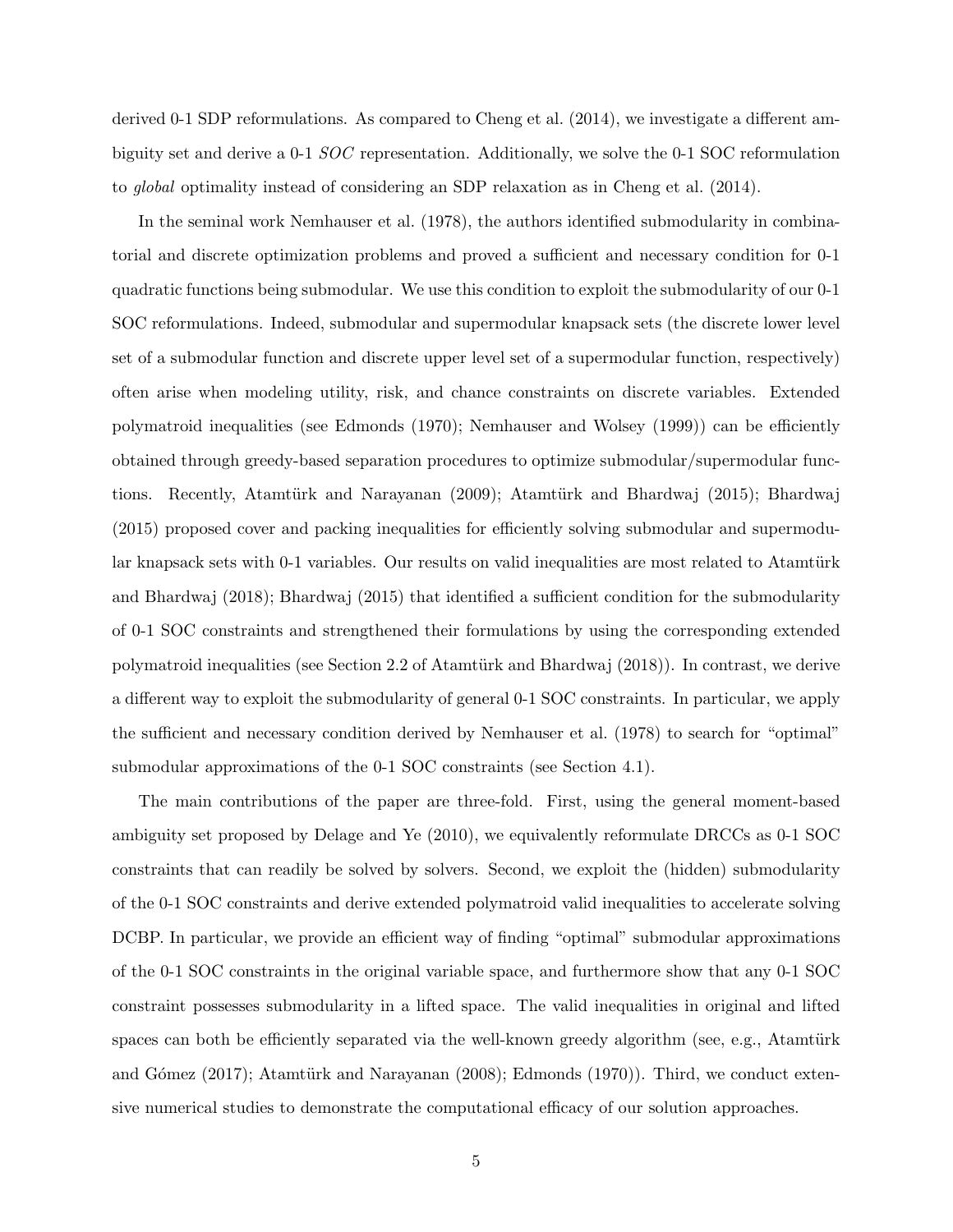## 3 DCBP Models and Reformulations

We study DRCCs under two alternatives of ambiguity set  $\mathcal D$  based on the first two moments of  $\tilde{t}_i, i \in [I]$ . The first ambiguity set, denoted  $\mathcal{D}_1$ , exactly matches the mean and covariance matrix of each  $\tilde{t}_i$ . In contrast, the second ambiguity set, denoted  $\mathcal{D}_2$ , considers the estimation errors of sample mean and sample covariance matrix (see Delage and Ye (2010)). In Section 3.1, we introduce these two ambiguity sets and their calibration based on historical data. In Section 3.2, we derive SOC representations of DRCC (3) under  $\mathcal{D}_1$  and  $\mathcal{D}_2$ , respectively. While the former case (i.e., (3) under  $\mathcal{D}_1$ ) has been well studied (see, e.g., El Ghaoui et al. (2003); Calafiore and El Ghaoui (2006); Zymler et al. (2013)), to the best of our knowledge, this is the first work to show the SOC representation of the latter case based on general covariance matrices (i.e., (3) under  $\mathcal{D}_2$ ).

### 3.1 Ambiguity Sets

Suppose that a series of independent historical data samples  $\{\tilde{t}_i^n\}_{n=1}^N$  are drawn from the true probability distribution  $\mathbb P$  of  $\tilde{t}_{ij}$ . Then, the first two moments of  $\tilde{t}_i$  can be estimated by the sample mean and sample covariance matrix

$$
\mu_i = \frac{1}{N} \sum_{n=1}^N \tilde{t}_i^n, \qquad \Sigma_i = \frac{1}{N} \sum_{n=1}^N (\tilde{t}_i^n - \mu_i) (\tilde{t}_i^n - \mu_i)^\top.
$$

Throughout this paper, we assume that both  $\Sigma_i$  and the true covariance matrix of  $\tilde{t}_i$  are symmetric and positive definite. As promised by the law of large numbers, as the data size N grows,  $\mu_i$  and  $\Sigma_i$  converge to the true mean and true covariance matrix of  $\tilde{t}_i$ , respectively. Hence, when N takes a large value, a natural choice of the ambiguity set consists of all probability distributions that match the sample moments  $\mu_i$  and  $\Sigma_i$ , i.e.,

$$
\mathcal{D}_1 = \left\{ \mathbb{P} \in \mathcal{P}(\mathbb{R}^J) : \begin{aligned} \mathbb{E}_{\mathbb{P}}[\tilde{t}_i] &= \mu_i, \\ \mathbb{E}_{\mathbb{P}}[(\tilde{t}_i - \mu_i)(\tilde{t}_i - \mu_i)^\top] &= \Sigma_i, \ \forall i \in [I] \end{aligned} \right\}
$$

,

where  $\mathcal{P}(\mathbb{R}^J)$  represents the set of all probability distributions on  $\mathbb{R}^J$ .

Under many circumstances, however, the historical data can be inadequate. With a small  $N$ , there may exist considerable estimation errors in  $\mu_i$  and  $\Sigma_i$ , which brings a layer of "moment" ambiguity" into  $\mathcal{D}_1$  and adds to the existing distributional ambiguity of  $\mathbb{P}$ . To address the moment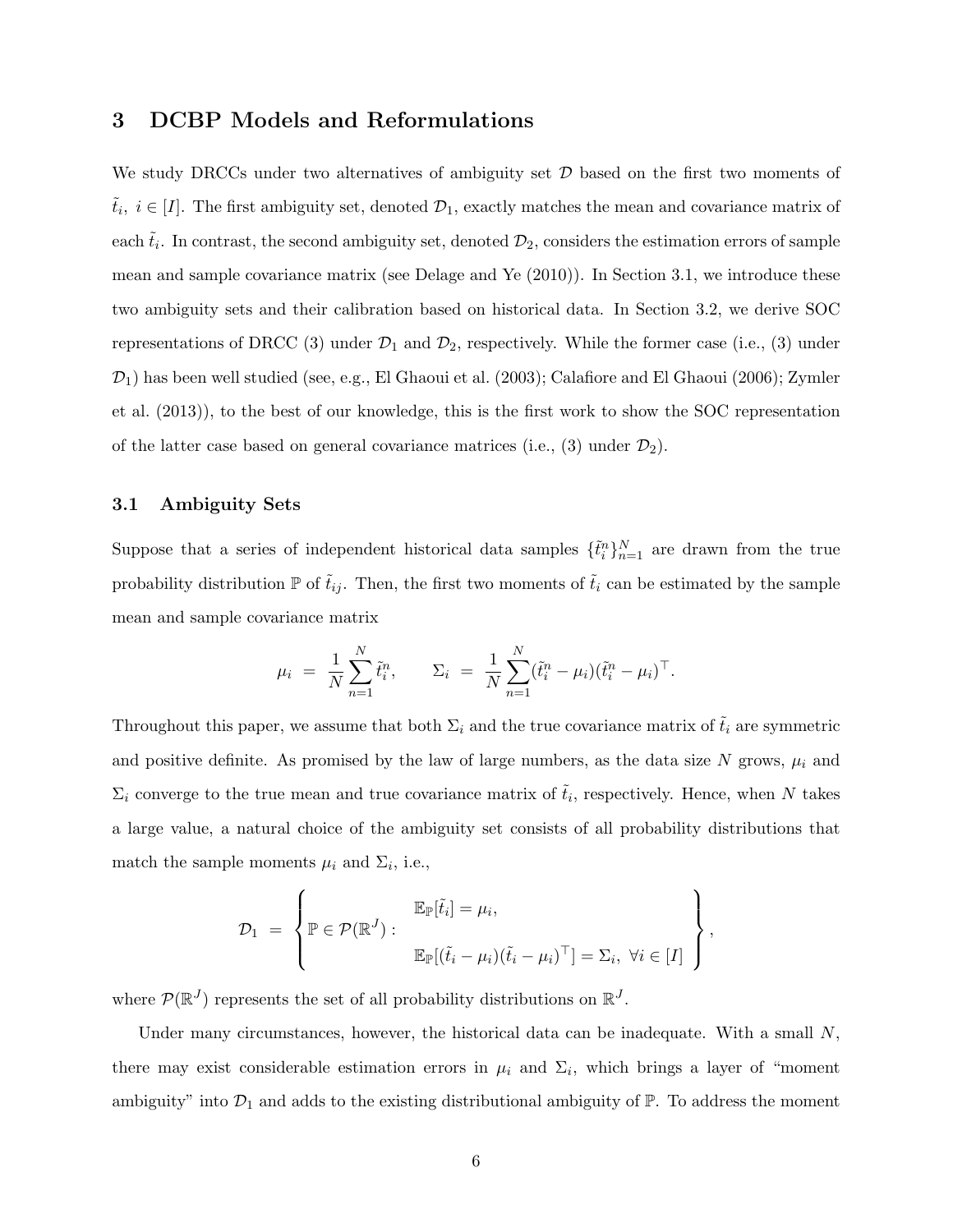ambiguity and take into account the estimation errors, Delage and Ye (2010) proposed an alternative ambiguity set

$$
\mathcal{D}_2 = \left\{ \mathbb{P} \in \mathcal{P}(\mathbb{R}^J) : \begin{array}{c} (\mathbb{E}_{\mathbb{P}}[\tilde{t}_i] - \mu_i)^\top \Sigma_i^{-1} (\mathbb{E}_{\mathbb{P}}[\tilde{t}_i] - \mu_i) \leq \gamma_1, \\ \mathbb{E}_{\mathbb{P}}[(\tilde{t}_i - \mu_i)(\tilde{t}_i - \mu_i)^\top] \preceq \gamma_2 \Sigma_i, \quad \forall i \in [I] \end{array} \right\},
$$

where  $\gamma_1 > 0$  and  $\gamma_2 > \max{\gamma_1, 1}$  represent two given parameters. Set  $\mathcal{D}_2$  designates that (i) the true mean of  $\tilde{t}_i$  is within an ellipsoid centered at  $\mu_i$ , and (ii) the true covariance matrix of  $\tilde{t}_i$ is bounded from above by  $\gamma_2 \Sigma_i - (\mathbb{E}_{\mathbb{P}}[\tilde{t}_i] - \mu_i)(\mathbb{E}_{\mathbb{P}}[\tilde{t}_i] - \mu_i)^\top$  (note that  $\mathbb{E}_{\mathbb{P}}[(\tilde{t}_i - \mu_i)(\tilde{t}_i - \mu_i)^\top] =$  $\mathbb{E}_{\mathbb{P}}[(\tilde{t}_i - \mathbb{E}_{\mathbb{P}}[\tilde{t}_i])(\tilde{t}_i - \mathbb{E}_{\mathbb{P}}[\tilde{t}_i])^\top] + (\mathbb{E}_{\mathbb{P}}[\tilde{t}_i] - \mu_i)(\mathbb{E}_{\mathbb{P}}[\tilde{t}_i] - \mu_i)^\top).$ 

Delage and Ye (2010) offered a rigorous guideline for selecting  $\gamma_1$  and  $\gamma_2$  values (see Theorem 2 in Delage and Ye (2010)) so that  $\mathcal{D}_2$  includes the true distribution of  $\tilde{t}_i$  with a high confidence level. In practice, we can select the values of  $\gamma_1$  and  $\gamma_2$  via cross validation. For example, we can divide the N data points into two halves. We estimate sample moments  $(\mu_i^1, \Sigma_i^1)$  based on the first half of the data and  $(\mu_i^2, \Sigma_i^2)$  based on the second half. Then, we characterize  $\mathcal{D}_2$  based on  $(\mu_i^1, \Sigma_i^2)$  $\Sigma_i^1$ ), and select  $\gamma_1$  and  $\gamma_2$  such that probability distributions with moments  $(\mu_i^2, \Sigma_i^2)$  belong to  $\mathcal{D}_2$ .

### 3.2 SOC Representations of the DRCC

Now we derive SOC representations of DRCC (3) for all  $i \in [I]$ . For notation brevity, we define vector  $y := [y_{i1}, \ldots, y_{iJ}]$  and omit the subscript i throughout this section. First, we review the celebrated SOC representation of DRCC (3) under ambiguity set  $\mathcal{D}_1$  in the following theorem.

Theorem 1. (Adapted from El Ghaoui et al. (2003), also see Wagner (2008)) The DRCC (3) with  $D = D_1$  is equivalent to the following SOC constraint:

$$
\mu^{\top} y + \sqrt{\frac{1-\alpha}{\alpha}} \sqrt{y^{\top} \Sigma y} \leq T. \tag{4}
$$

Theorem 1 shows that we can recapture the convexity of DRCC (3) by employing ambiguity set  $\mathcal{D}_1$  to model the  $\tilde{t}$  uncertainty. Perhaps more surprisingly, in this case, the convex feasible region characterized by DRCC (3) is SOC representable. It follows that the continuous relaxation of the DCBP model is an SOC program, which can be solved very efficiently by standard nonlinear optimization solvers.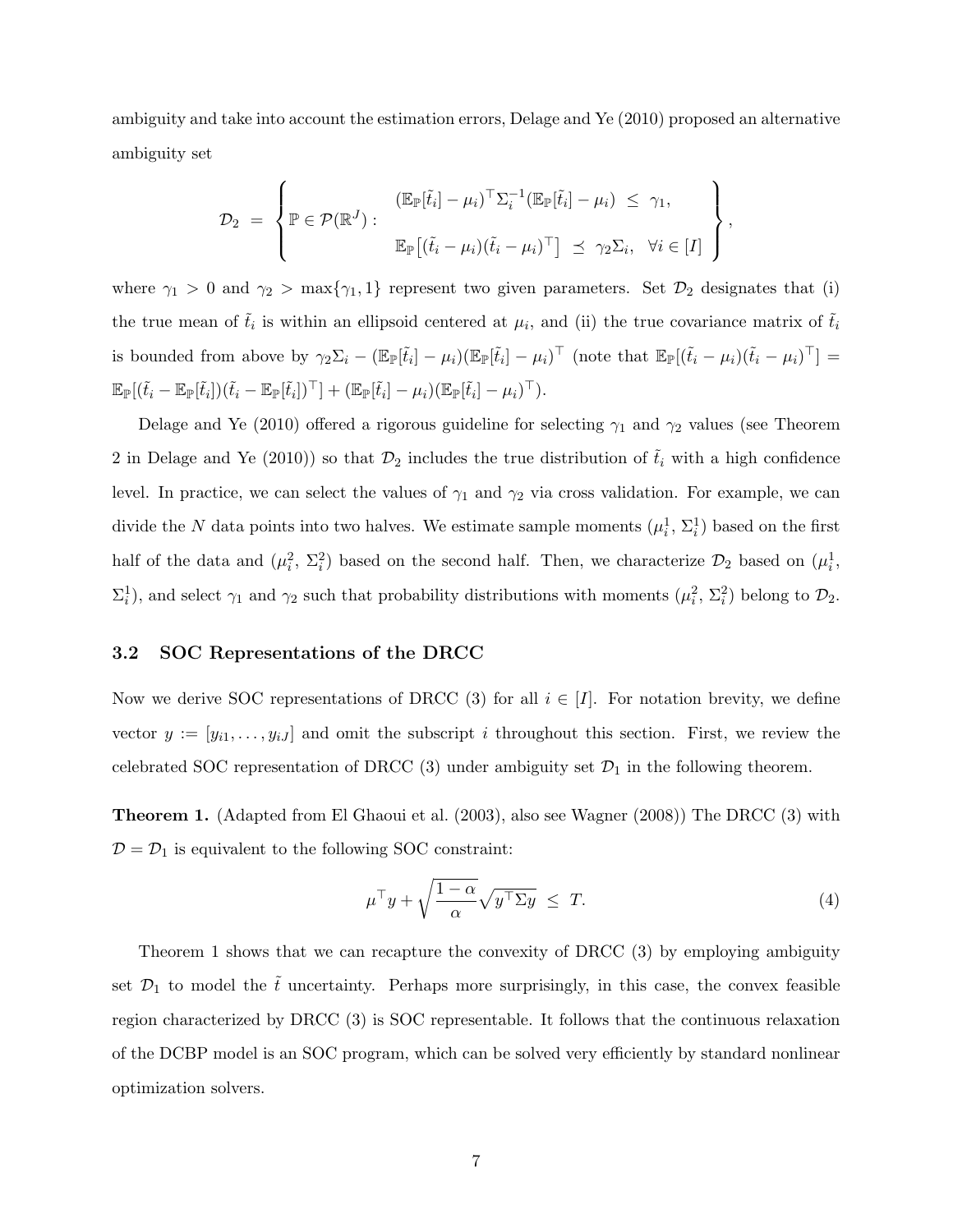Next, we show that DRCC (3) under the ambiguity set  $\mathcal{D}_2$  is also SOC representable. This implies that the computational complexity of the DCBP remains the same even if we take the moment ambiguity into account. We present the main result of this section in the following theorem.

**Theorem 2.** DRCC (3) with  $\mathcal{D} = \mathcal{D}_2$  is equivalent to

$$
\mu^{\top} y + \left(\sqrt{\gamma_1} + \sqrt{\left(\frac{1-\alpha}{\alpha}\right)(\gamma_2 - \gamma_1)}\right) \sqrt{y^{\top} \Sigma y} \leq T \tag{5a}
$$

if  $\gamma_1/\gamma_2 \leq \alpha$ , and is equivalent to

$$
\mu^{\top} y + \sqrt{\frac{\gamma_2}{\alpha}} \sqrt{y^{\top} \Sigma y} \leq T \tag{5b}
$$

if  $\gamma_1/\gamma_2 > \alpha$ .

Rujeerapaiboon et al. (2015) considered an ambiguity set similar to  $\mathcal{D}_2$  and derived an SOC representation of DRCCs in portfolio optimization under an assumption of weak sense white noise, i.e., the uncertainty is stationary and mutually uncorrelated over time (see Definition 4 and Theorem 5 in Rujeerapaiboon et al. (2015)). In contrast, the SOC representation in Theorem 2 holds for general covariance matrices. We prove Theorem 2 in two steps. In the first step, we project the random vector  $\tilde{t}$  and its ambiguity set  $\mathcal{D}_2$  from  $\mathbb{R}^J$  to the real line, i.e.,  $\mathbb{R}$ . This simplifies DRCC (3) as involving a one-dimensional random variable. In the second step, we derive optimal (i.e., worst-case) mean and covariance matrix in  $\mathcal{D}_2$  that attain the worst-case probability bound in (3). We then apply Cantelli's inequality to finish the representation. We present the first step of the proof in the following lemma.

**Lemma 1.** Let  $\tilde{s}$  be a random vector in  $\mathbb{R}^J$  and  $\tilde{\xi}$  be a random variable in  $\mathbb{R}$ . For a given  $y \in \mathbb{R}^J$ , define ambiguity sets  $\mathcal{D}_{\tilde{s}}$  and  $\mathcal{D}_{\tilde{\xi}}$  as

$$
\mathcal{D}_{\tilde{s}} = \left\{ \mathbb{P} \in \mathcal{P}(\mathbb{R}^J) : \mathbb{E}_{\mathbb{P}}[\tilde{s}]^\top \Sigma^{-1} \mathbb{E}_{\mathbb{P}}[\tilde{s}] \leq \gamma_1, \mathbb{E}_{\mathbb{P}}[\tilde{s}\tilde{s}^\top] \leq \gamma_2 \Sigma \right\}
$$
(6a)

and

$$
\mathcal{D}_{\tilde{\xi}} = \left\{ \mathbb{P} \in \mathcal{P}(\mathbb{R}) : \ |\mathbb{E}_{\mathbb{P}}[\tilde{\xi}]| \leq \sqrt{\gamma_1} \sqrt{y^{\top} \Sigma y}, \quad \mathbb{E}_{\mathbb{P}}[\tilde{\xi}^2] \leq \gamma_2(y^{\top} \Sigma y) \right\}.
$$
 (6b)

Then, for any Borel measurable function  $f : \mathbb{R}^J \to \mathbb{R}$ , we have

$$
\inf_{\mathbb{P}\in\mathcal{D}_{\tilde{s}}}\mathbb{P}\{f(y^\top \tilde{s})\leq 0\} = \inf_{\mathbb{P}\in\mathcal{D}_{\tilde{\xi}}}\mathbb{P}\{f(\tilde{\xi})\leq 0\}.
$$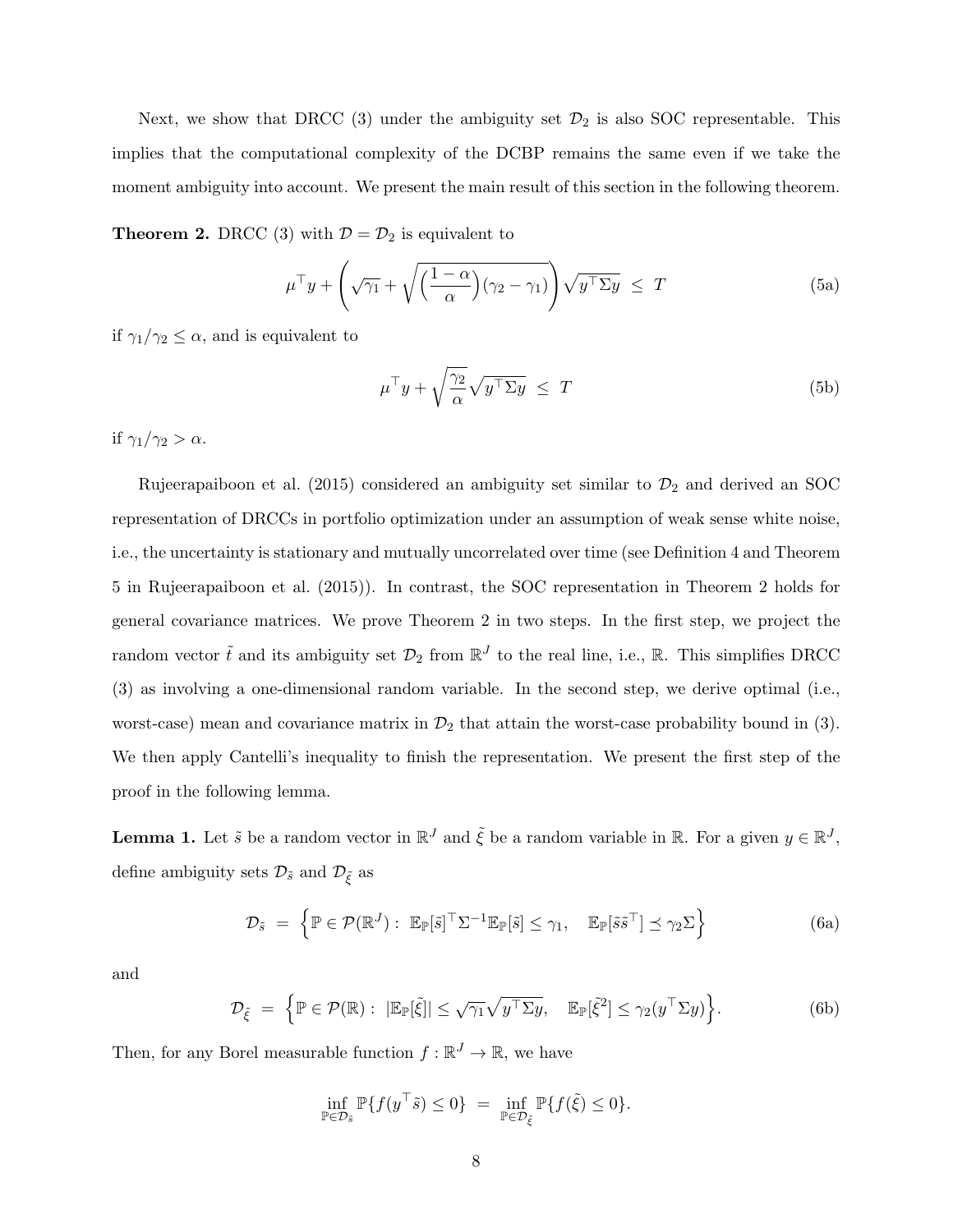*Proof.* We first show that  $\inf_{\mathbb{P}\in\mathcal{D}_{\tilde{s}}}\mathbb{P}\{f(y^{\top}\tilde{s})\leq 0\}\geq \inf_{\mathbb{P}\in\mathcal{D}_{\tilde{\xi}}}\mathbb{P}\{f(\tilde{\xi})\leq 0\}$ . Pick a  $\mathbb{P}\in\mathcal{D}_{\tilde{s}}$ , and let  $\tilde{s}$ denote the corresponding random vector and  $\tilde{\xi} = y^{\top} \tilde{s}$ . It follows that

$$
\mathbb{E}_{\mathbb{P}}[\tilde{\xi}] = y^{\top} \mathbb{E}_{\mathbb{P}}[\tilde{s}]
$$
\n
$$
\leq \max_{s: s^{\top} \Sigma^{-1} s \leq \gamma_1} y^{\top} s
$$
\n
$$
= \max_{z: ||z||_2 \leq \sqrt{\gamma_1}} (\Sigma^{1/2} y)^{\top} z = \sqrt{\gamma_1} \sqrt{y^{\top} \Sigma y},
$$
\n(7a)

where inequality (7a) is because  $\mathbb{E}_{\mathbb{P}}[\tilde{s}] \leq \gamma_1$ . Similarly, we have  $\mathbb{E}_{\mathbb{P}}[\tilde{\xi}] \geq -\sqrt{\gamma_1} \sqrt{y^{\top} \Sigma y}$ . Meanwhile, note that

$$
\mathbb{E}_{\mathbb{P}}[\tilde{\xi}^2] = y^{\top} \mathbb{E}_{\mathbb{P}}[\tilde{s}\tilde{s}^{\top}]y
$$
  
\n
$$
\leq y^{\top}(\gamma_2 \Sigma)y = \gamma_2(y^{\top} \Sigma y), \tag{7b}
$$

where inequality (7b) is because  $\mathbb{E}_{\mathbb{P}}[\tilde{s}\tilde{s}^{\top}] \preceq \gamma_2 \Sigma$ . Hence, the probability distribution of  $\tilde{\xi}$  belongs to  $\mathcal{D}_{\tilde{\xi}}$ . It follows that  $\inf_{\mathbb{P}\in\mathcal{D}_{\tilde{s}}}\mathbb{P}\{f(y^{\top}\tilde{s})\leq 0\}\geq \inf_{\mathbb{P}\in\mathcal{D}_{\tilde{\xi}}}\mathbb{P}\{f(\tilde{\xi})\leq 0\}.$ 

Second, we show that  $\inf_{\mathbb{P}\in\mathcal{D}_{\tilde{\mathcal{S}}}}\mathbb{P}\{f(y^{\top}\tilde{s})\leq 0\}\leq \inf_{\mathbb{P}\in\mathcal{D}_{\tilde{\xi}}}\mathbb{P}\{f(\tilde{\xi})\leq 0\}$ . Pick a  $\mathbb{P}\in\mathcal{D}_{\tilde{\xi}}$ , and let  $\tilde{\xi}$ denote the corresponding random variable and  $\tilde{s} = [\tilde{\xi}/(y^{\top} \Sigma y)] \Sigma y$ . It follows that

$$
\mathbb{E}_{\mathbb{P}}[\tilde{s}]^{\top} \Sigma^{-1} \mathbb{E}_{\mathbb{P}}[\tilde{s}] = \mathbb{E}_{\mathbb{P}}[\tilde{\xi}]^2 \frac{y^{\top} \Sigma}{y^{\top} \Sigma y} \Sigma^{-1} \frac{\Sigma y}{y^{\top} \Sigma y} = \frac{\mathbb{E}_{\mathbb{P}}[\tilde{\xi}]^2}{y^{\top} \Sigma y}
$$
  
 
$$
\leq \frac{\gamma_1 y^{\top} \Sigma y}{y^{\top} \Sigma y} = \gamma_1,
$$
 (7c)

where inequality (7c) is because  $|\mathbb{E}_{\mathbb{P}}[\tilde{\xi}]| \leq \sqrt{\gamma_1} \sqrt{y^{\top} \Sigma y}$ . Meanwhile, note that

$$
\mathbb{E}_{\mathbb{P}}[\tilde{s}\tilde{s}^{\top}] = \mathbb{E}_{\mathbb{P}}\left[\tilde{\xi}^{2} \frac{\Sigma y}{y^{\top} \Sigma y} \frac{y^{\top} \Sigma}{y^{\top} \Sigma y}\right]
$$

$$
= \mathbb{E}_{\mathbb{P}}[\tilde{\xi}^{2}] \frac{(\Sigma y)(\Sigma y)^{\top}}{(y^{\top} \Sigma y)^{2}}
$$

$$
\leq \gamma_{2}(y^{\top} \Sigma y) \frac{(\Sigma y)(\Sigma y)^{\top}}{(y^{\top} \Sigma y)^{2}}
$$
(7d)

$$
\preceq \gamma_2(y^\top \Sigma y) \frac{(y^\top \Sigma y) \Sigma}{(y^\top \Sigma y)^2} = \gamma_2 \Sigma,
$$
\n(7e)

where inequality (7d) is because  $\mathbb{E}_{\mathbb{P}}[\tilde{\xi}^2] \leq \gamma_2(y^\top \Sigma y)$  and inequality (7e) is because  $(\Sigma y)(\Sigma y)^\top \preceq$  $(y^{\top} \Sigma y) \Sigma$ , which holds because for all  $z \in \mathbb{R}^{J}$ ,

$$
z^{\top}(\Sigma y)(\Sigma y)^{\top} z = \left[ (\Sigma^{1/2} z)^{\top} (\Sigma^{1/2} y) \right]^2
$$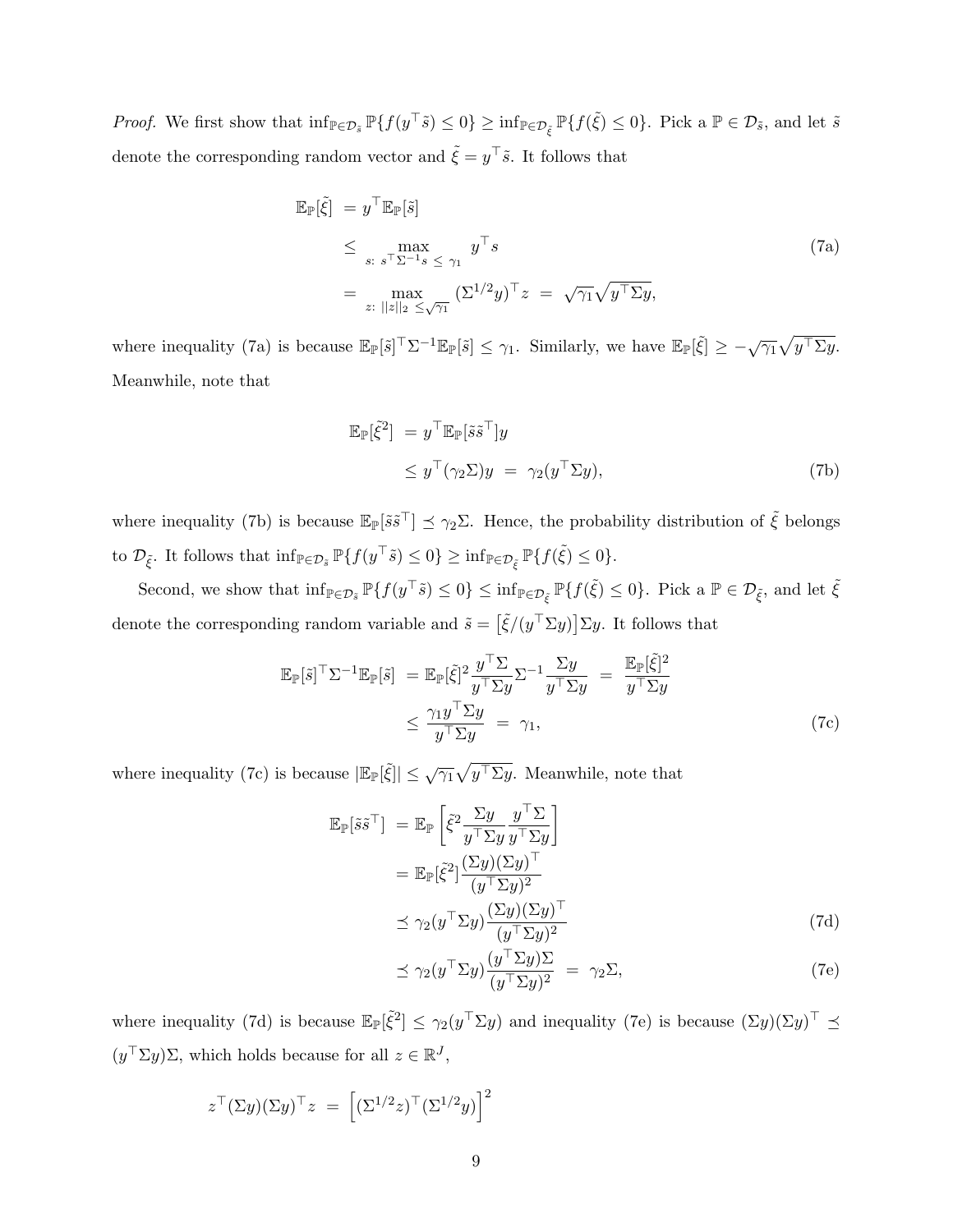$$
\leq ||\Sigma^{1/2}z||^2 ||\Sigma^{1/2}y||^2
$$
 (Cauchy-Schwarz inequality)  
=  $(y^\top \Sigma y)(z^\top \Sigma z)$   
=  $z^\top [(y^\top \Sigma y)\Sigma]z$ .

Hence, the probability distribution of  $\tilde{s}$  belongs to  $\mathcal{D}_{\tilde{s}}$ . It follows that  $\inf_{\mathbb{P}\in\mathcal{D}_{\tilde{s}}}\mathbb{P}\{\ f(y^{\top}\tilde{s})\leq 0\}\leq$  $\inf_{\mathbb{P}\in\mathcal{D}_{\tilde{\xi}}}\mathbb{P}\{f(\tilde{\xi})\leq 0\}$  because  $\tilde{\xi} = y^{\top}\tilde{s}$ , and the proof is completed.  $\Box$ 

**Remark 1.** Popescu (2007) and Yu et al. (2009) showed a similar projection property for  $\mathcal{D}_1$ , i.e., when the first two moments of  $\tilde{s}$  are exactly known. Lemma 1 employs a different transformation approach to show the projection property for  $\mathcal{D}_2$  when these moments are ambiguous in the sense of Delage and Ye (2010).

We are now ready to finish the proof of Theorem 2.

*Proof of Theorem 2.* First, we define random vector  $\tilde{s} = \tilde{t} - \mu$ , random variable  $\tilde{\xi} = y^{\top} \tilde{s}$ , constant  $b = T - \mu^{\top}y$ , and set S such that

$$
S = \{(\mu_1, \sigma_1) \in \mathbb{R} \times \mathbb{R}_+ : |\mu_1| \leq \sqrt{\gamma_1} \sqrt{y^\top \Sigma y}, \ \mu_1^2 + \sigma_1^2 \leq \gamma_2 y^\top \Sigma y \}.
$$

It follows that

$$
\inf_{\mathbb{P}\in\mathcal{D}_2} \mathbb{P}\{\tilde{t}^\top y \le T\} = \inf_{\mathbb{P}\in\mathcal{D}_{\tilde{s}}} \mathbb{P}\{y^\top \tilde{s} \le b\}
$$
\n
$$
= \inf_{\mathbb{P}\in\mathcal{D}_{\tilde{\xi}}} \mathbb{P}\{\tilde{\xi} \le b\}
$$
\n(8a)

$$
= \inf_{(\mu_1, \sigma_1) \in S} \inf_{\mathbb{P} \in \mathcal{D}_1(\mu_1, \sigma_1^2)} \mathbb{P}\{\tilde{\xi} \le b\},\tag{8b}
$$

where  $\mathcal{D}_{\tilde{s}}$  and  $\mathcal{D}_{\tilde{\xi}}$  are defined in (6a) and (6b), respectively, equality (8a) follows from Lemma 1, and equality (8b) decomposes the optimization problem in (8a) into two layers: the outer layer searches for the optimal (i.e., worst-case) mean and covariance, while the inner layer computes the worst-case probability bound under the given mean and covariance. For the inner layer, based on Cantelli's inequality, we have

$$
\inf_{\mathbb{P}\in\mathcal{D}_1(\mu_1,\sigma_1^2)} \mathbb{P}\{\tilde{\xi}\leq b\} = \begin{cases} \frac{(b-\mu_1)^2}{\sigma_1^2 + (b-\mu_1)^2}, & \text{if } b\geq \mu_1, \\ 0, & \text{o.w.} \end{cases}
$$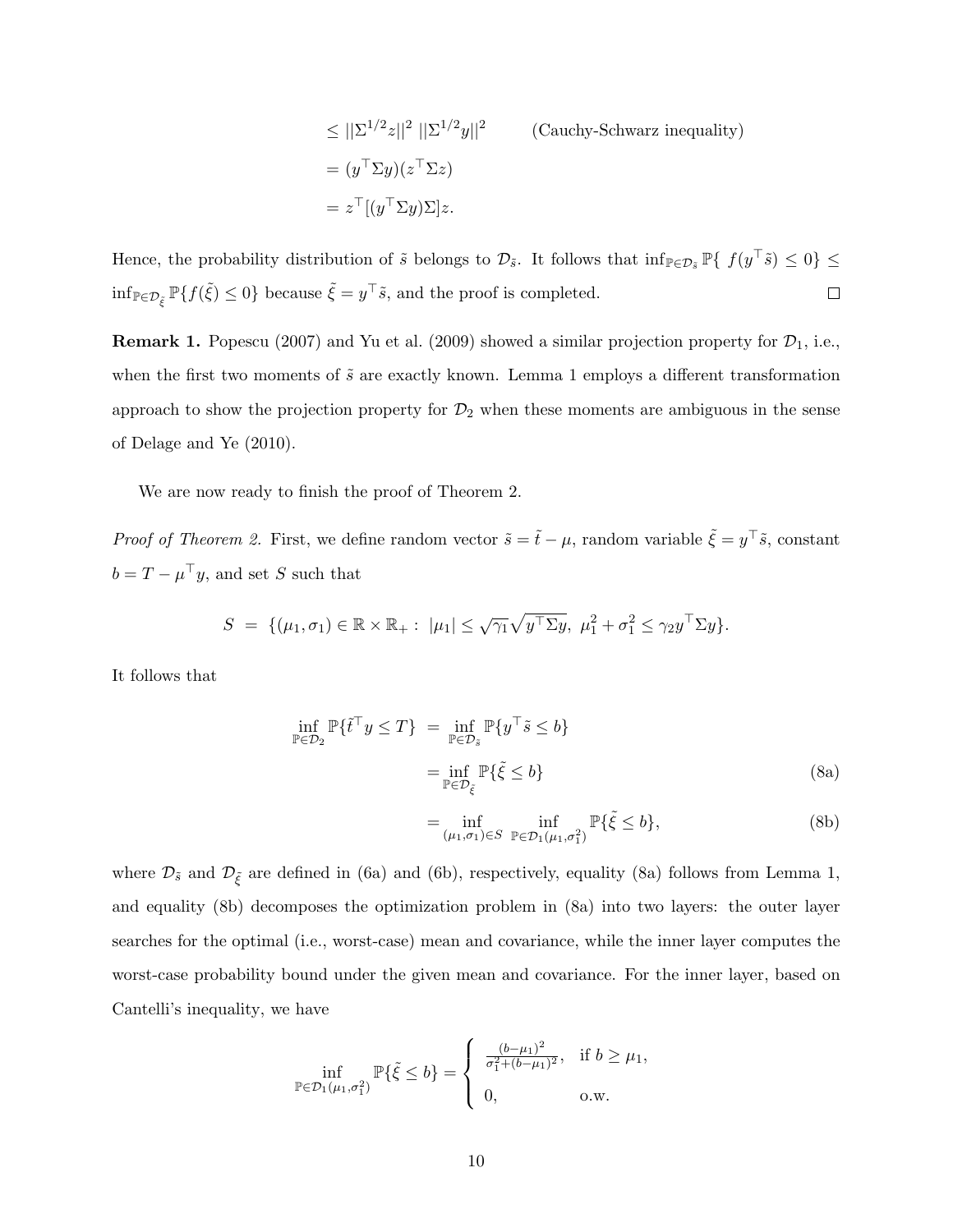As DRCC (3) states that  $\inf_{\mathbb{P}\in\mathcal{D}_2} \mathbb{P}\{\tilde{t}^\top y \leq T\} \geq 1-\alpha > 0$ , we can assume  $b \geq \mu_1$  for all  $(\mu_1, \sigma_1) \in S$ without loss of generality. That is,

$$
b \geq \max_{(\mu_1, \sigma_1) \in S} \mu_1 = \sqrt{\gamma_1} \sqrt{y^{\top} \Sigma y}.
$$

It follows that

$$
\inf_{\mathbb{P}\in\mathcal{D}_2} \mathbb{P}\{\tilde{t}^\top y \le T\} = \inf_{(\mu_1,\sigma_1)\in S} \frac{(b-\mu_1)^2}{\sigma_1^2 + (b-\mu_1)^2} \n= \inf_{(\mu_1,\sigma_1)\in S} \frac{1}{\left(\frac{\sigma_1}{b-\mu_1}\right)^2 + 1}.
$$
\n(8c)

Note that the objective function value in (8c) decreases as  $\sigma_1/(b-\mu_1)$  increases. Hence, (8c) shares optimal solutions with the following optimization problem:

$$
\inf_{(\mu_1,\sigma_1)\in S} -\left(\frac{\sigma_1}{b-\mu_1}\right). \tag{8d}
$$

The feasible region of problem (8d) is depicted in the shaded area of Figure 1. Furthermore, we



Figure 1: Graphical Solution of Problem (8d)

note that the objective function of (8d) equals to the slope of the straight line connecting points (b, 0) and  $(\mu_1, \sigma_1)$  (see Figure 1 for an example). It follows that an optimal solution  $(\mu_1^*, \sigma_1^*)$  to problem (8d), and so to problem (8c), lies in one of the following two cases: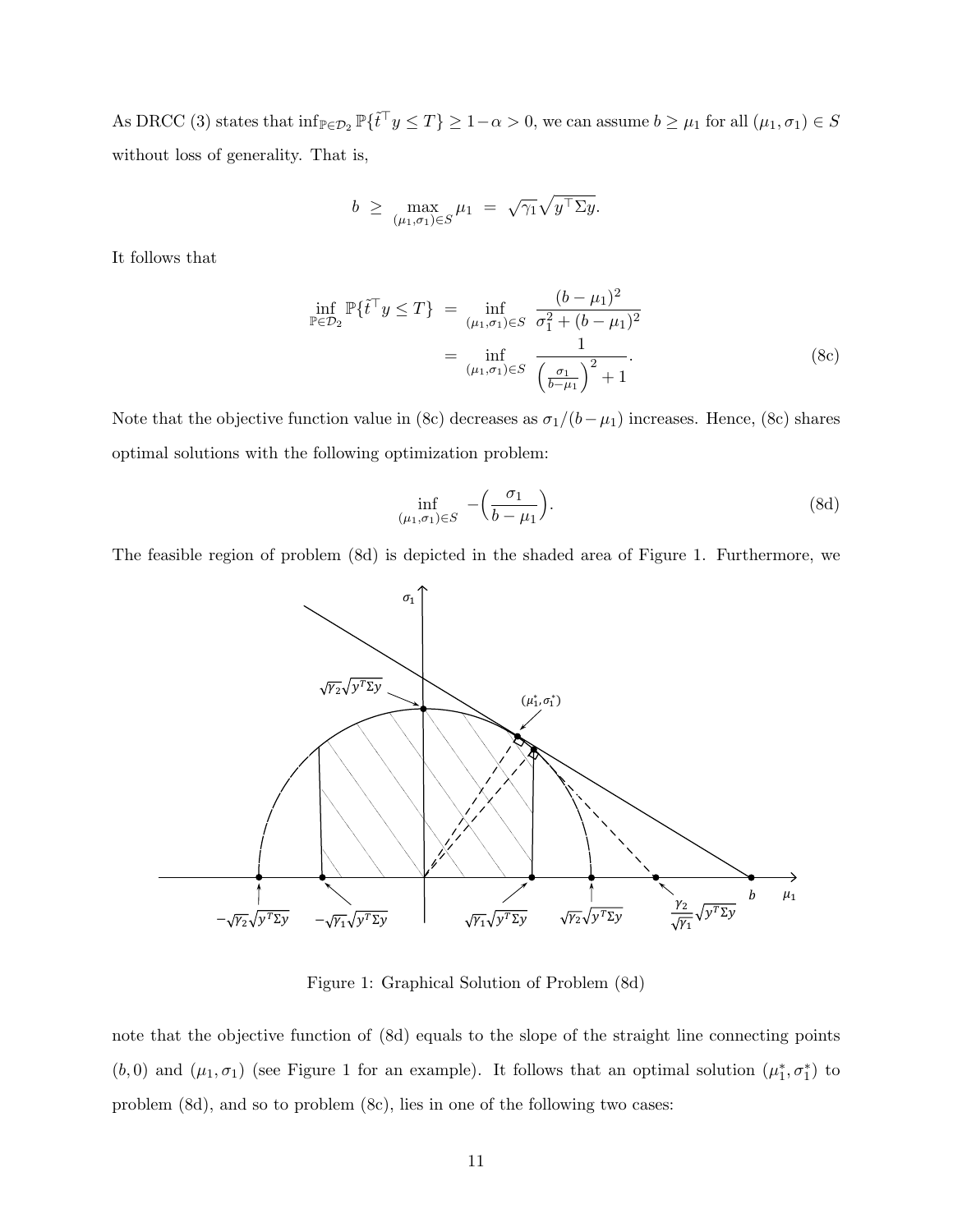Case 1. If 
$$
\sqrt{\gamma_1}\sqrt{y^\top\Sigma y} \le b \le (\gamma_2/\sqrt{\gamma_1})\sqrt{y^\top\Sigma y}
$$
, then  $\mu_1^* = \sqrt{\gamma_1}\sqrt{y^\top\Sigma y}$  and  $\sigma_1^* = \sqrt{\gamma_2 - \gamma_1}\sqrt{y^\top\Sigma y}$ .

**Case 2.** If  $b > (\gamma_2/\sqrt{\gamma_1})\sqrt{y^\top \Sigma y}$ , then  $\mu_1^* = (\gamma_2 y^\top \Sigma y)/b$  and  $\sigma_1^* = \sqrt{\gamma_2 y^{\top} \Sigma y - (\gamma_2 y^{\top} \Sigma y)^2/b^2}.$ 

Denoting  $\kappa(b, y) = \frac{b}{\sqrt{a}}$  $\frac{b}{y^{\top} \Sigma y}$ , we have

$$
\inf_{\mathbb{P}\in\mathcal{D}_2} \mathbb{P}\{\tilde{t}^\top y \le T\} = \begin{cases} \frac{1}{\left(\frac{\sqrt{\gamma_2 - \gamma_1}}{\kappa(b, y) - \sqrt{\gamma_1}}\right)^2 + 1}, & \text{if } \sqrt{\gamma_1} \le \kappa(b, y) \le \frac{\gamma_2}{\sqrt{\gamma_1}},\\ \frac{\kappa(b, y)^2 - \gamma_2}{\kappa(b, y)^2}, & \text{if } \kappa(b, y) > \frac{\gamma_2}{\sqrt{\gamma_1}}. \end{cases}
$$
(8e)

Second, based on (8e), the DRCC inf<sub>P∈</sub> $\mathcal{D}_2$   $\mathbb{P}\{\tilde{t}^\top y \leq T\} \geq 1-\alpha$  has the following representations:

$$
\text{DRCC} \Leftrightarrow \begin{cases} \frac{b}{\sqrt{y^{\top} \Sigma y}} \geq \sqrt{\gamma_1} + \sqrt{\left(\frac{1-\alpha}{\alpha}\right)(\gamma_2 - \gamma_1)}, & \text{if } \sqrt{\gamma_1} \leq \frac{b}{\sqrt{y^{\top} \Sigma y}} \leq \frac{\gamma_2}{\sqrt{\gamma_1}}, \\ \frac{b}{\sqrt{y^{\top} \Sigma y}} \geq \sqrt{\frac{\gamma_2}{\alpha}}, & \text{if } \frac{b}{\sqrt{y^{\top} \Sigma y}} > \frac{\gamma_2}{\sqrt{\gamma_1}}. \end{cases}
$$

It follows that DRCC (3) is equivalent to an SOC constraint by discussing the following two cases:

- **Case 1.** If  $\gamma_1/\gamma_2 \leq \alpha$ , then  $\gamma_2/\sqrt{\gamma_1} \geq \sqrt{\gamma_1} + \sqrt{[(1-\alpha)/\alpha](\gamma_2-\gamma_1)}$  and  $\gamma_2/\sqrt{\gamma_1} \geq \sqrt{\gamma_2/\alpha}$ . It follows that (i) if  $\sqrt{\gamma_1} \le b/\sqrt{y^\top \Sigma y} \le \gamma_2/\sqrt{\gamma_1}$ , then DRCC is equivalent to  $b/\sqrt{y^\top \Sigma y} \ge$  $\sqrt{\gamma_1} + \sqrt{\left[(1-\alpha)/\alpha\right](\gamma_2-\gamma_1)}$  and (ii) if  $b/\sqrt{y^\top\Sigma y} > \gamma_2/\sqrt{\gamma_1}$ , then DRCC always holds. Combining sub-cases (i) and (ii) yields that DRCC (3) is equivalent to  $b/\sqrt{y^{\top} \Sigma y} \geq \sqrt{\gamma_1} +$  $\sqrt{[(1-\alpha)/\alpha](\gamma_2-\gamma_1)}.$
- **Case 2.** If  $\gamma_1/\gamma_2 > \alpha$ , then  $\gamma_2/\sqrt{\gamma_1} < \sqrt{\gamma_1} + \sqrt{[(1-\alpha)/\alpha](\gamma_2-\gamma_1)}$  and  $\gamma_2/\sqrt{\gamma_1} < \sqrt{\gamma_2/\alpha}$ . It follows that (i) if  $\sqrt{\gamma_1} \le b/\sqrt{y^{\top} \Sigma y} \le \gamma_2/\sqrt{\gamma_1}$ , then DRCC always fails and (ii) if  $b/\sqrt{y^{\top} \Sigma y} >$  $\gamma_2/\sqrt{\gamma_1}$ , then DRCC is equivalent to  $b/\sqrt{y^{\top} \Sigma y} \geq \sqrt{\gamma_2/\alpha}$ . Combining sub-cases (i) and (ii) yields that DRCC (3) is equivalent to  $b/\sqrt{y^{\top} \Sigma y} \ge \sqrt{\gamma_2/\alpha}$ .

The proofs of the above two cases are both completed by the definition of b.

To sum up, we have two exact 0-1 SOC constraint reformulations of DRCC (3) under ambiguity sets  $\mathcal{D}_1$  and  $\mathcal{D}_2$ , being constraints (4), (5a)/(5b), respectively.

 $\Box$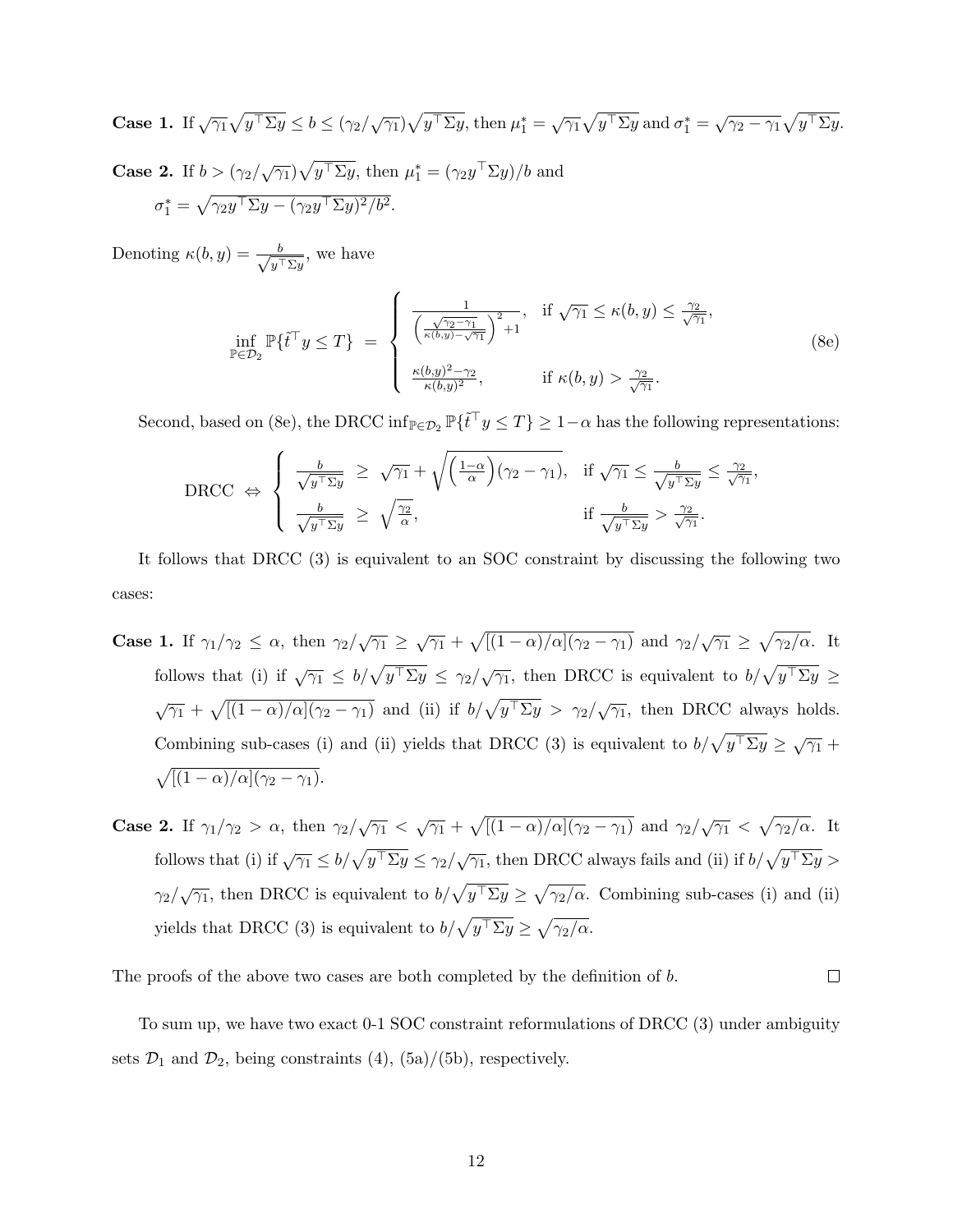

Figure 2: Illustration of the Three SOC Reformulations (2), (4), and (5b) of DRCC (3)

**Example 1.** We consider a DRCC (3) with  $I = 1$  (the subscript i is hence omitted),  $J = 2$ ,  $1 - \alpha = 95\%$ , mean vector  $\mu = \begin{bmatrix} 0 & 0 \end{bmatrix}^\top$  and covariance matrix  $\Sigma$  =  $\sqrt{ }$  $\vert$ 2 1 1 2 1 . For the ambiguity set  $\mathcal{D}_2$ , we set  $\gamma_1 = 1$  and  $\gamma_2 = 2$ . We note that  $\Phi^{-1}(1-\alpha) = 1.6449$  in the SOC reformulation (2),  $\sqrt{(1-\alpha)/\alpha} = 4.3589$  in the SOC reformulation (4), and  $\sqrt{\gamma_2/\alpha} = 6.3246$  in the SOC reformulation (5b) (since  $\gamma_1/\gamma_2 > \alpha$ ). Without specifying the value of T, we depict the boundaries of the secondorder cones associated with the three SOC reformulations in Figure 2. From this figure, we observe that the Gaussian approximation leads to the widest cone and so the largest SOC feasible region corresponding to DRCC (3).

### 4 Valid Inequalities for DCBP

Although 0-1 SOC constraint reformulations can be directly handled by the off-the-shelf solvers, as we report in Section 5, the resultant 0-1 SOC programs are often time-consuming to solve, primarily because of the binary restrictions on variables. In this section, we derive valid inequalities for DRCC (3), with the objective of accelerating the branch-and-cut algorithm for solving DCBP with individual DRCCs and also general 0-1 SOC programs in commercial solvers. Specifically, we exploit the submodularity of 0-1 SOC constraints. In Section 4.1, we derive a sufficient condition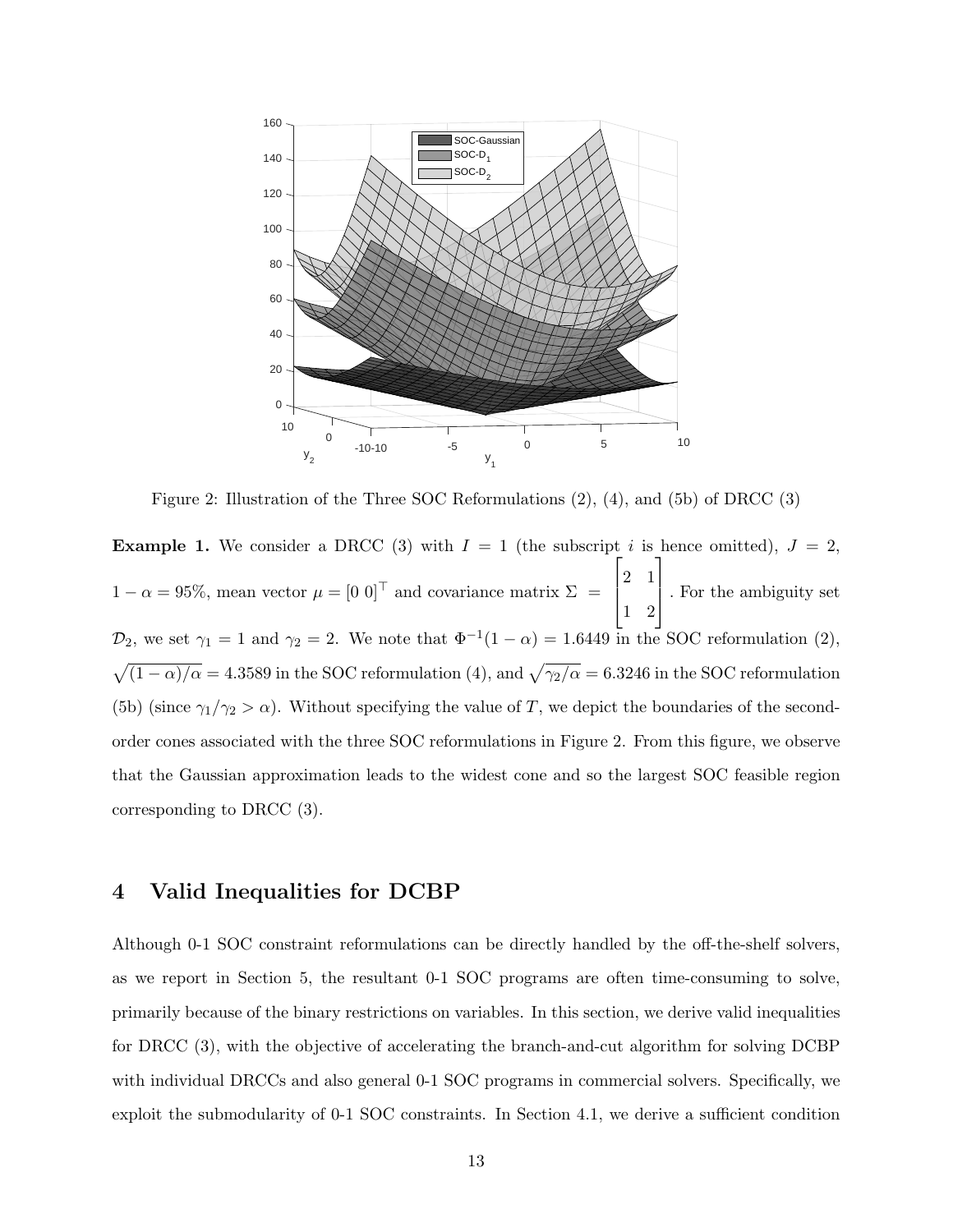for submodularity and two approximations of the 0-1 SOC constraints that satisfy this condition. Using the submodular approximations, we derive extended polymatroid inequalities. In Section 4.2, we show the submodularity of the 0-1 SOC constraints in a lifted (i.e., higher-dimensional) space. While the extended polymatroid inequalities are well-known (see, e.g., Atamtürk and Gómez  $(2017)$ ; Atamtürk and Narayanan  $(2008)$ ; Edmonds  $(1970)$ ), to the best of our knowledge, the two submodular approximations and the submodularity of 0-1 SOC constraints in the lifted space appear to be new and have not been studied in any literature.

### 4.1 Submodularity of the 0-1 SOC Constraints

We consider SOC constraints of the form

$$
\mu^{\top} y + \sqrt{y^{\top} \Lambda y} \leq T,\tag{9}
$$

where  $\Lambda$  represents a  $J \times J$  positive definite matrix. Note that all SOC reformulations (4), (5a), and (5b) derived in Section 3, as well as the SOC reformulation (2) of a chance constraint with Gaussian uncertainty, possess the form of (9). Before investigating the submodularity of (9), we review the definitions of submodular functions and extended polymatroids.

**Definition 1.** Define the collection of set [J]'s subsets  $C := \{R : R \subseteq [J]\}\$ . A set function h:  $C \to \mathbb{R}$  is called submodular if and only if  $h(R\cup\{j\})-h(R) \geq h(S\cup\{j\})-h(S)$  for all  $R \subseteq S \subseteq [J]$ and all  $j \in [J] \setminus S$ .

Throughout this section, we refer to a set function as  $h(R)$  and  $h(y)$  interchangeably, where  $y \in \{0,1\}^J$  represents the indicating vector for subset  $R \subseteq [J]$ , i.e.,  $y_j = 1$  if  $j \in R$  and  $y_j = 0$ otherwise.

**Definition 2.** For a submodular function  $h(y)$ , the polyhedron

$$
EP_h = \{ \pi \in \mathbb{R}^J : \ \pi(R) \le h(R), \quad \forall R \subseteq [J] \}
$$

is called an extended polymatroid associated with  $h(y)$ , where  $\pi(R) = \sum_{j \in R} \pi_j$ .

For a submodular function  $h(y)$  with  $h(\emptyset) = 0$ , inequality

$$
\pi^{\top} y \le t,\tag{10}
$$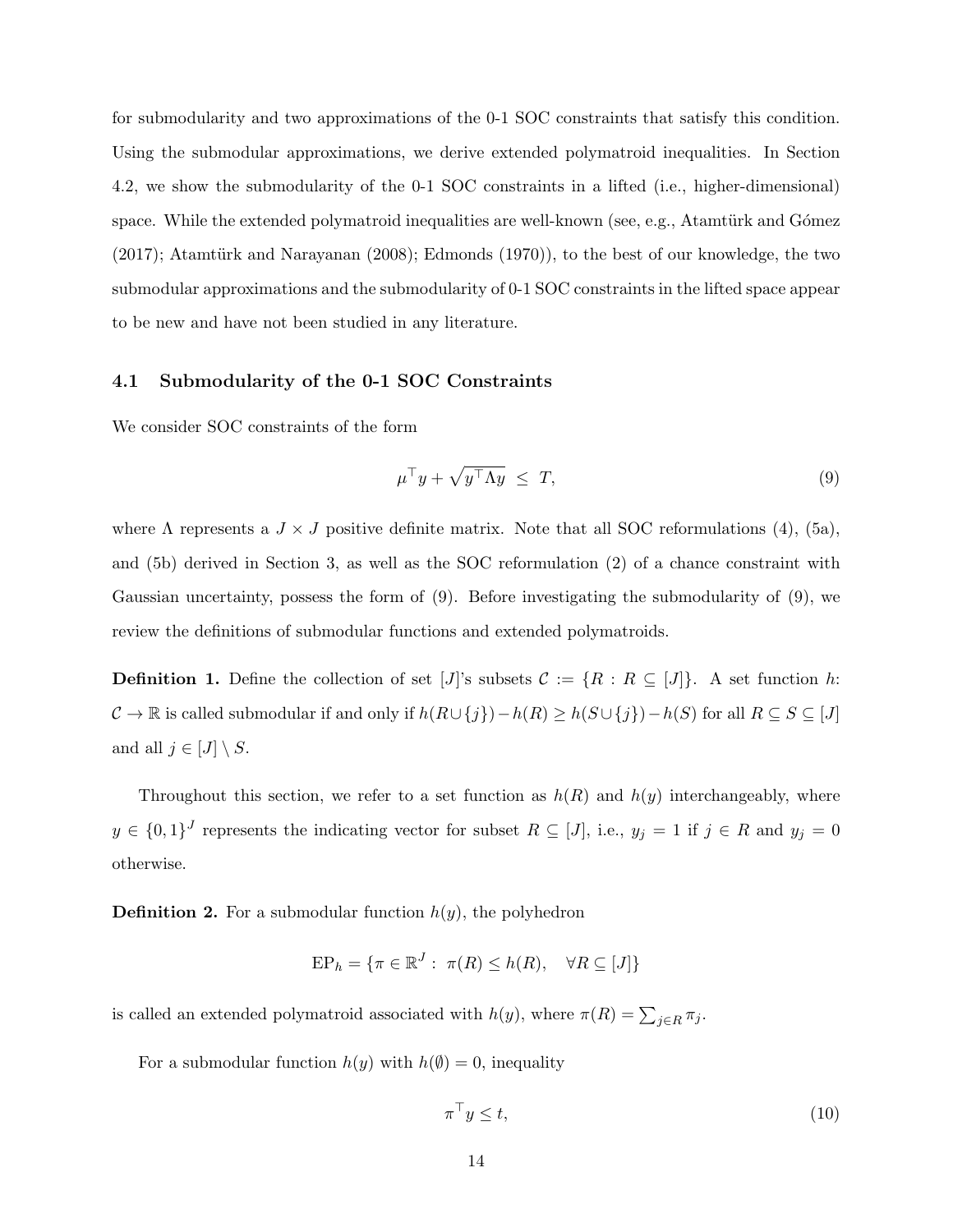termed an *extended polymatroid inequality*, is valid for the epigraph of  $h$ , i.e.,

 $\{(y, t) \in \{0, 1\}^J \times \mathbb{R} : t \ge h(y)\},\$ if and only if  $\pi \in \mathrm{EP}_h$  (see Edmonds (1970)).

Furthermore, the separation of (10) can be efficiently done by a greedy algorithm Edmonds (1970), which we briefly describe in Algorithm 1.

Algorithm 1 A greedy algorithm for separating extended polymatroid inequalities (10).

**Input:** A point  $(\hat{y}, \hat{t})$  with  $\hat{y} \in [0, 1]^J$ ,  $\hat{t} \in \mathbb{R}$ , and a function h that is submodular on  $\{0, 1\}^J$ .

- 1: Sort the entries in  $\hat{y}$  such that  $y_{(1)} \geq \cdots \geq y_{(J)}$ . Obtain the permutation  $\{(1), \ldots, (J)\}$  of [J]. 2: Letting  $R_{(j)} := \{(1), \ldots, (j)\}, \ \forall j \in \mathcal{J}, \ \text{compute} \ \hat{\pi}_{(1)} = h(R_{(1)}), \ \text{and} \ \hat{\pi}_{(j)} = h(R_{(j)}) - h(R_{(j-1)})$ for  $j = 2, ..., J$ .
- $\text{3: if } \hat{\pi}^\top \hat{y} > \hat{t} \text{ then}$
- 4: We generate a valid extended polymatroid inequality  $\hat{\pi}^\top y \leq t$ .
- 5: else
- 6: The current solution  $(\hat{y}, \hat{t})$  satisfies  $h(\hat{y}) \leq \hat{t}$ .
- 7: end if

8: **return** either  $(\hat{y}, \hat{t})$  is feasible, or a violated extended polymatroid inequality  $\hat{\pi}^\top y \leq t$ .

The strength and efficient separation of the extended polymatroid inequality motivate us to explore the submodularity of function  $g(y) := \mu^{\top} y + \sqrt{y^{\top} \Lambda y}$ . In a special case,  $\Lambda$  is assumed to be a diagonal matrix and so the random coefficients  $\tilde{t}_{ij}$ ,  $j \in [J]$  for the same i are uncorrelated. In this case, Atamtürk and Narayanan (2008) successfully show that  $g(y)$  is submodular. As a result, we can strengthen a DCBP by incorporating extended polymatroid inequalities in the form  $\pi^{\top} y \leq T$ , where  $\pi \in \text{EP}_q$ . Unfortunately, the submodularity of  $g(y)$  quickly fades when the off-diagonal entries of  $\Lambda$  become non-zero, e.g., when  $\Lambda$  is associated with a general covariance matrix. We present an example as follows.

**Example 2.** Suppose that  $[J] = \{1, 2, 3\}, \mu = [0, 0, 0]^\top$ , and

$$
\Lambda = \begin{bmatrix} 0.6 & -0.2 & 0.2 \\ -0.2 & 0.7 & 0.1 \\ 0.2 & 0.1 & 0.6 \end{bmatrix}
$$

.

The three eigenvalues of  $\Lambda$  are 0.2881, 0.7432, and 0.8687, and so  $\Lambda \succ 0$ . However, function  $g(y) = \mu^{\top}y + \sqrt{y^{\top}\Lambda y}$  is not submodular because  $g(R \cup \{j\}) - g(R) < g(S \cup \{j\}) - g(S)$ , where  $R = \{1\}, S = \{1, 2\}, \text{ and } j = 3.$ 

In this section, we provide a sufficient condition for function  $g(y)$  being submodular for general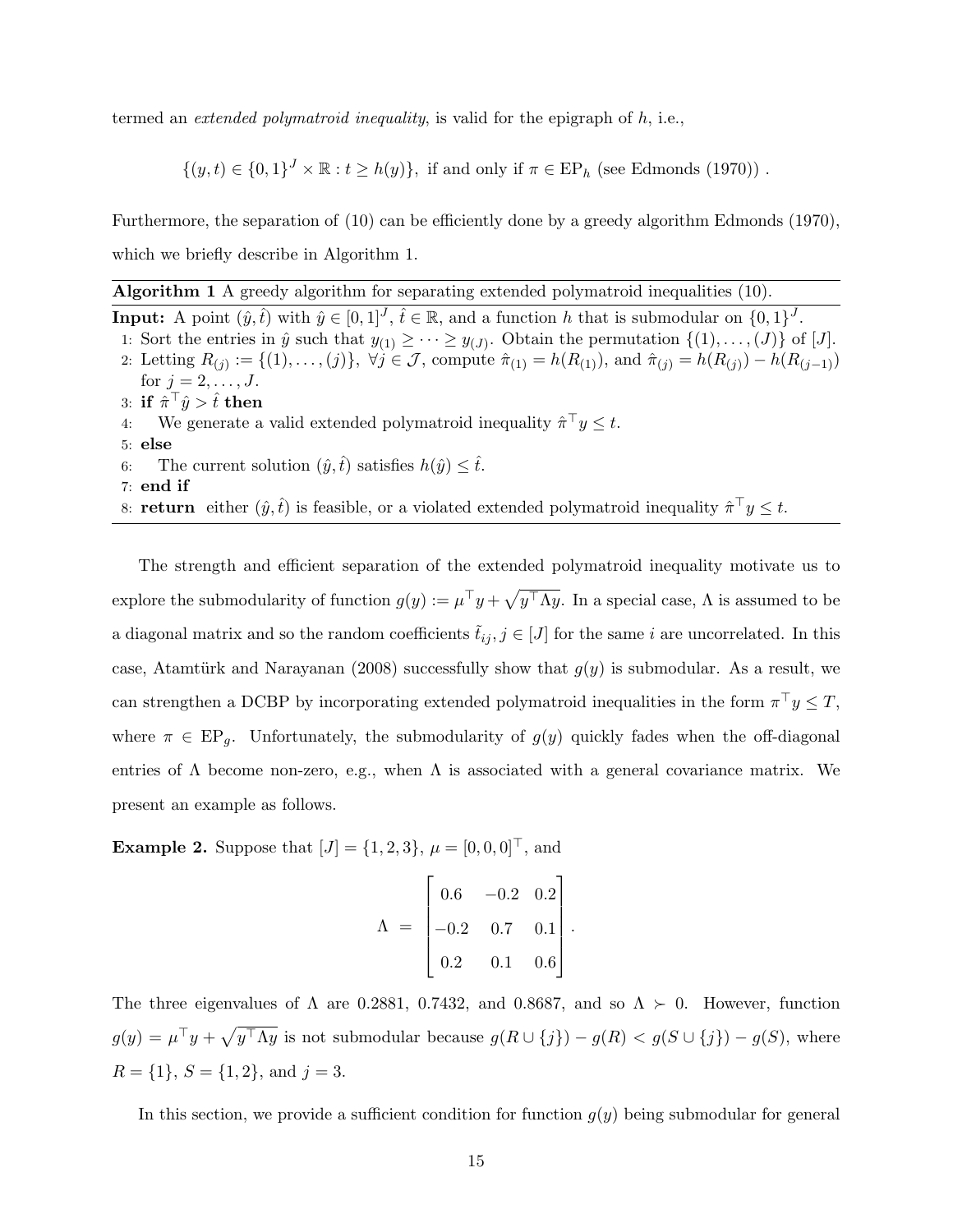Λ. To this end, we apply a necessary and sufficient condition derived in Nemhauser et al. (1978) for quadratic function  $y^{\top} \Lambda y$  being submodular (see the second paragraph on Page 276 of Nemhauser et al. (1978), following Proposition 3.5). We summarize this condition in the following theorem.

**Theorem 3.** (Nemhauser et al. (1978)) Define function  $h: \{0,1\}^J \to \mathbb{R}$  such that  $h(y) := y^\top \Lambda y$ , where  $\Lambda \in \mathbb{R}^{J \times J}$  represents a symmetric matrix. Then,  $h(y)$  is submodular if and only if  $\Lambda_{rs} \leq 0$ for all  $r, s \in [J]$  and  $r \neq s$ .

Note that Theorem 3 does not assume  $\Lambda \succeq 0$  and so can be applied to general (convex or non-convex) quadratic functions. Theorem 3 leads to a sufficient condition for function  $g(y)$  being submodular. We summarize the main result of this section in the following theorem and present a proof.

**Theorem 4.** Let  $\Lambda \in \mathbb{R}^{J \times J}$  represent a symmetric and positive semidefinite matrix that satisfies (i)  $2\sum_{s=1}^{J} \Lambda_{rs} \geq \Lambda_{rr}$  for all  $r \in [J]$  and (ii)  $\Lambda_{rs} \leq 0$  for all  $r, s \in [J]$  and  $r \neq s$ . Then, function  $g(y) = \mu^{\top} y + \sqrt{y^{\top} \Lambda y}$  is submodular.

*Proof.* As  $\mu^{\top}y$  is submodular in y, it suffices to prove that  $\sqrt{y^{\top}\Lambda y}$  is submodular. Hence, we can assume  $\mu = 0$  without loss of generality. We let  $f(x) = \sqrt{x}$  and  $h(y) = y^{\top} \Lambda y$ . Then,  $g(y) = f(h(y))$ .

First, we note that  $h(y \vee e_r) \geq h(y)$  for all  $y \in \{0,1\}^J$  and  $r \in [J]$ , where  $a \vee b = [\max\{a_1, b_1\}, \ldots, \max\{a_J, b_J\}]^{\top}$ for  $a, b \in \mathbb{R}^J$ . Indeed, if  $y_r = 1$  then  $y \vee e_r = y$  and so  $h(y \vee e_r) = h(y)$ . Otherwise, if  $y_r = 0$ , then  $y \vee e_r = y + e_r$  and so

$$
h(y \vee e_r) = y^{\top} \Lambda y + 2e_r^{\top} \Lambda y + e_r^{\top} \Lambda e_r
$$
  

$$
= y^{\top} \Lambda y + 2 \sum_{s: y_s=1} \Lambda_{rs} + \Lambda_{rr}
$$
  

$$
\geq y^{\top} \Lambda y + 2 \sum_{\substack{s=1 \ s \neq r}}^{J} \Lambda_{rs} + \Lambda_{rr}
$$
  

$$
\geq y^{\top} \Lambda y = h(y),
$$

where the first inequality is due to  $y_r = 0$  and condition (ii), and the second inequality is due to condition (i). It follows that  $h(y') \geq h(y)$  for all  $y, y' \in \{0, 1\}^J$  such that  $y' \geq y$ . Hence,  $h(y)$  is increasing.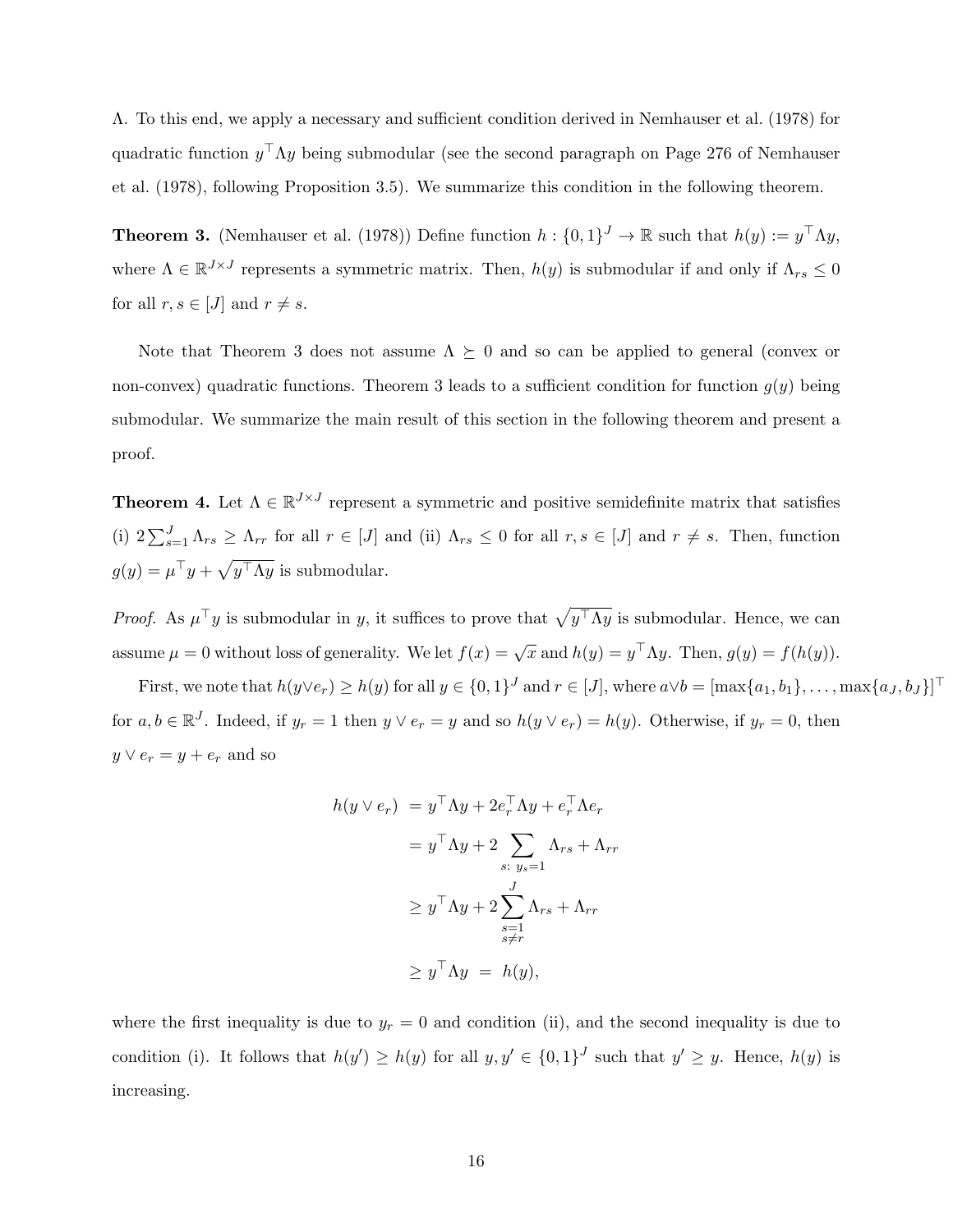Second, based on Theorem 3,  $h(y)$  is submodular due to condition (ii). It follows that  $g(y) =$  $f(h(y))$  is submodular because function f is concave and nondecreasing and function h is submodular and increasing (see, e.g., Proposition 2.2.5 in Simchi-Levi et al.  $(2014)^{1}$ .  $\Box$ 

Theorem 4 generalizes the sufficient condition in Atamtürk and Narayanan (2008) because conditions (i)–(ii) are automatically satisfied if  $\Lambda$  is diagonal and positive definite.

For general  $\Lambda \succ 0$  that does not satisfy sufficient conditions (i)–(ii), we can approximate SOC constraint (9) by replacing  $\Lambda$  with a matrix  $\Delta$  that satisfies these conditions. We derive relaxed and conservative submodular approximations of constraint (9) in the following theorem.

Theorem 5. Constraint (9) implies the SOC constraint

$$
\mu^{\top} y + \sqrt{y^{\top} \Delta^{\mathsf{L}} y} \leq T, \tag{11}
$$

where function  $g^L(y) := \mu^{\top} y + \sqrt{y^{\top} \Delta^L y}$  is submodular and  $\Delta^L$  is an optimal solution of SDP

$$
\min_{\Delta} \quad ||\Delta - \Lambda||_2 \tag{12a}
$$

$$
s.t. \quad 0 \leq \Delta \leq \Lambda,\tag{12b}
$$

$$
2\sum_{s=1}^{J} \Delta_{rs} \ge \Delta_{rr}, \quad \forall r \in [J], \tag{12c}
$$

$$
\Delta_{rs} \le 0, \quad \forall r, s \in [J] \text{ and } r \ne s. \tag{12d}
$$

Additionally, constraint (9) is implied by the SOC constraint

$$
\mu^{\top} y + \sqrt{y^{\top} \Delta^{\mathbf{U}} y} \leq T, \tag{13}
$$

where function  $g^{\text{U}}(y) := \mu^{\top} y + \sqrt{y^{\top} \Delta^{\text{U}} y}$  is submodular and  $\Delta^{\text{U}}$  is an optimal solution of SDP

$$
\min_{\Delta} \quad ||\Delta - \Lambda||_2 \tag{14a}
$$

$$
s.t. \Delta \ge \Lambda, (12c)-(12d). \tag{14b}
$$

*Proof.* By construction,  $g^L(y)$  is submodular because  $\Delta^L$  satisfies constraints (12c)–(12d) and so conditions (i)–(ii). Additionally, constraint (9) implies (11) because  $\Delta^L$  satisfies constraint (12b)

<sup>&</sup>lt;sup>1</sup>Proposition 2.2.5 in Simchi-Levi et al. (2014) assumes that  $y \in \mathbb{R}^n$  and provides a sufficient condition for g being supermodular. It can be shown that a similar proof of this proposition applies to our case.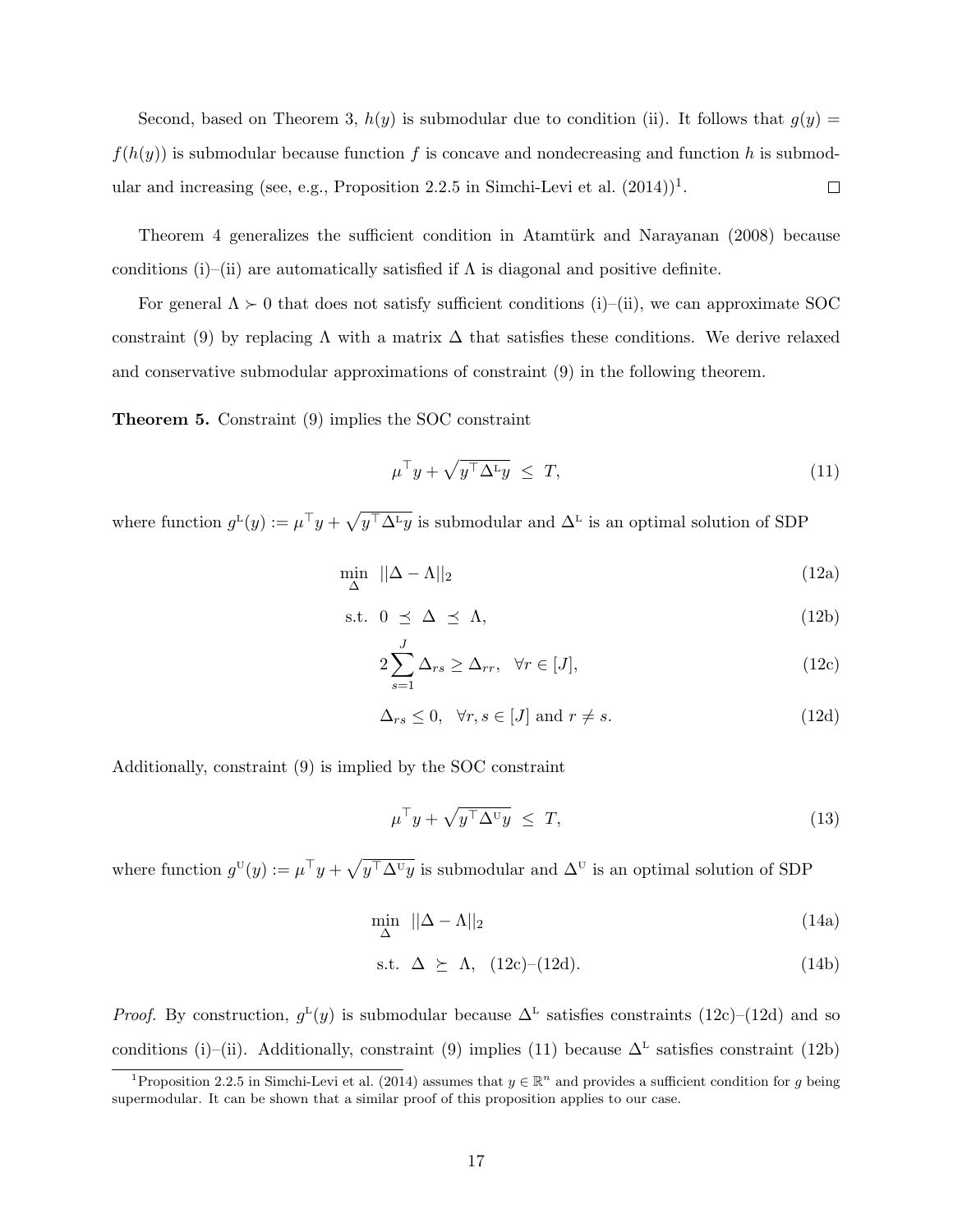and so  $\Delta^L \leq \Lambda$ . Similarly, we obtain that  $g^{\text{U}}(y)$  is submodular and constraint (9) is implied by (13).  $\Box$ 

Note that there always exist matrices  $\Delta^L$  and  $\Delta^U$  that are feasible to SDPs (12a)–(12d) and (14a)–(14b), respectively. For example,  $diag(\lambda_{\min}, \ldots, \lambda_{\min}) \in \mathbb{R}^{J \times J}$  satisfy constraints (12b)–(12d), where  $\lambda_{\min}$  represents the smallest eigenvalue of matrix  $\Lambda$ . Additionally,  $diag(\lambda_{\max}, \ldots, \lambda_{\max}) \in$  $\mathbb{R}^{J \times J}$  satisfy constraints (14b), where  $\lambda_{\max}$  represents the largest eigenvalue of matrix  $\Lambda$ .

By minimizing the  $\ell^2$  distance between  $\Delta$  and  $\Lambda$  in objective functions (12a) and (14a), we find "optimal" approximations of  $\Lambda$  that satisfies sufficient conditions (i)–(ii) in Theorem 4. Accordingly, we obtain "optimal" submodular approximations of the 0-1 SOC constraint (9). There are many possible alternatives of the  $\ell^2$  norm in (12a) and (14a). For example, formulations (12a)–(12d) and (14a)–(14b) remain SDPs if the  $\ell^2$  norm is replaced by the  $\ell^1$  norm or the  $\ell^{\infty}$  norm. We have empirically tested  $\ell^1$ ,  $\ell^2$ , and  $\ell^{\infty}$  norms based on a server allocation problem (see Section 5.2 for a brief description) and the  $\ell^2$  norm leads to the largest improvement on CPU time. In computation, we only need to solve these two SDPs once to obtain  $\Delta^L$  and  $\Delta^U$ . Then, extended polymatroid inequalities can be obtained from the relaxed approximation (11). Additionally, the conservative approximation (13) leads to an upper bound of the optimal objective value of the related DCBP.

**Example 3.** Recall the  $3 \times 3$  matrix  $\Lambda$  in Example 2 and the corresponding function  $g(y) = \mu^{\top} y + \lambda^{\top} y$  $\sqrt{0.6y_1^2 + 0.7y_2^2 + 0.6y_3^2 - 0.4y_1y_2 + 0.4y_1y_3 + 0.2y_2y_3}$  being not submodular. We set  $\mu = [0, 0, 0]^\top$ and apply Theorem 5 to optimize the two SDPs (12) and (14), yielding the following two positive semidefinite matrices:

$$
\Delta^{L} = \begin{bmatrix} 0.35 & -0.15 & 0 \\ -0.15 & 0.37 & 0 \\ 0 & 0 & 0.38 \end{bmatrix}
$$
 and  

$$
\Delta^{U} = \begin{bmatrix} 0.83 & -0.22 & 0 \\ -0.22 & 0.95 & 0 \\ 0 & 0 & 0.82 \end{bmatrix}.
$$

Due to Theorem 4,  $g^L(y) := \mu^{\top} y + \sqrt{y^{\top} \Delta^L y} = \sqrt{0.35y_1^2 + 0.37y_2^2 + 0.38y_3^2 - 0.3y_1y_2}$  and  $g^U(y) :=$  $\mu^{\top}y + \sqrt{y^{\top}\Delta^{\mathbf{U}}y} = \sqrt{0.83y_1^2 + 0.95y_2^2 + 0.82y_3^2 - 0.44y_1y_2}$  are submodular.

Now suppose that  $T = 0.8$  and we are given  $\hat{y} = [\hat{y}_1, \hat{y}_2, \hat{y}_3]^{\top} = [1, 0.5, 0.9]^{\top}$  with  $g(\hat{y}) =$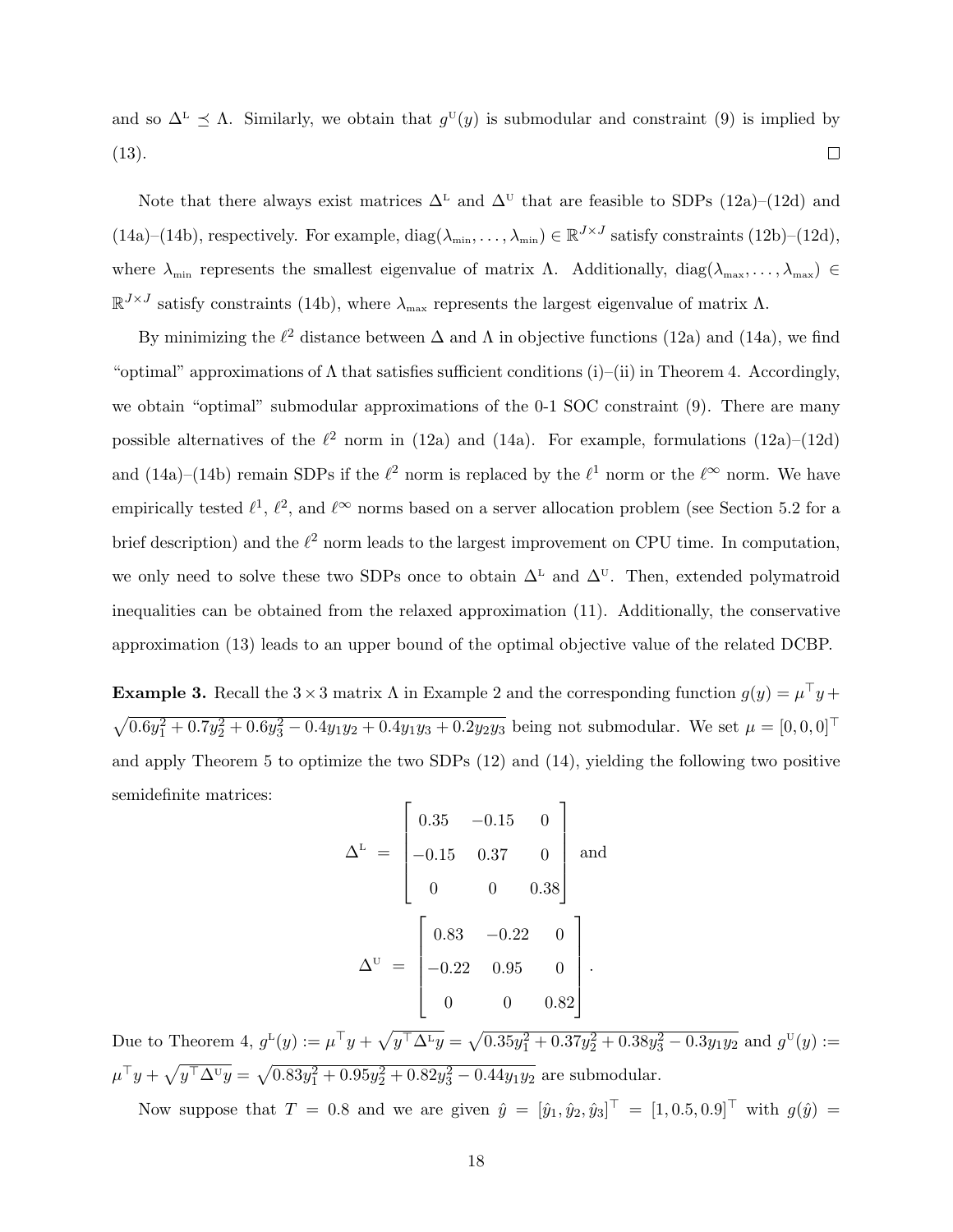$\mu^{\top} \hat{y} + \sqrt{\hat{y}^{\top} \Lambda \hat{y}} = 1.23 > 0.8 = T$ . First, with respect to constraint  $g^L(y) \leq T$ , we follow Algorithm 1 to find an extended polymatroid inequality and note that this inequality is also valid for constraint  $g(y) \leq T$ . Specifically, we sort the entries of  $\hat{y}$  to obtain  $\hat{y}_1 \geq \hat{y}_3 \geq \hat{y}_2$ and  $\{1, 3, 2\}$ , the corresponding permutation. It follows that  $R_{(1)} = \{1\}$ ,  $R_{(2)} = \{1, 3\}$ , and  $R_{(3)} = \{1,3,2\}$ . Hence,  $\hat{\pi}_{(1)} = g^{\text{L}}([1,0,0]^{\top}) = 0.59$ ,  $\hat{\pi}_{(2)} = g^{\text{L}}([1,0,1]^{\top}) - g^{\text{L}}([1,0,0]^{\top}) = 0.26$ , and  $\hat{\pi}_{(3)} = g^L([1, 1, 1]^T) - g^L([1, 0, 1]^T) = 0.04$ . This generates the extended polymatroid inequality  $0.59y_1 + 0.26y_3 + 0.04y_2 \le 0.8$  that cuts off  $\hat{y}$ . Second, we can replace constraint  $g(y) \le T$  with  $g^{\text{U}}(y) \leq T$  in a DCBP to obtain a conservative approximation.

#### 4.2 Valid Inequalities in a Lifted Space

In Section 4.1, we derive extended polymatroid inequalities based on a relaxed approximation of SOC constraint (9). These valid inequalities might not be facet-defining if matrix  $\Lambda$  does not satisfy sufficient conditions  $(i)$ –(ii) in Theorem 4. In this section, we show that the submodularity of (9) holds for general  $\Lambda$  in a lifted (i.e., higher-dimensional) space. Accordingly, we derive extended polymatroid inequalities in the lifted space.

To this end, we reformulate constraint (9) as  $\mu^{\top} y \leq T$  and  $y^{\top} \Lambda y \leq (T - \mu^{\top} y)^2$ , i.e.,  $y^{\top} (\Lambda \mu\mu^{\top}y+2T\mu^{\top}y\leq T^{2}$ . Note that  $\mu^{\top}y\leq T$  is because  $T-\mu^{\top}y\geq\sqrt{y^{\top}\Lambda y}\geq0$  by (9). Then, we define  $w_{jk} = y_j y_k$  for all  $j, k \in [J]$  and augment vector  $y$  to vector  $v = [y_1, \ldots, y_J, w_{11}, \ldots, w_{1J}, w_{21}, \ldots, w_{JJ}]^{\top}$ . We can incorporate the following McCormick inequalities to define each  $w_{ii}$ :

$$
w_{jk} \le y_j, \quad w_{jk} \le y_k, \quad w_{jk} \ge y_j + y_k - 1, \quad w_{ij} \ge 0.
$$
 (15)

Accordingly, we rewrite (9) as  $[\mu^\top, 0^\top] v \leq T$  and

$$
a^{\top}v + v^{\top}B_{N}v \leq T^{2},\tag{16}
$$

where we decompose  $(\Lambda - \mu \mu^{\top})$  to be the sum of two matrices, one containing all positive entries and the other containing all nonpositive entries. Accordingly, we define vector  $a := [2T\mu; B_P]^\top$  with  $B_P \in \mathbb{R}^{J^2}_+$  representing all the positive entries after vectorization, and matrix  $B_N \in \mathbb{R}^{(J+J^2) \times (J+J^2)}_+$ − collects all nonpositive entries, i.e.,  $B_N =$  $\sqrt{ }$  $\vert$  $-(\Lambda - \mu \mu^{\top})$ <sub>-</sub> 0 0 0 1 , where  $(x)$ <sub>−</sub> = − min{0, x} for  $x \in \mathbb{R}$ .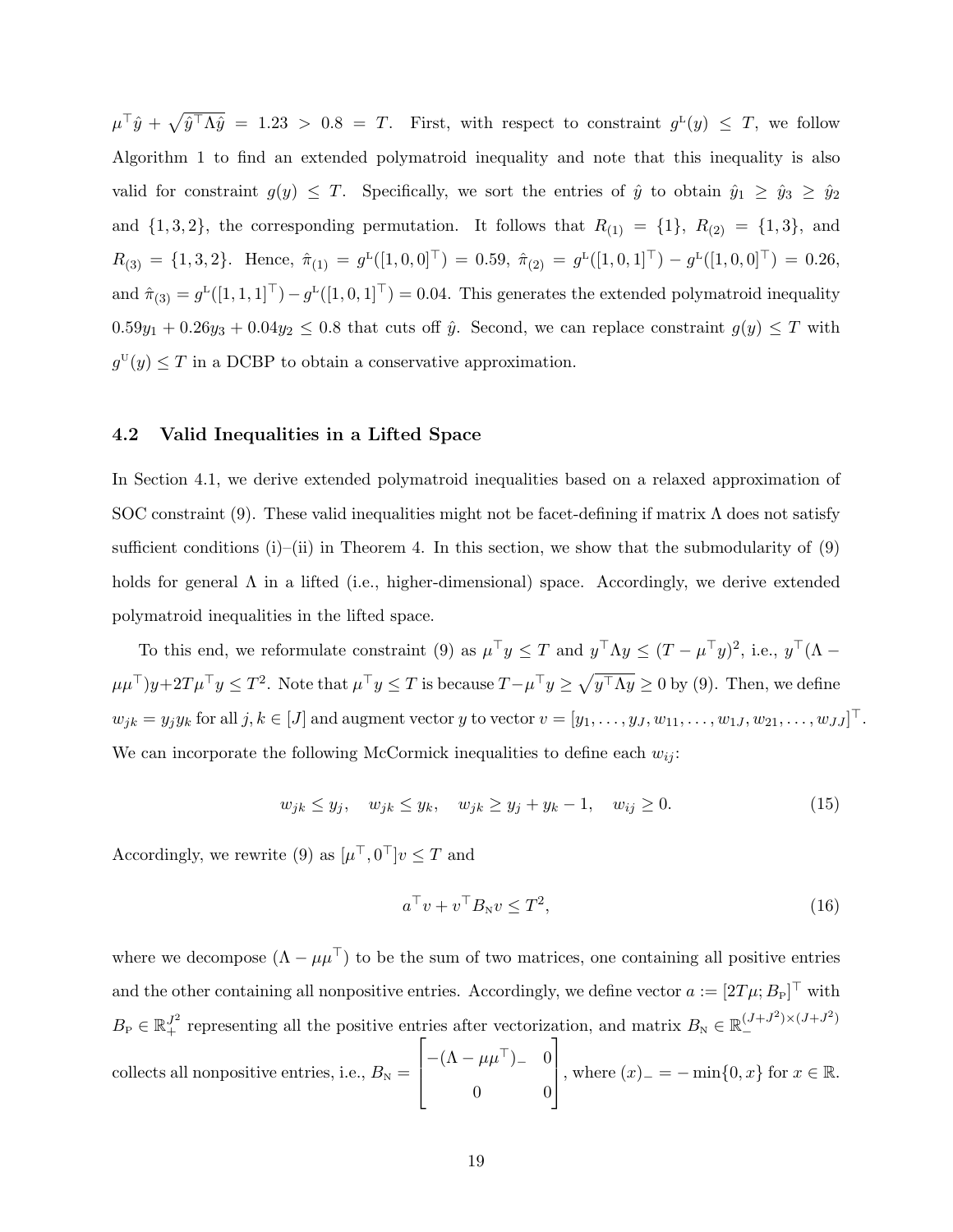As  $a^{\top}v + v^{\top}B_{N}v$  is a submodular function of v by Theorem 3, we can incorporate extended polymatroid inequalities to strengthen the lifted SOC constraints (9). We summarize this result in the following theorem.

**Theorem 6.** Define function  $h: \{0,1\}^{J+J^2} \to \mathbb{R}$  such that  $h(v) := a^{\top}v + v^{\top}B_{N}v$ . Then, h is submodular. Furthermore, inequality  $\pi^{\top} v \leq T^2$  is valid for set  $\{v \in \{0,1\}^{J+J^2} : h(v) \leq T^2\}$  for all  $\pi \in \mathrm{EP}_h$  and the separation of this inequality can be done by Algorithm 1.

Note that this lifting procedure introduces  $J^2$  additional variables  $w_{ijk}$  for each i. However,  $w_{ijk}$ can be treated as continuous variables when solving DCBP in view of the McCormick inequalities (15), and the number of  $w_{ijk}$  variables can be reduced by half because  $w_{ijk} = w_{ikj}$ . In our numerical studies later, we derive more valid inequalities to strengthen the formulation in the lifted space for distributionally robust chance-constrained bin packing problems that involve DRCCs, using the bin packing structure.

**Example 4.** Recall Example 2 and the corresponding function  $g(y)$  being not submodular. We set  $\mu = [0, 0, 0]^T$  and  $T = 0.8$ , and rewrite the constraint  $g(y) \leq T$  in the form of (16) as

$$
0.6v_4 + 0.2v_6 + 0.7v_8 + 0.1v_9 + 0.2v_{10} + 0.1v_{11} + 0.6v_{12} - 0.4v_1v_2 \le 0.64,
$$

where  $v := [y_1, y_2, y_3, w_{11}, w_{12}, \dots, w_{33}]^\top = [v_1, \dots, v_{12}]^\top$ . Now suppose that we are given  $\hat{y} =$  $[1, 0.5, 0.9]^\top$ . The corresponding  $\hat{v} = [1, 0.5, 0.9, 1, 0.5, 0.9, 0.5, 0.25, 0.45, 0.9, 0.45, 0.81]^\top$  violates the above inequality. We follow Algorithm 1 to find an extended polymatroid inequality in the lifted space of v. Specifically, we sort the entries of  $\hat{v}$  to obtain  $\hat{v}_1 \ge \hat{v}_4 \ge \hat{v}_3 \ge \hat{v}_6 \ge \hat{v}_{10} \ge \hat{v}_{12} \ge$  $\hat{v}_2 \geq \hat{v}_5 \geq \hat{v}_7 \geq \hat{v}_9 \geq \hat{v}_{11} \geq \hat{v}_8$  and the corresponding permutation  $\{1, 4, 3, 6, 10, 12, 2, 5, 7, 9, 11, 8\}.$ It follows that  $\hat{\pi}_{(2)} = 0.6$ ,  $\hat{\pi}_{(4)} = 0.2$ ,  $\hat{\pi}_{(5)} = 0.2$ ,  $\hat{\pi}_{(6)} = 0.6$ ,  $\hat{\pi}_{(7)} = -0.4$ ,  $\hat{\pi}_{(10)} = 0.1$ ,  $\hat{\pi}_{(11)} = 0.1$ ,  $\hat{\pi}_{(12)} = 0.7$ , and all other  $\hat{\pi}_{(i)}$ 's equal zero. This generates the following extended polymatroid inequality

$$
0.6v_4 + 0.2v_6 + 0.2v_{10} + 0.6v_{12} - 0.4v_2 + 0.1v_9 + 0.1v_{11} + 0.7v_8 \le 0.64
$$

that cuts off  $\hat{v}$ .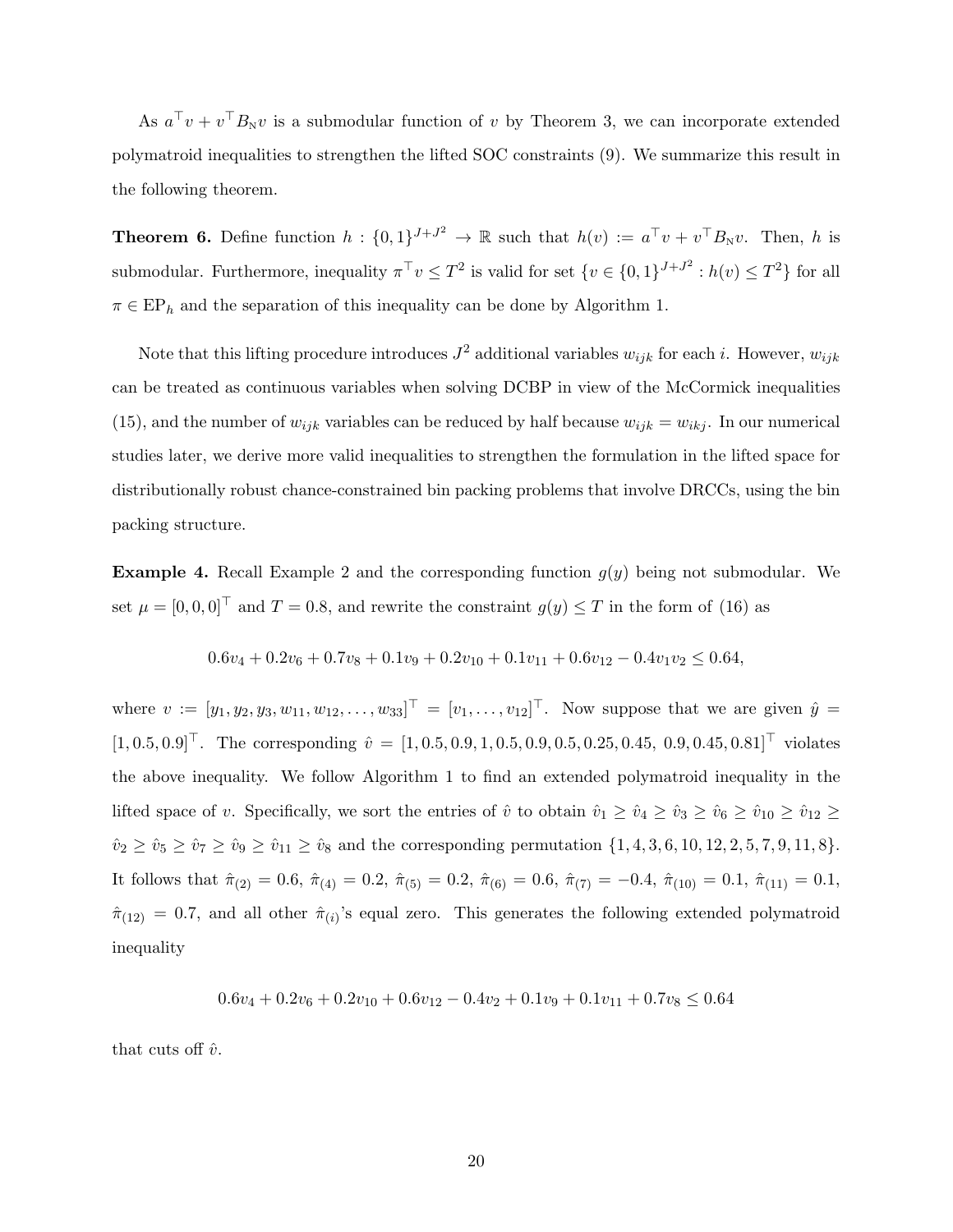## 5 Numerical Studies

We numerically evaluate the performance of our proposed models and solution approaches. In Section 5.1, we present the formulation of a chance-constrained bin-packing problem with DRCCs and the related 0-1 SOC reformulations. We describe the solution methods and more valid inequalities based on the bin packing structure. In Section 5.2, we describe the experimental setup of the stochastic bin packing instances. Our results consist of two parts, which report the CPU time (Section 5.3) and the out-of-sample performance of solutions given by different models (Appendix C), respectively. More specifically, Section 5.3 demonstrates the computational efficacy of the valid inequalities we derived in Section 4 for the original or lifted SOC constraints. Appendix C demonstrates that DCBP solutions can well protect against the distributional ambiguity as opposed to the solutions obtained by following the Gaussian distribution assumption or by the SAA method.

### 5.1 Formulation of Ambiguous Chance-Constrained Bin Packing

For the classical bin packing problem,  $[I]$  is the set of bins and  $[J]$  is the set of items, where each bin i has a weight capacity  $T_i$  and each item j, if assigned to bin i, has a random weight  $t_{ij}$ . The deterministic bin packing problem aims to assign all  $J$  items to a minimum number of bins, while respecting the capacity of each bin. If we consider a slightly more general setting by introducing a cost for each assignment, then the DCBP of bin packing with DRCCs is presented as:

$$
\min_{\mathbf{z}, \mathbf{y}} \qquad \sum_{i=1}^{I} c_i^z z_i + \sum_{i=1}^{I} \sum_{j=1}^{J} c_{ij}^y y_{ij} \tag{17a}
$$

s.t. 
$$
y_{ij} \le \rho_{ij} z_i \quad \forall i \in [I], j \in [J]
$$
 (17b)

$$
\sum_{i=1} y_{ij} = 1 \quad \forall j \in [J] \tag{17c}
$$

$$
y_{ij}, z_i \in \{0, 1\} \quad \forall i \in [I], \ j \in [J], \tag{17d}
$$

$$
\inf_{\mathbb{P}\in\mathcal{D}} \mathbb{P}\left\{\sum_{j=1}^{J} \tilde{t}_{ij} y_{ij} \le T_i\right\} \ge 1 - \alpha_i \quad \forall i \in [I],\tag{17e}
$$

where  $c_i^z$  represents the cost of opening bin i and  $c_{ij}^y$  represents the cost of assigning item j to bin i. For each  $i \in [I]$  and  $j \in [J]$ , we let binary variables  $z_i$  represent if bin i is open (i.e.,  $z_i = 1$ ) if open and  $z_i = 0$  otherwise), binary variables  $y_{ij}$  represent if item j is assigned to bin i (i.e.,  $y_{ij} = 1$  if assigned and  $y_{ij} = 0$  otherwise), and parameters  $\rho_{ij}$  represent if we can assign item j to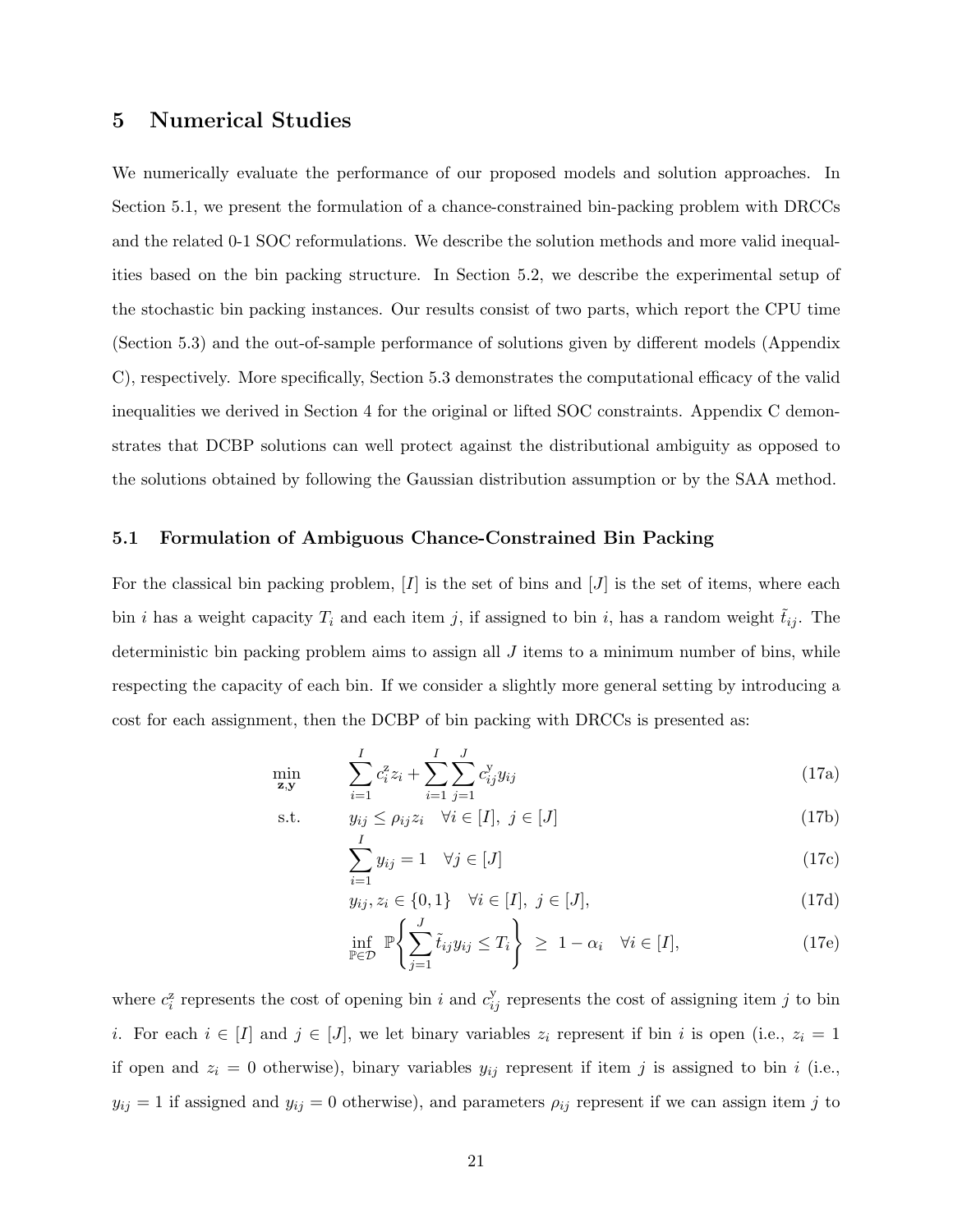bin i (i.e.,  $\rho_{ij} = 1$  if we can and  $\rho_{ij} = 0$  otherwise). The objective function (17a) minimizes the total cost of opening bins and assigning items to bins. Constraints (17b) ensure that all items are assigned to open bins, constraints (17c) ensure that each item is assigned to one and only one bin, and constraints (17e) are the DRCCs.

In our computational studies, we follow Section 3 to derive 0-1 SOC reformulations of model (17) and then follow Section 4 to derive valid inequalities in the original and lifted space for the 0-1 SOC reformulations. We strengthen the extended polymatroid inequalities, as well as derive valid inequalities in the lifted space containing variables  $z_i$ ,  $y_{ij}$ , and  $w_{ijk}$  to further strengthen the formulation as follows. We refer to Appendices A and B for the detailed proofs of the valid inequalities below, and will test their effectiveness later.

**Theorem 7.** For all extended polymatroid inequalities  $\pi^{\top} y_i \leq T$  with regard to bin i,  $\forall i \in [I],$ inequality

$$
\pi^{\top} y_i \le T z_i \tag{18a}
$$

is valid for the DCBP formulation. Similarly, for all extended polymatroid inequalities  $\pi^{\top} v_i \leq T^2$ with regard to bin  $i, \forall i \in [I]$ , inequality

$$
\pi^{\top} v_i \le T^2 z_i \tag{18b}
$$

is valid for the DCBP formulation.

Theorem 8. Consider set

$$
L = \Big\{ (z, y, w) \in \{0, 1\}^{I \times (IJ) \times (IJ^2)} : (17b) - (17d), w_{ijk} = y_{ij}y_{ik}, \ \forall j, k \in [J] \Big\}.
$$

Without loss of optimality, the following inequalities are valid for L:

$$
w_{ijk} \ge y_{ij} + y_{ik} + \sum_{\substack{\ell=1 \\ \ell \neq i}}^{I} w_{\ell jk} - 1 \quad \forall j, k \in [J]
$$
 (19a)

$$
w_{ijk} \ge y_{ij} + y_{ik} - z_i \quad \forall i \in [I], \ \forall j, k \in [J]
$$
\n
$$
(19b)
$$

$$
\sum_{\substack{j=1 \ j \neq k}}^J w_{ijk} \le \sum_{j=1}^J y_{ij} - z_i \quad \forall i \in [I], \ \forall k \in [J]
$$
\n(19c)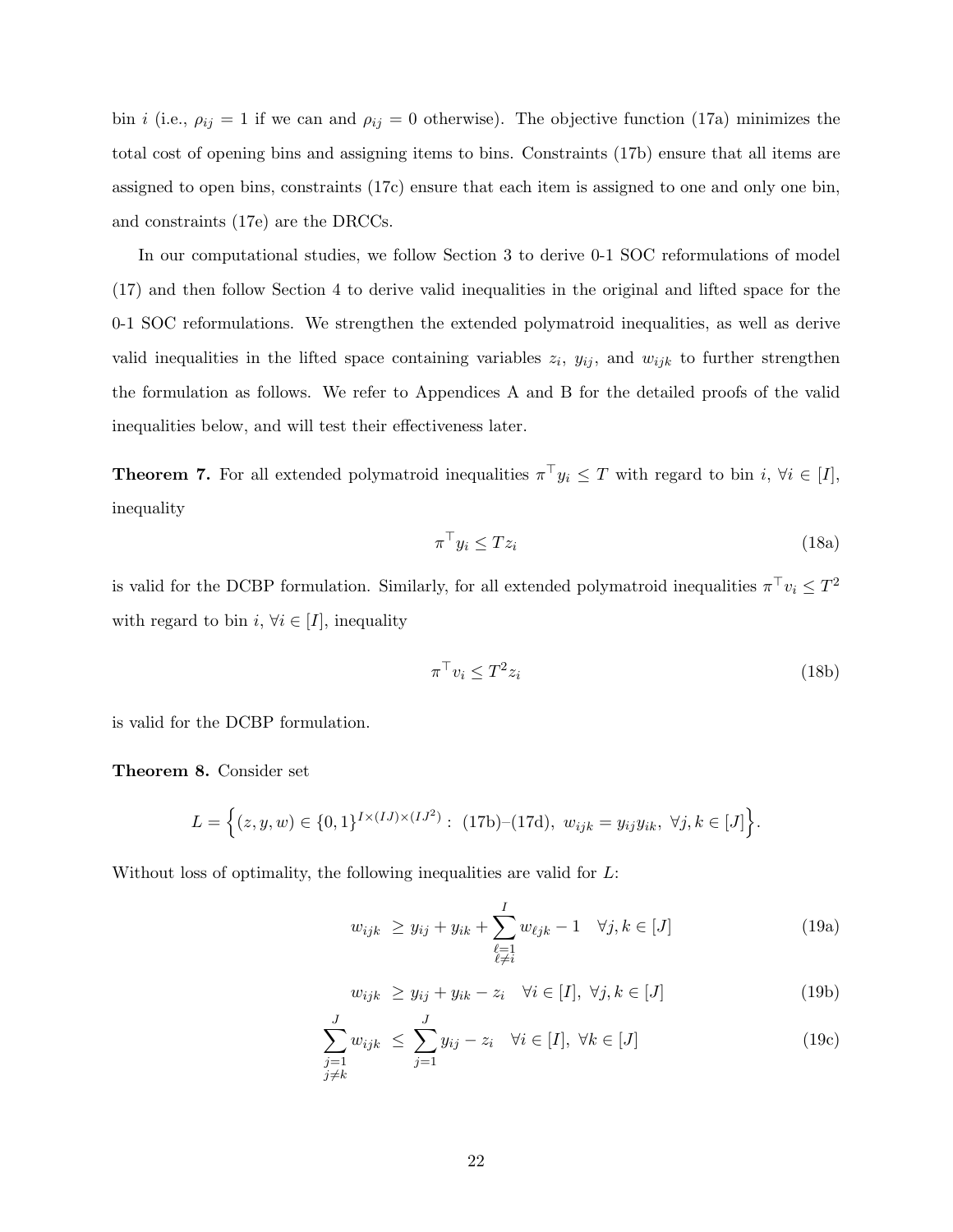$$
\sum_{j=1}^{J} \sum_{k=j+1}^{J} w_{ijk} \ge \sum_{j=1}^{J} y_{ij} - z_i \quad \forall i \in [I].
$$
\n(19d)

**Remark 2.** We note that valid inequalities  $(19a)$ – $(19d)$  are *polynomially many* and all coefficients are in closed-form. Hence, we do not need any separation processes for these inequalities, and we can incorporate them in the DCBP formulation without dramatically increasing its size.

### 5.2 Computational Setup

We first consider  $I = 6$  servers (i.e., bins) and  $J = 32$  appointments (i.e., items) to test the DCBP model under various distributional assumptions and ambiguity sets. The daily operating time limit (i.e., capacity)  $T_i$  of each server i varies in between [420, 540] minutes (i.e., 7–9 hours). We let the opening cost  $c_i^z$  of each server i be an increasing function of  $T_i$  such that  $c_i^z = T_i^2/3600 + 3T_i/60$ , and let all assignment costs  $c_{ij}^y$ ,  $\forall i \in [I], j \in [J]$  vary in between [0, 18], so that the total opening cost and the total assignment cost have similar magnitudes. The above problem size and parameter settings follow the literature of surgery block allocation (see, e.g., Denton et al. (2010); Shylo et al. (2012); Deng et al. (2016)).

To generate samples of random service time (i.e., random item weight), we consider "high mean (hM)" and "low mean  $(\ell M)$ " being 25 minutes and 12.5 minutes, respectively. We set the coefficient of variation (i.e., the ratio of the standard deviation to the mean) as 1.0 for the "high variance  $(hV)$ " case and as 0.3 for the "low variance  $(\ell V)$ " case. We equally mix all four types of appointments with "hMhV", "hM $\ell$ V", " $\ell$ MhV", " $\ell$ M $\ell$ V", and thus have eight appointments of each type. We sample 10,000 data points as the random service time of each appointment on each server, following a Gaussian distribution with the above settings of mean and standard deviation. We will hereafter call them the in-sample data. To formulate the 0-1 SOC models with diagonal covariance matrices, we use the empirical mean and standard deviation of each  $t_{ij}$  obtained from the in-sample data and set  $\alpha_i = 0.05$ ,  $\forall i \in [I]$ . Using the same  $\alpha_i$ -values, we formulate the 0-1 SOC models under general covariance matrices, for which we use the empirical mean and covariance matrix obtained from the in-sample data. The empirical covariance matrices we obtain have most of their off-diagonal entries being non-zero, and some being quite significant.

All the computation is performed on a Windows 7 machine with Intel(R) Core(TM)  $i7-2600$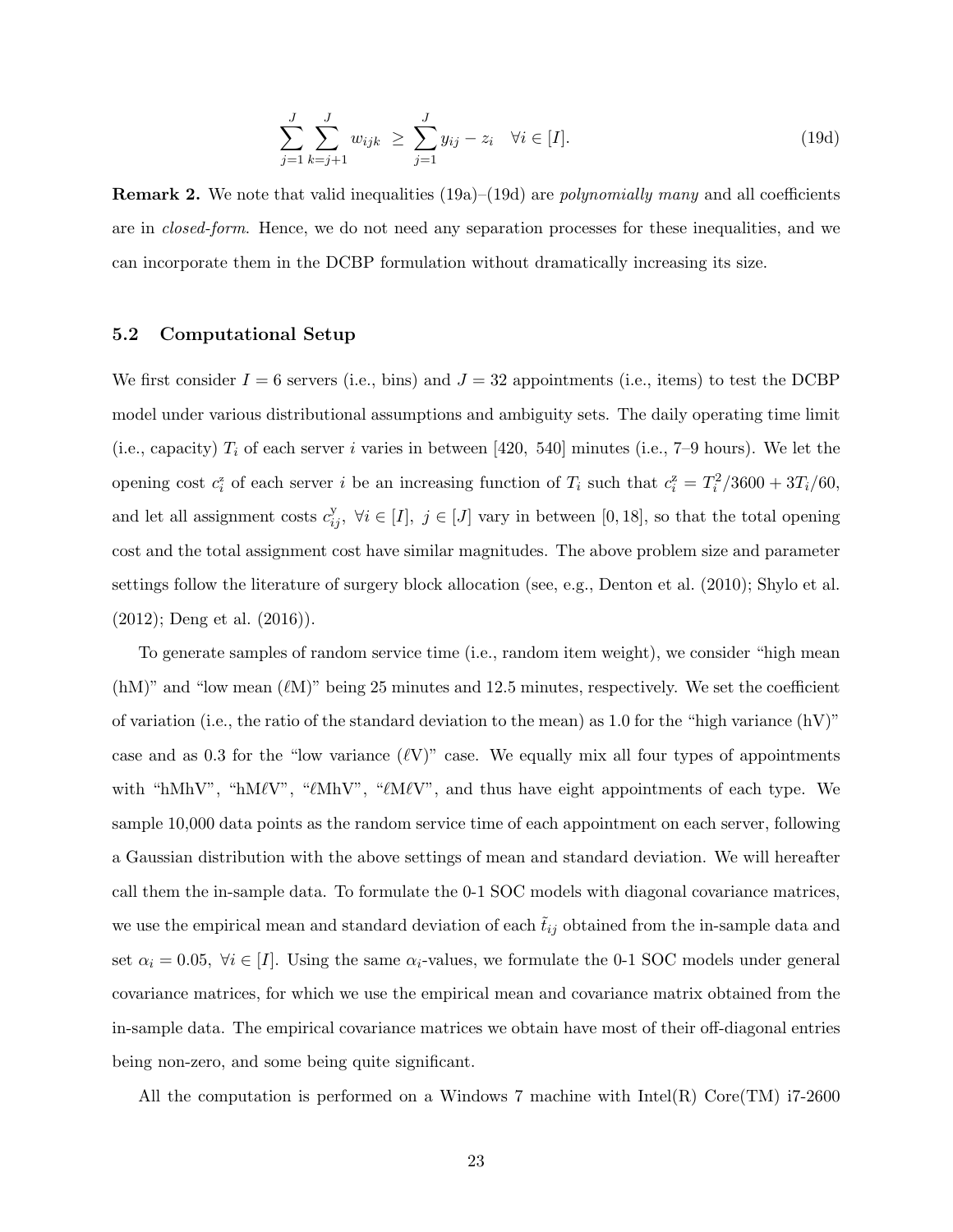CPU 3.40 GHz and 8GB memory. We implement the optimization models and the branch-and-cut algorithm using commercial solver GUROBI 5.6.3 via Python 2.7.10. The GUROBI default settings are used for optimizing all the 0-1 programs, and we set the number of threads as one. When implementing the branch-and-cut algorithm, we add the violated extended polymatroid inequalities using GUROBI callback class by Model.cbCut() for both integer and fractional temporary solutions. For all the nodes in the branch-and-bound tree, we generate violated cuts at each node as long as any exists. The optimality gap tolerance is set as 0.01%. We also set the threshold for identifying violated cuts as  $10^{-4}$ , and set the time limit for computing each instance as 3600 seconds.

### 5.3 CPU Time Comparison

We solve 0-1 SOC reformulations or approximations of DCBP, and use either a diagonal or a general covariance matrix in each model. Our valid inequalities significantly reduce the solution time of directly solving the 0-1 SOC models in GUROBI, while the extended polymatroid inequalities generated based on the approximate and lifted SOC constraints perform differently depending on the problem size. The details are presented as follows.

#### 5.3.1 Computing 0-1 SOC models with diagonal matrices

We first optimize 0-1 SOC models with a diagonal matrix in constraint  $(9)$ , of which the left-hand side function  $g(y)$  is submodular, and thus we use extended polymatroid inequalities (18a) with  $\pi \in$  $EP_q$  in a branch-and-cut algorithm. Table 1 presents the CPU time (in seconds), optimal objective values, and other solution details (including "Server" as the number of open servers, "Node" as the total number of branching nodes, and "Cut" as the total number of cuts added) for solving the three 0-1 SOC models DCBP1 (i.e., using ambiguity set  $\mathcal{D}_1$ ), DCBP2 (i.e., using ambiguity set  $\mathcal{D}_2$  with  $\gamma_1 = 1$ ,  $\gamma_2 = 2$ ), and **Gaussian** (assuming Gaussian distributed service time). We also implement the SAA approach (i.e., row "SAA") by optimizing the MILP reformulation of the chance-constrained bin packing model based on the 10,000 in-sample data points. We compare the branch-and-cut algorithm using our extended polymatroid inequalities (in rows " $B\&C$ ") with directly solving the 0-1 SOC models in GUROBI (in rows "w/o Cuts").

In Table 1, the branch-and-cut algorithm quickly optimizes DCBP1 and DCBP2. Especially, if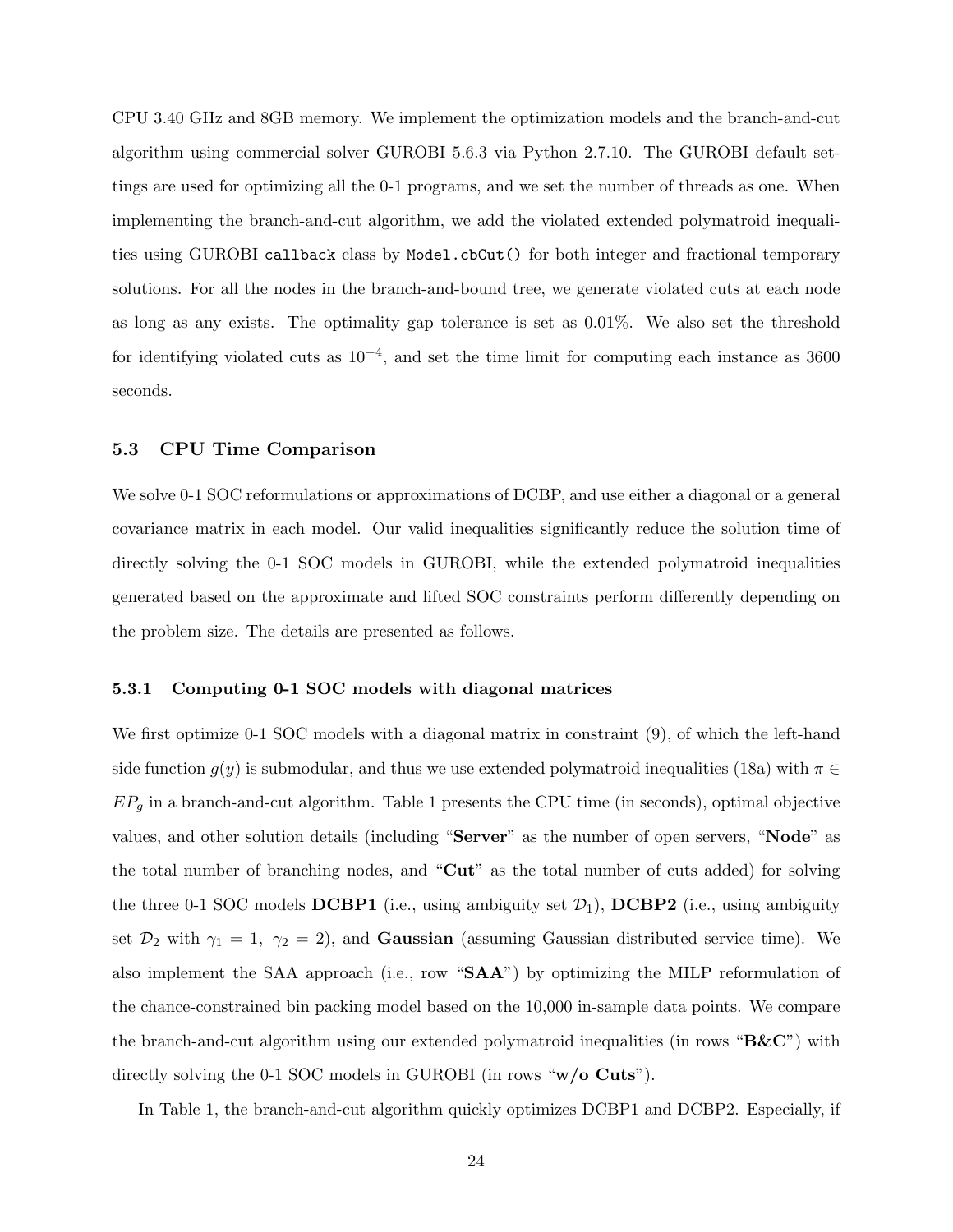| Approach   | Model       | Time<br>$(\rm s)$ | Opt. Obj. | $\check{ }$<br>Server | Opt. Gap | Node   | Cut       |
|------------|-------------|-------------------|-----------|-----------------------|----------|--------|-----------|
|            | DCBP1       | 0.73              | 328.99    | 3                     | $0.00\%$ | 83     | 82        |
| B&C        | DCBP2       | 27.50             | 366.54    | 3                     | $0.00\%$ | 2146   | 2624      |
|            | Gaussian    | 0.13              | 297.94    | $\overline{2}$        | $0.00\%$ |        |           |
|            | DCBP1       | 95.73             | 328.99    | 3                     | 0.01%    | 76237  | N/A       |
| $w/o$ Cuts | DCBP2       | <b>LIMIT</b>      | 380.09    | $\overline{2}$        | 9.15%    | 409422 | $\rm N/A$ |
|            | Gaussian    | 0.02              | 297.94    | $\overline{2}$        | $0.00\%$ | 16     | N/A       |
| <b>SAA</b> | <b>MILP</b> | 21.20             | 297.94    | $\overline{2}$        | $0.00\%$ | 89     | $\rm N/A$ |

Table 1: CPU time and solution details for solving instances with diagonal matrices

being directly solved by GUROBI, DCBP2 cannot be solved within the 3600-second time limit and ends with a 9.15% optimality gap. Solving DCBP1 by using the branch-and-cut algorithm is much faster than solving the large-scale SAA-based MILP model, while the solution time of DCBP2 is similar to the latter. The two DCBP models also yield higher objective values, since they both provide more conservative solutions that open one more server than either the Gaussian or the SAA-based approach.

### 5.3.2 Computing 0-1 SOC models with general covariance matrices

In this section, we focus on testing DCBP2 yielded by the ambiguity set  $\mathcal{D}_2$  with parameters  $\gamma_1 = 1$ ,  $\gamma_2 = 2$ , and  $\alpha_i = 0.05$ ,  $\forall i \in [I]$ . We use empirical covariance matrices of the in-sample data. Note that these covariance matrices are general and non-diagonal. We compare the time of solving the 0-1 SOC reformulations of DCBP2 on ten independently generated instances. We examine two implementations of the branch-and-cut algorithm: one uses extended polymatroid inequalities (18a) with  $\pi \in EP_{q^L}$  based on the relaxed 0-1 SOC constraint (11), and the other uses the extended polymatroid inequalities (18b) based on the lifted SOC constraint.

Table 2 reports the CPU time (in seconds) and number of branching nodes (in column "Node") for various methods. First, we directly solve the 0-1 SOC models of DCPB2 in GUROBI, without or with the linear valid inequalities (19a)–(19d), and report their results in columns " $w/o$  Cuts" and "Ineq.", respectively. We then implement the branch-and-cut algorithm, and examine the results of using extended polymatroid inequalities (18a) with  $\pi \in EP_{g^L}$  (reported in columns "B&C-Relax") and cuts (18b) based on lifted SOC constraints (reported in columns "B&C-Lifted"). (The latter does not involve valid inequalities (18a) used in the former.) The time reported under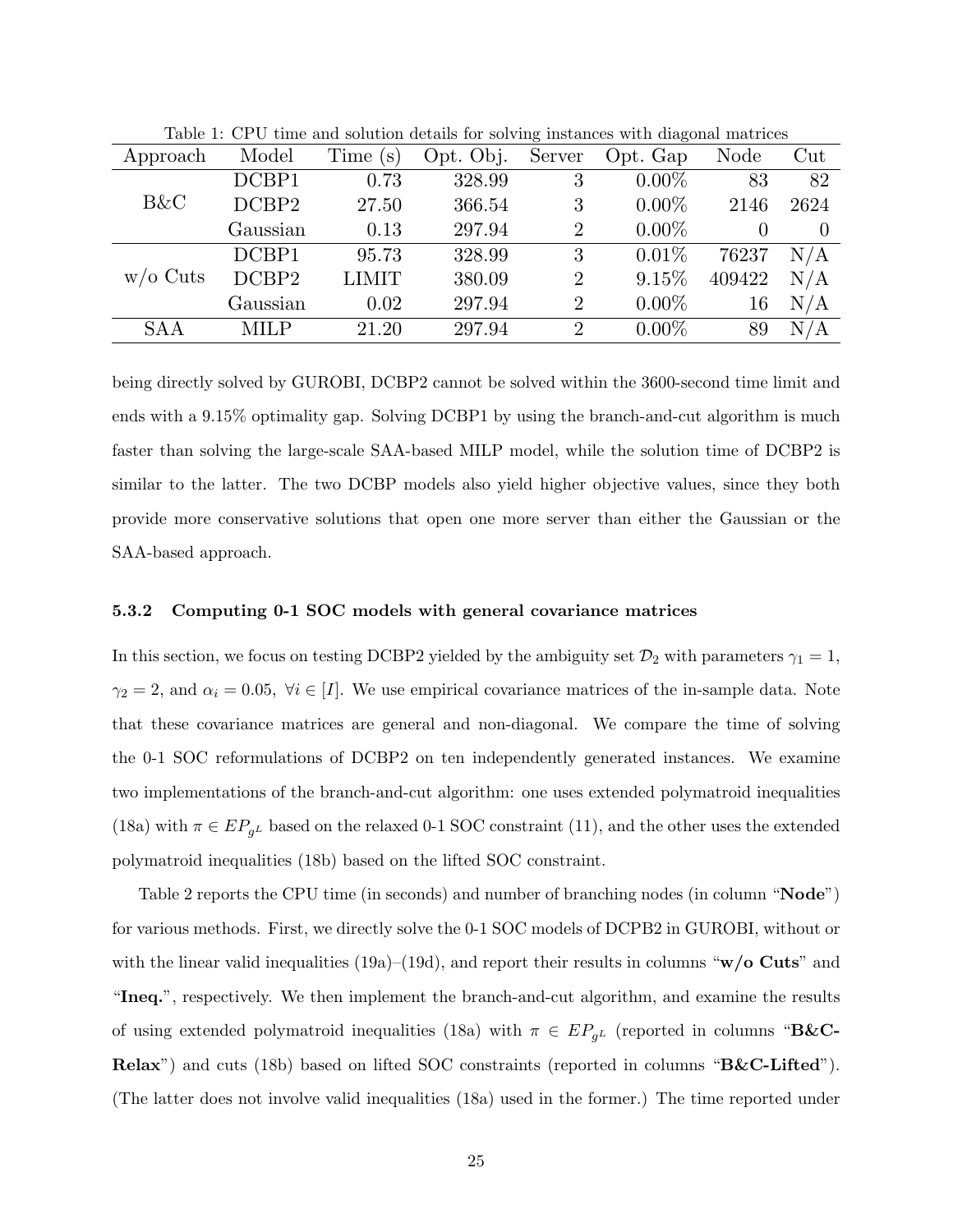B&C-Relax also involves the time of solving SDPs for obtaining  $\Delta^L$  and the relaxed 0-1 SOC constraint (11). The time of solving related SDPs are quite small (varying from 1 to 2 seconds for instances of different sizes) and negligible as compared to the total B&C time. For both B&C methods, we also present the number of extended polymatroid inequalities (see column "Cut") added.

| Instance       | $w/o$ Cuts |       | Ineq.   |      | $B&C$ -Relax |       |     | B&C-Lifted |      |                 |
|----------------|------------|-------|---------|------|--------------|-------|-----|------------|------|-----------------|
|                | Time(s)    | Node  | Time(s) | Node | Time (s)     | Node  | Cut | Time(s)    | Node | $_{\text{Cut}}$ |
|                | 286.29     | 10409 | 156.50  | 795  | 51.99        | 9095  | 702 | 35.03      | 618  | 823             |
| $\overline{2}$ | 433.32     | 10336 | 167.91  | 687  | 26.63        | 6524  | 698 | 12.34      | 405  | 235             |
| 3              | 284.17     | 10434 | 206.82  | 971  | 70.43        | 17420 | 621 | 29.84      | 595  | 729             |
| 4              | 310.11     | 10302 | 139.06  | 656  | 15.37        | 2467  | 723 | 25.31      | 419  | 617             |
| 5              | 329.32     | 10453 | 181.83  | 777  | 56.53        | 12349 | 737 | 35.09      | 678  | 921             |
| 6              | 365.28     | 10300 | 168.26  | 652  | 23.89        | 4807  | 695 | 26.73      | 555  | 595             |
| 7              | 296.55     | 10759 | 198.87  | 873  | 45.21        | 11585 | 738 | 21.08      | 440  | 626             |
| 8              | 278.62     | 10490 | 211.05  | 900  | 53.84        | 14540 | 721 | 47.78      | 1064 | 1686            |
| 9              | 139.24     | 7771  | 177.41  | 632  | 19.90        | 3918  | 645 | 19.37      | 216  | 360             |
| 10             | 297.72     | 10330 | 159.52  | 822  | 30.36        | 6877  | 649 | 29.43      | 400  | 727             |

Table 2: CPU time of DCBP2 solved by different methods with general covariance matrices

In Table 2, we highlight the solution time of the method that runs the fastest for each instance. Note that without the extended polymatroid inequalities or the valid inequalities, the GUROBI solver takes the longest time for solving all the instances except instance  $#9$ . Adding the valid inequalities (19a)–(19d) to the solver reduces the solution time by 40% or more in almost all the instances, and drastically reduces the number of branching nodes. The extended polymatroid inequalities  $(18a)$ – $(18b)$  further reduce the CPU time significantly (see columns "B&C-Relax" and " $B&C\text{-Lifted}$ "). Moreover, for all the instances having 6 servers and 32 appointments, the algorithm using the extended polymatroid inequalities (18b) runs faster in eight out of ten instances than the algorithm using cuts (18a) based on relaxed SOC constraints without lifting. It indicates that the extended polymatroid inequalities generated by the lifted SOC constraints are more effective than those generated by the relaxed SOC constraints. This observation is overturned when we later increase the problem size.

In the following, we continue reporting the CPU time of solving DCBP2 with general covariance matrix. We vary the problem sizes (i.e., values of I and J) in Section 5.3.3, and vary the values of Λ in the SOC constraint (9) in Section 5.3.4.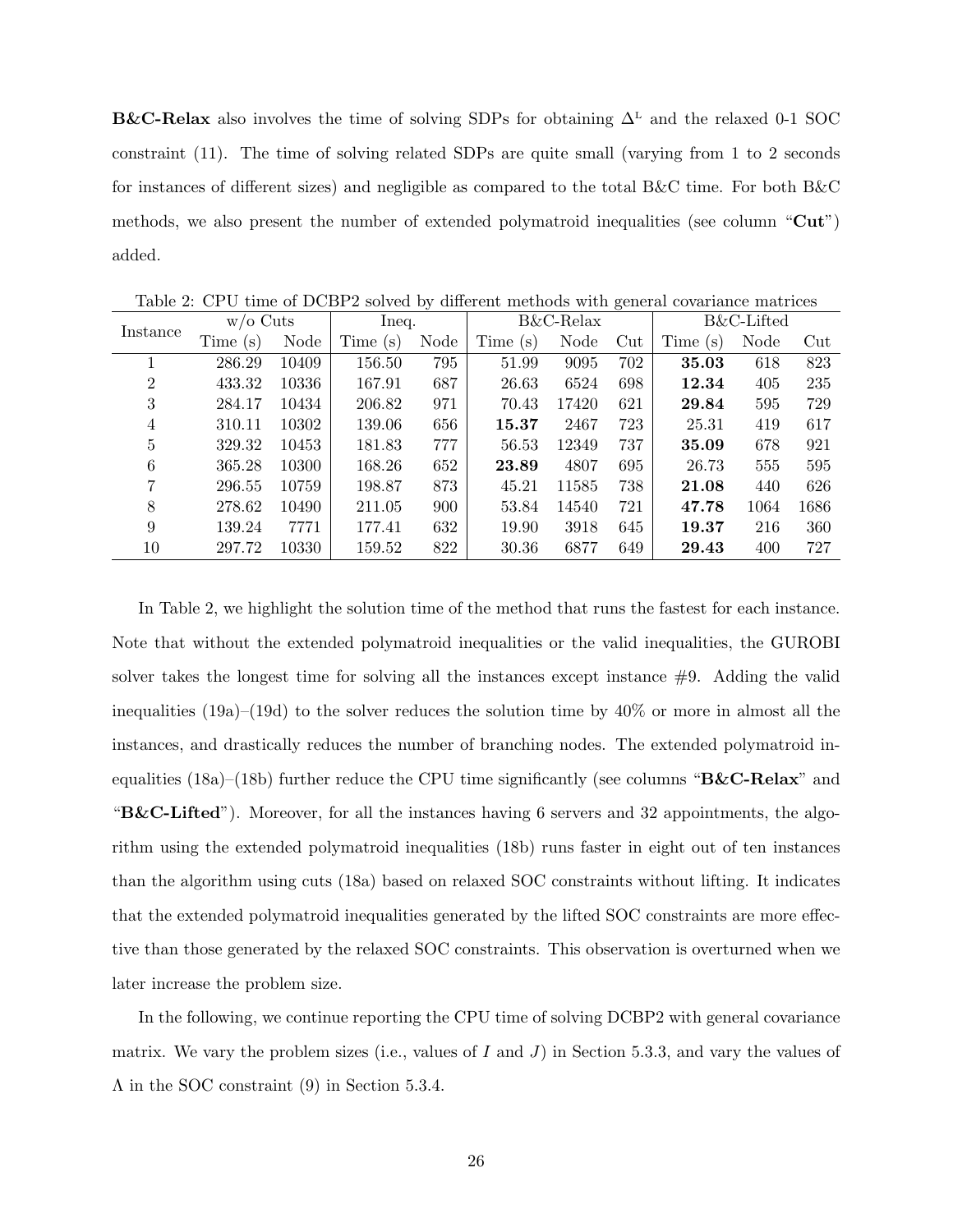#### 5.3.3 Solving 0-1 SOC models under different problem sizes

We use the same problem settings as in Section 5.2, and vary  $I = 6, 8, 10$  and  $J = 32, 40$  to test DCBP2 instances with different sizes. We still keep an equal mixture of all the four appointment types in each instance. Table 3 presents the computational time (in seconds), the total number of branching nodes ("Node"), and the total number of extended polymatroid inequalities generated ("Cuts"; if applicable) for solving the 0-1 SOC reformulation of DCBP2 by directly using GUROBI (" $w$ ) and by using the two implementations of the extended polymatroid inequalities ("B&C-Relax" and "B&C-Lifted").

|        | Method       |         |        |                | $J=32$ |         |         |         |         | $J=40$       |         |         |
|--------|--------------|---------|--------|----------------|--------|---------|---------|---------|---------|--------------|---------|---------|
|        |              | Inst.   | 1      | $\overline{2}$ | 3      | 4       | 5       | 6       | 7       | 8            | 9       | 10      |
|        | B&C-Relax    | Time(s) | 51.99  | 26.63          | 70.43  | 15.37   | 56.53   | 6.87    | 12.76   | 1.59         | 2.36    | 12.73   |
|        |              | Node    | 9095   | 6524           | 17420  | 2467    | 12349   | 1009    | 1322    | 176          | 285     | 1270    |
|        |              | Cut     | 702    | 698            | 621    | 723     | 737     | 174     | 604     | 171          | 179     | 602     |
| $I=6$  |              | Time(s) | 35.03  | 12.34          | 29.84  | 25.31   | 35.09   | 64.58   | 98.18   | 91.12        | 60.11   | 59.50   |
|        | B&C-Lifted   | Node    | 618    | 405            | 595    | 419     | 678     | 274     | 484     | 447          | 289     | 234     |
|        |              | Cut     | 823    | 235            | 729    | 617     | 921     | 470     | 690     | 688          | 462     | 394     |
|        | $w/o$ Cuts   | Time(s) | 286.29 | 433.32         | 284.17 | 310.11  | 329.32  | 1654.31 | 208.12  | 1182.46      | 1580.41 | 1266.27 |
|        |              | Node    | 10409  | 10336          | 10434  | 10302   | 10453   | 10525   | 1272    | 10732        | 10658   | 10642   |
|        |              | Time(s) | 41.57  | 139.41         | 55.22  | 261.24  | 305.72  | 23.91   | 9.73    | 17.76        | 27.16   | 12.98   |
|        | B&C-Relax    | Node    | 8342   | 29042          | 12267  | 49820   | 61334   | 2130    | 1240    | 1561         | 2607    | 1024    |
|        |              | Cut     | 737    | 770            | 742    | 803     | 790     | 714     | 199     | 728          | 702     | 690     |
| $I=8$  | B&C-Lifted   | Time(s) | 106.03 | 28.55          | 84.64  | 97.05   | 13.56   | 331.29  | 273.14  | 307.06       | 178.41  | 161.39  |
|        |              | Node    | 678    | 502            | 647    | 634     | 125     | 1177    | 836     | 1397         | 457     | 529     |
|        |              | Cut     | 114    | 691            | 128    | 143     | 216     | 1781    | 1175    | 2066         | 703     | 719     |
|        | $w/o$ Cuts   | Time(s) | 866.12 | 597.43         | 649.72 | 683.18  | 497.15  | 2265.53 | 2428.60 | 2294.62      | 1781.95 | 851.99  |
|        |              | Node    | 10338  | 10305          | 10309  | 10306   | 14386   | 11441   | 11219   | 11708        | 11128   | 5241    |
|        |              | Time(s) | 3.75   | 9.28           | 6.56   | 3.23    | 16.71   | 29.94   | 80.34   | 22.58        | 24.48   | 339.93  |
|        | $B&C$ -Relax | Node    | 637    | 972            | 659    | 549     | 2274    | 2336    | 7315    | 1870         | 1959    | 34306   |
| $I=10$ |              | Cut     | 241    | 552            | 390    | 230     | 741     | 767     | 714     | 736          | 729     | 715     |
|        |              | Time(s) | 108.43 | 117.44         | 120.60 | 22.10   | 111.37  | 186.72  | 714.45  | 197.42       | 549.90  | 661.13  |
|        | B&C-Lifted   | Node    | 668    | 785            | 828    | 291     | 779     | 766     | 1108    | 811          | 896     | 1209    |
|        |              | Cut     | 108    | 191            | 314    | 281     | 188     | 1196    | 850     | 1106         | 568     | 808     |
|        | $w/o$ Cuts   | Time(s) | 987.92 | 1140.23        | 183.06 | 1113.09 | 1425.83 | 2382.97 | 2917.03 | <b>LIMIT</b> | 2052.42 | 2451.62 |
|        |              | Node    | 10353  | 10357          | 4992   | 10307   | 10401   | 11015   | 11197   | 12101        | 10812   | 11001   |

Table 3: CPU time of DCBP2 with general covariance matrices for different problem sizes

In Table 3, we again highlight the solution time of the method that runs the fastest in each instance. We keep the first five instances we reported in Table 2 for instances with  $I = 6, J =$ 32, and report five instances for other  $(I, J)$  combinations. From Table 3, we observe that both implementations of the extended polymatroid inequalities run significantly faster than directly using GUROBI, especially when we increase the problem sizes (i.e., I increased from 6 to 10, and J increased from 32 to 40). In particular, the CPU time of directly using GUROBI is consistently 1 or 2 orders of magnitude larger than that of our approaches. For smaller  $(I, J)$ -values (e.g.,  $(I, J) = (6, 32)$  or  $(I, J) = (8, 32)$ , we see that **B&C-Lifted** sometimes runs faster than **B&C**-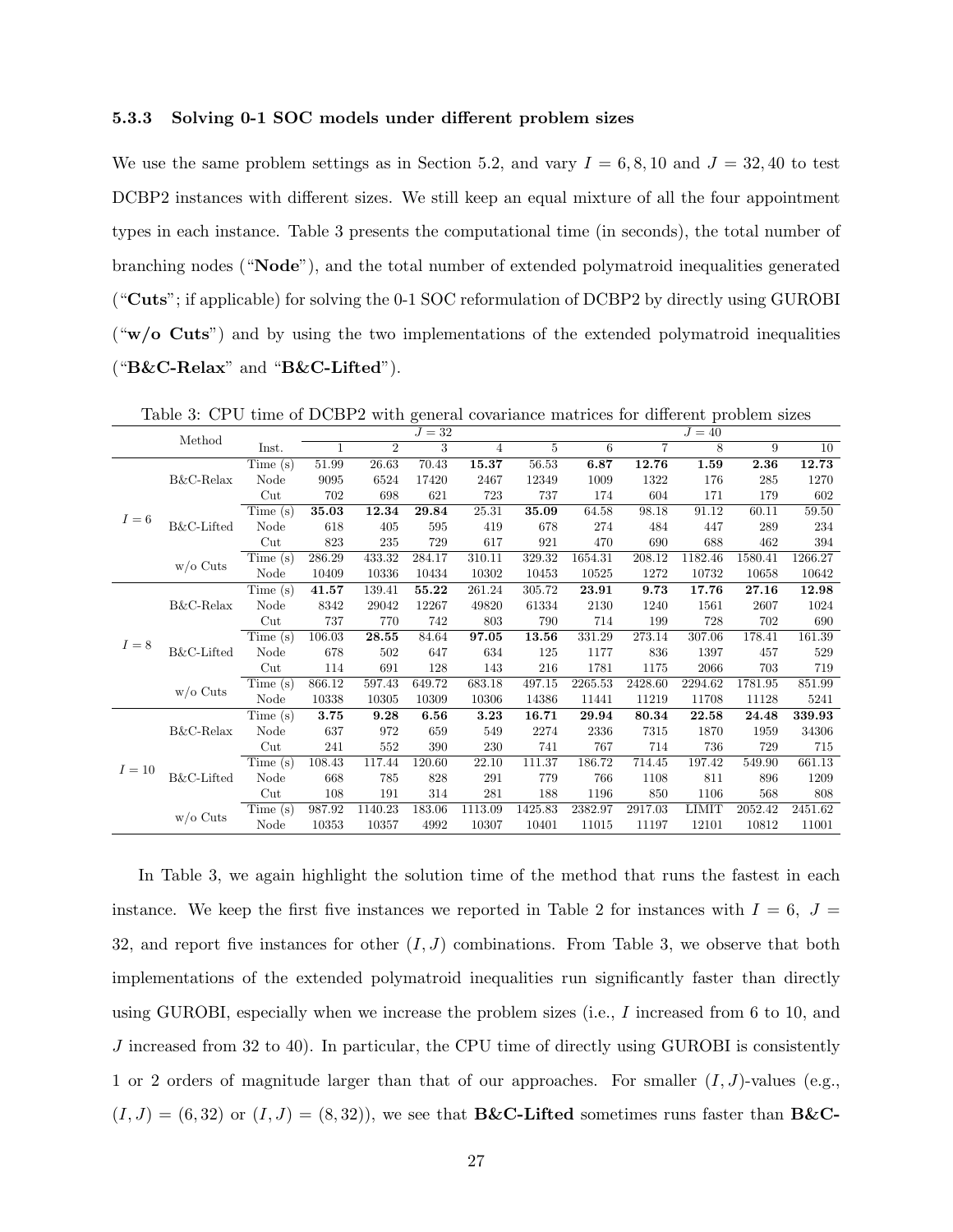**Relax**, but for all the other  $(I, J)$  combinations, the latter completely dominates the former. This is expected because the cuts (18b) are generated in a lifted space with  $J^2$  additional variables for each server  $i \in [I]$ . Therefore, it makes sense that the scalability of **B&C-Lifted** is worse than that of  $\text{B&C-Relax}$ , which uses cuts (18a) without lifting.

#### 5.3.4 Solving 0-1 SOC models with different Λ-values in (9)

We again focus on instances with  $I = 6$  and  $J = 32$  under the same general covariance matrix Σ obtained from the in-sample data points. We let  $Λ := Ω<sup>2</sup>Σ$  in the 0-1 SOC constraint (9) and adjust the scalar  $\Omega$  to obtain different  $\Lambda$ . We want to show how the computational time of directly using GUROBI increases as we increase  $\Omega$ , as compared to using the branch-and-cut algorithm with extended polymatroid inequalities. (The results of  $B\&C$ -Lifted are used here and similar observations can be made if the results of B&C-Relax are used.)

Considering specific cases of the SOC constraint (9) for modeling DCBP, we have  $\Omega = \Phi^{-1}(1 \alpha$ ) = 1.64 for the Gaussian approximation model when  $\alpha = 0.05$ , and  $\Omega = \sqrt{\gamma_2/\alpha} = 6.32$  for DCBP2 when  $\gamma_2 = 2$  and  $\alpha = 0.05$ . We test four values of  $\Omega$  equally distributed in between [1.64, 6.32] including the two end points.

Figure 3 depicts the average CPU time and the average number of branching nodes of solving five independent DCBP2 instances for each  $\Omega$ -setting. Specifically, the four values 1.64, 3.20, 4.76, and 6.32 of  $\Omega$  lead to 0.98, 97.68, 299.29, and 363.56 CPU seconds when directly using GUROBI, respectively, together with the significantly growing number of branching nodes 0, 909.8, 6662, and 10418, respectively. On the other hand, the branch-and-cut algorithm with the extended polymatroid inequalities respectively takes 1.03, 35.19, 16.09, and 26.63 CPU seconds on average for solving the same instances, and branches on average 0, 188.6, 247.2, and 374.6 nodes, respectively. This indicates that our approach is more scalable than directly using the off-the-shelf solvers.

## 6 Conclusions

In this paper, we considered distributionally robust individual chance constraints, where the true distributional information of the constraint coefficients is ambiguous and only the empirical first and second moments are given. The goal is to restrict the worst-case probability of violating a linear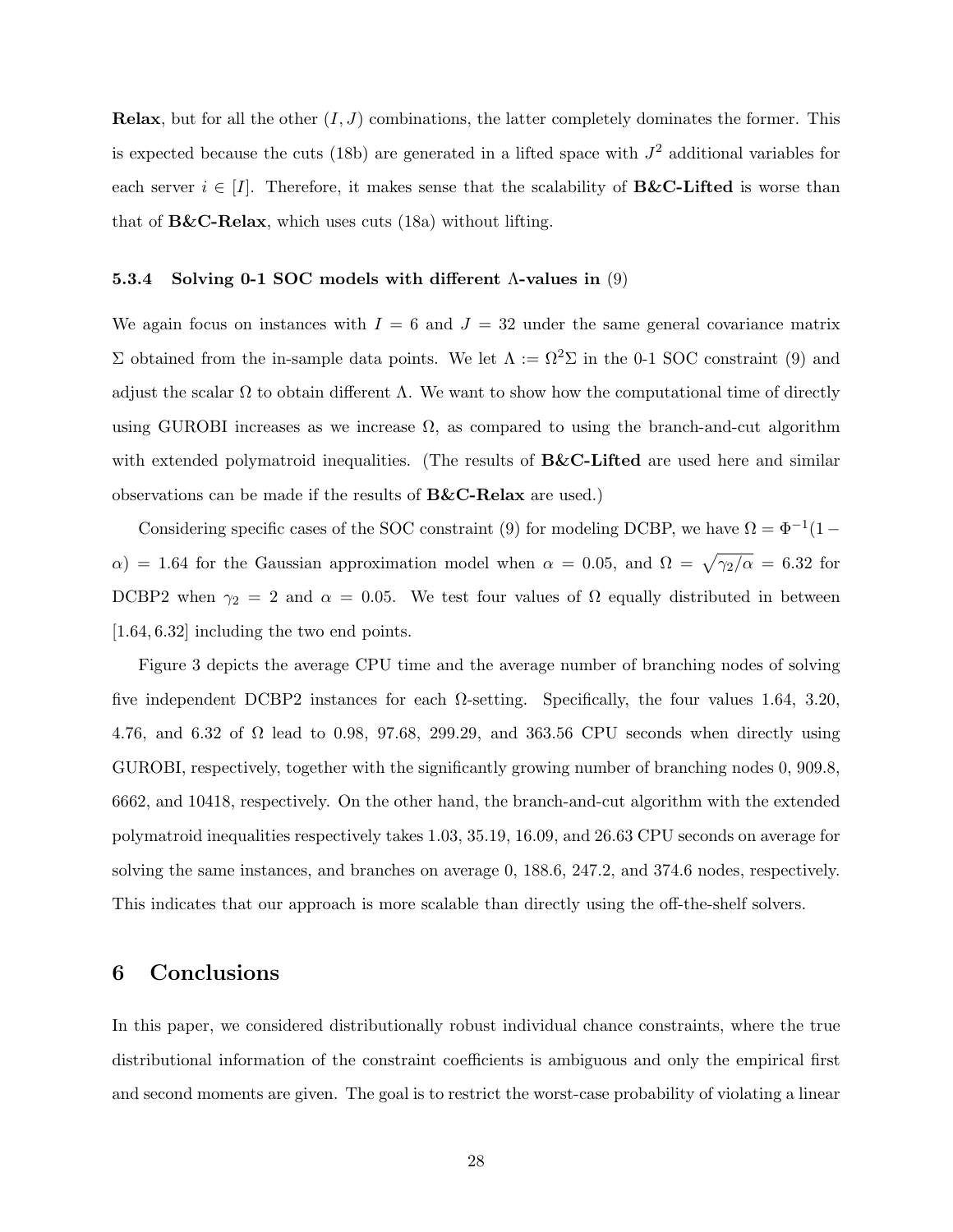

Figure 3: CPU time and number of branching nodes under different  $\Omega$ -values in constraint (9)

constraint under a given threshold. We provided 0-1 SOC representations of DRCCs under two types of ambiguity sets. In addition, we derived an efficient way of obtaining extended polymatroid inequalities for the 0-1 SOC constraints in both original and lifted spaces. Via extensive numerical studies, we demonstrated that our solution approaches significantly accelerate solving the DCBP model as compared to the state-of-the-art commercial solvers. In particular, a branch-and-cut algorithm with extended polymatroid inequalities in the original space scales very well as the problem size grows.

For future research, we plan to investigate DRCCs under other types of ambiguity sets, which could take into account not only the moment information but also density or structural information of their probability distribution. The connections between SOC program, SDP, and submodular optimization are also interesting to study.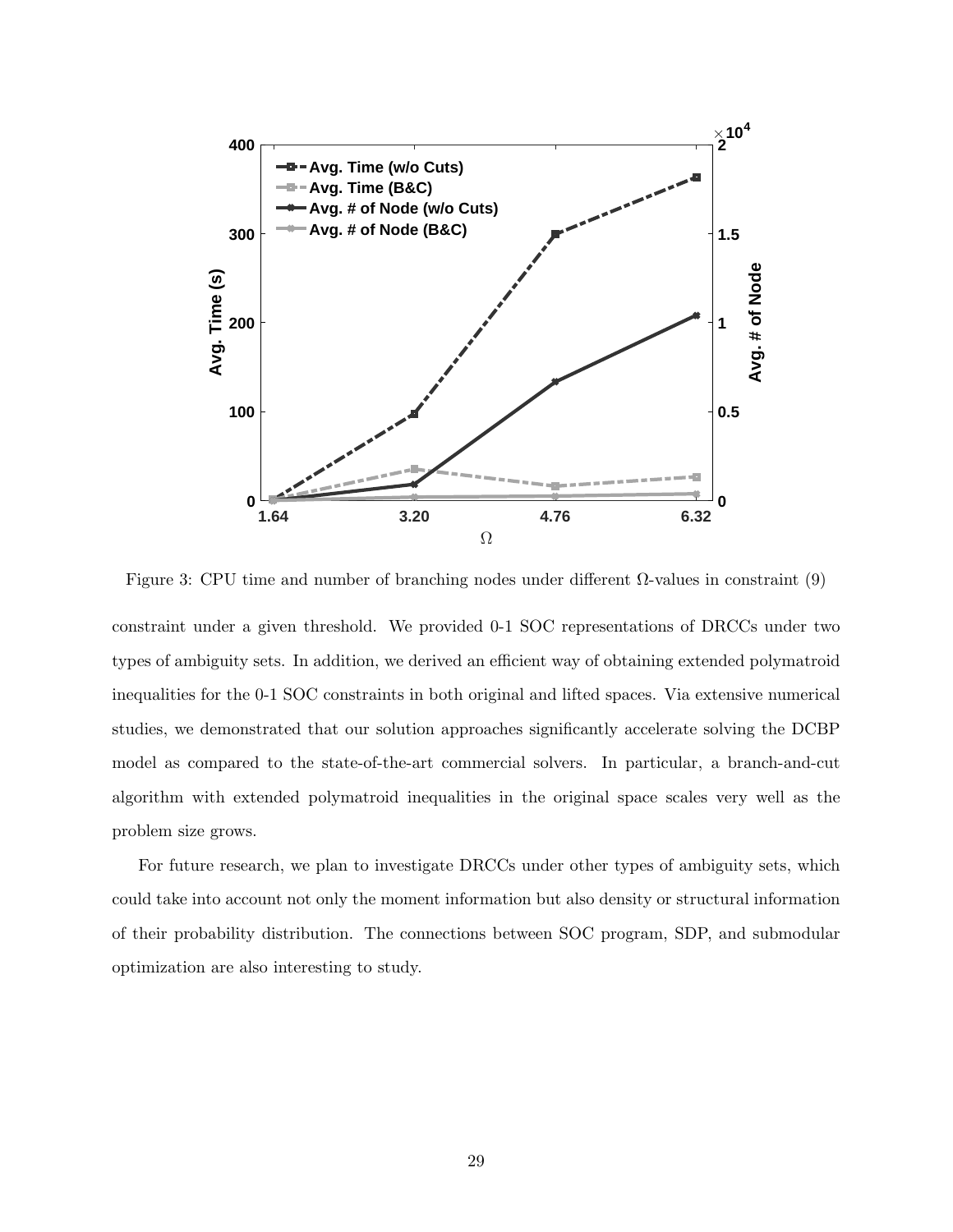### Acknowledgments

The authors are grateful to Profs. Alper Atamtürk and Andrés Gómez for their comments on an earlier version of this paper and for bringing to our attention the works Atamtürk and Bhardwaj  $(2018)$ ; Atamtürk and Gómez (2017); Bhardwaj (2015). The authors are grateful to the two referees and the Associate Editor for their constructive comments and helpful suggestions.

# Appendix A Proof of Theorem 7

*Proof.* When  $z_i = 1$ , inequality (18a) reduces to the extended polymatroid inequality. When  $z_i = 0$ , we have  $y_{ij} = 0$  for all  $j \in [J]$  due to constraints (17b). It follows that inequality (18a) holds valid.

When  $z_i = 1$ , inequality (18b) reduces to the extended polymatroid inequality. When  $z_i = 0$ , we have  $y_{ij} = 0$  for all  $j \in [J]$  due to constraints (17b) and so  $w_{ijk} = 0$  for all  $j, k \in [J]$ . It follows  $\Box$ that  $v_i = 0$  by definition. Hence, inequality (18b) holds valid.

## Appendix B Proof of Theorem 8

*Proof.* (Validity of inequality (19a)) If  $j = k$ , then  $w_{ijk} = y_{ij}^2 = y_{ij}$ . In this case, inequality (19a) reduces to  $y_{ij} \ge 2y_{ij} + \sum_{\substack{\ell=1 \ \ell \neq i}}^I y_{\ell j} - 1$ , which clearly holds because  $y_{ij} + \sum_{\substack{\ell=1 \ \ell \neq i}}^I y_{\ell j} = \sum_{i=1}^I y_{ij} \le 1$ . If  $j \neq k$ , then we discuss the following two cases:

- 1. If  $\max\{y_{ij}, y_{ik}\} = 1$ , then we assume  $y_{ij} = 1$  without loss of generality. It follows that  $y_{\ell j} = 0$ due to constraints (17c) and so  $w_{\ell jk} = y_{\ell j}y_{\ell k} = 0$  for all  $\ell \neq i$ . Hence,  $\sum_{\substack{\ell=1 \ \ell \neq i}}^I w_{\ell jk} = 0$  and inequality (19a) reduces to  $w_{ijk} \geq y_{ij} + y_{ik} - 1$ , which holds valid.
- 2. If  $\max\{y_{ij}, y_{ik}\}=0$ , then  $y_{ij}=y_{ik}=0$  and  $w_{ijk}=0$ . It remains to show  $\sum_{\substack{\ell=1 \ \ell \neq i}}^I w_{\ell j k} \leq 1$ . Indeed, since  $w_{\ell jk} \leq y_{\ell j}$ , we have  $\sum_{\substack{\ell=1 \ \ell \neq i}}^I w_{\ell jk} \leq \sum_{\substack{\ell=1 \ \ell \neq i}}^I y_{\ell j} \leq \sum_{\ell=1}^I y_{\ell j} = 1$ , where the last equality is due to constraints (17c).

(Validity of inequality (19b)) This inequality clearly holds valid when  $z_i = 1$ . When  $z_i = 0$ , we have  $y_{ij} = y_{ik} = 0$  due to constraints (17b). It follows that  $w_{ijk} = y_{ij}y_{ik} = 0$  and so the inequality holds valid.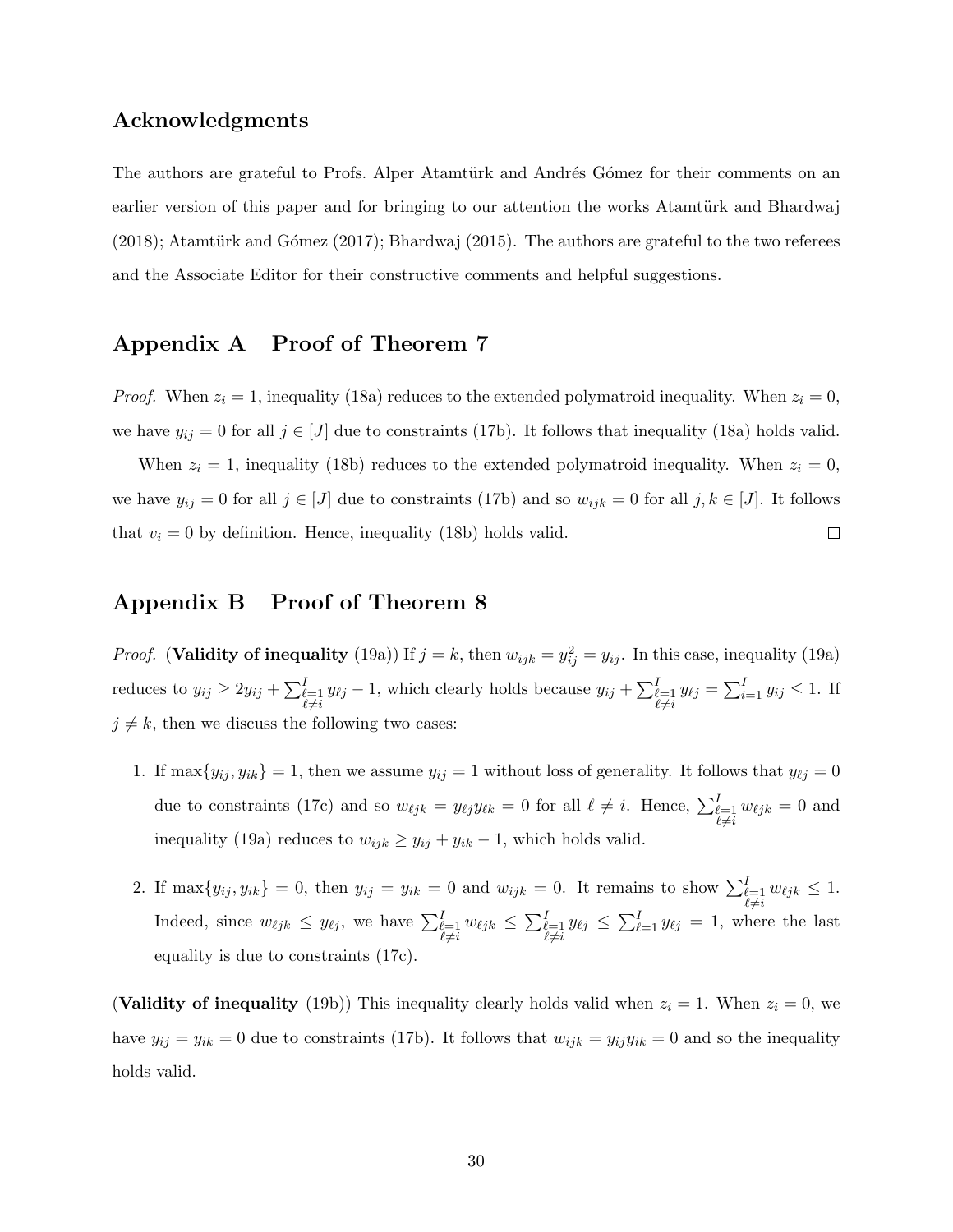(Validity of inequality (19c)) This inequality holds valid when  $z_i = 0$ . When  $z_i = 1$ , this inequality is equivalent to  $y_{ik} \sum_{j=1}^{J}$  $j{\neq}k$  $y_{ij} \le \sum_{j=1}^{J} y_{ij} - 1$ . We discuss the following two cases:

- 1. If  $y_{ik} = 0$ , then  $\sum_{j=1}^{J} y_{ij} \ge 1$  without loss of optimality because  $z_i = 1$ . Inequality (19c) holds valid.
- 2. If  $y_{ik} = 1$ , then  $y_{ik} \sum_{j=1}^{J}$  $j{\neq}k$  $y_{ij} = \sum_{j=1}^{J}$  $j{\neq}k$  $y_{ij}$ . Meanwhile,  $\sum_{j=1}^{J} y_{ij} - 1 = \sum_{j=1}^{J}$  $j{\neq}k$  $y_{ij} + y_{ik} - 1 =$  $\sum_{j=1}^J$  $j{\neq}k$  $y_{ij}$ . Inequality (19c) holds valid.

(Validity of inequality (19d)) This inequality holds valid when  $z_i = 0$ . When  $z_i = 1$ , we have  $\sum_{j=1}^{J} y_{ij} \geq 1$  without loss of optimality. It follows that  $\sum_{j=1}^{J} y_{ij} = 1$  or  $\sum_{j=1}^{J} y_{ij} \geq 2$ , and so  $(\sum_{j=1}^{J} y_{ij} - 1)(\sum_{j=1}^{J} y_{ij} - 2) \ge 0$ . Hence,

$$
\left(\sum_{j=1}^{J} y_{ij} - 1\right) \left(\sum_{j=1}^{J} y_{ij} - 2\right) = \sum_{j=1}^{J} y_{ij}^2 + 2 \sum_{j=1}^{J} \sum_{k=j+1}^{J} y_{ij} y_{ik} - 3 \left(\sum_{j=1}^{J} y_{ij}\right) + 2
$$

$$
= \sum_{j=1}^{J} y_{ij} + 2 \sum_{j=1}^{J} \sum_{k=j+1}^{J} w_{ijk} - 3 \left(\sum_{j=1}^{J} y_{ij}\right) + 2
$$

$$
= 2 \sum_{j=1}^{J} \sum_{k=j+1}^{J} w_{ijk} - 2 \left[\left(\sum_{j=1}^{J} y_{ij}\right) - 1\right] \geq 0.
$$

 $\Box$ 

Inequality (19d) follows.

# Appendix C Out-of-Sample Performance of DCBP

Through testing instances of chance-constrained bin packing, we show that DCBP solutions have very low probabilities of violating capacities in all the out-of-sample tests, even when the distributional information is misspecified. Specifically, we evaluate the out-of-sample performance of the optimal solutions to the DCBP1, DCBP2, Gaussian-based 0-1 SOC models, and the SAA-based MILP model. To generate the out-of-sample reference scenarios, we consider either misspecified distribution type or misspecified moment information as follows.

• Misspecified distribution type: We sample 10,000 out-of-sample data points from a twopoint distribution having the same mean and standard deviation of each random variable  $\tilde{t}_{ij}$ for  $i \in [I]$  and  $j \in [J]$  as the in-sample data. The service time is realized as  $\mu_{ij} + \frac{(1-p)}{\sqrt{1-p}}$  $\frac{1-pj}{p(1-p)}\sigma_{ij}$ with probability  $p(0 < p < 1)$  and as  $\mu_{ij} - \frac{\sqrt{p(1-p)}}{(1-p)}$ √  $\frac{p(1-p)}{(1-p)}\sigma_{ij}$  with probability  $1-p$ , where  $\mu_{ij}$  and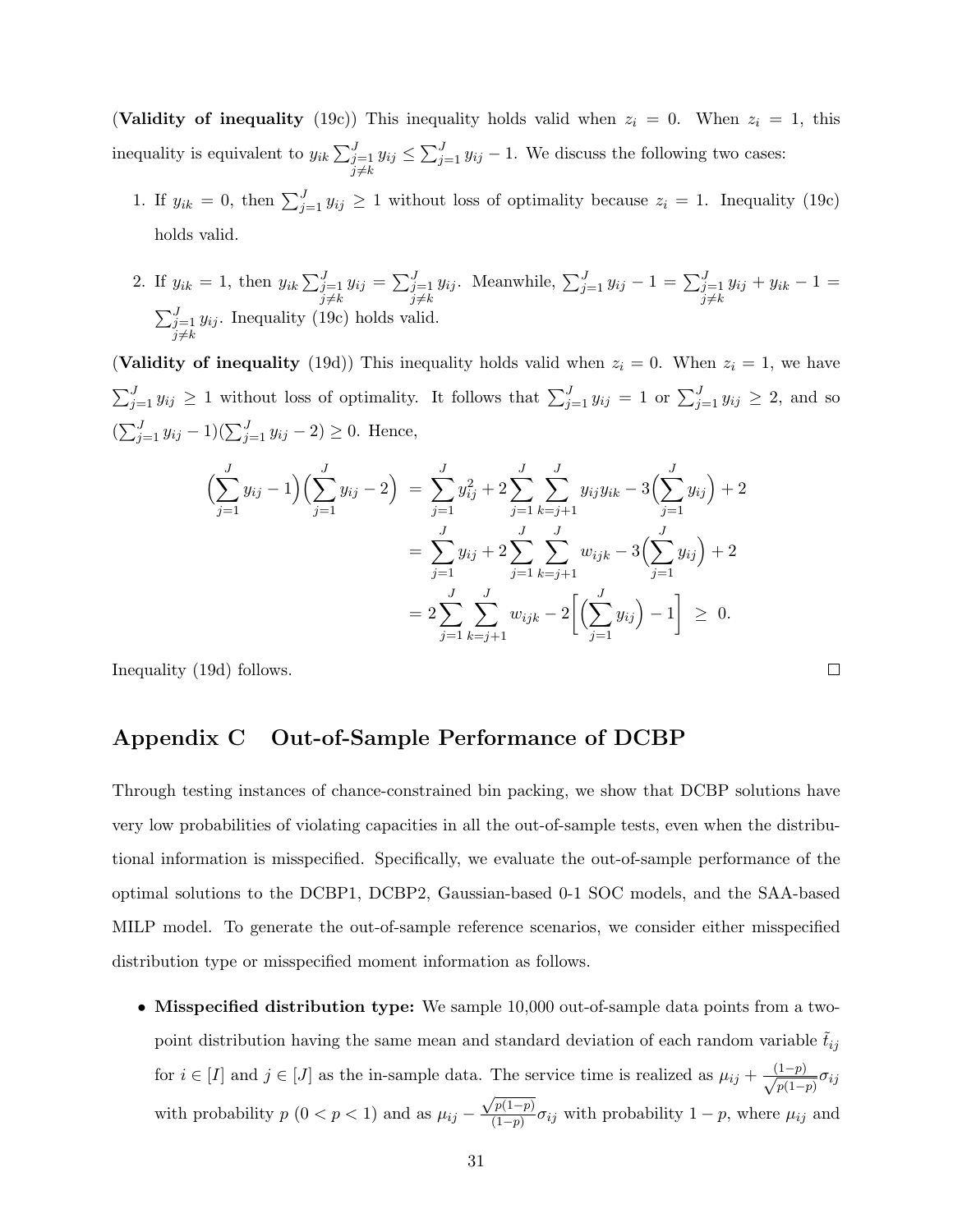$\sigma_{ij}$  are the sample mean and standard deviation of  $t_{ij}$  obtained from the in-sample data. We set  $p = 0.3$  so that we have smaller probability of having larger service time realizations.

• Misspecified moments: Alternatively, we sample 10,000 data points from the Gaussian distribution, but only consider the hM $\ell V$  type of appointments, instead of an equal mixture of all the four types. In each sample and for each  $i \in [I]$ , we draw a standard-Gaussian random number  $\rho_i$ , and for each  $j \in [J]$ , generate a service time realization as  $\mu_{ij} + \rho_i \sigma_{ij}$ .

Performance of solutions under diagonal matrices Under diagonal matrices, both of the two DCBP models open three servers (i.e., Servers 4, 5, 6 by DCBP1 and Servers 2, 4, 5 by DCBP2), while the Gaussian and SAA approaches only open Servers 4 and 6. We first use the 10,000 outof-sample data points given by misspecified distribution type, namely, the two-point distribution. Table 4 reports each solution's probability of having the total time of assigned appointments not exceeding the capacity of the server to which they are assigned.

Table 4: Solution reliability in out-of-sample data following a misspecified distribution type

| Model    | Server 2 |      | Server 4 Server 5 | Server 6 |
|----------|----------|------|-------------------|----------|
| DCBP1    | N/A      | 1.00 | 1.00              | 1.00     |
| DCBP2    | 1.00     | 1.00 | 1.00              | N/A      |
| Gaussian | N/A      | 0.69 | N/A               | 0.91     |
| SA A     | N/A      | 0.69 | N/A               | 0.91     |

"N/A": the server is not opened by using the corresponding method.

Recall that  $\alpha_i = 0.05$  for all i used in all four approaches. The reliability results of the Gaussian and SAA approaches are significantly lower than the desired probability threshold  $1 - \alpha_i = 0.95$ on Server 4, and slightly lower than 0.95 on Server 6. On the other hand, the optimal solutions of DCBP1 and DCBP2 do not exceed the capacity of any open servers.

Next, we use the 10, 000 out-of-sample data points given by misspecified moments. Table 5 reports the reliability performance of each optimal solution. The DCBP2 solution still outperforms

Table 5: Solution reliability in out-of-sample scenarios with misspecified moments

| Model    | Server 2 |      |      |                            |
|----------|----------|------|------|----------------------------|
| DCBP1    | N/A      | 0.94 | 1.00 | 1.00                       |
| DCBP2    | 0.98     | 1.00 | 0.99 | N/A                        |
| Gaussian | N/A      | 0.59 | N/A  | 0.89                       |
| SAA      | N/A      | 0.59 | N/A  | 0.89                       |
|          |          |      |      | Server 4 Server 5 Server 6 |

" $N/A$ ": the server is not opened by using the corresponding method.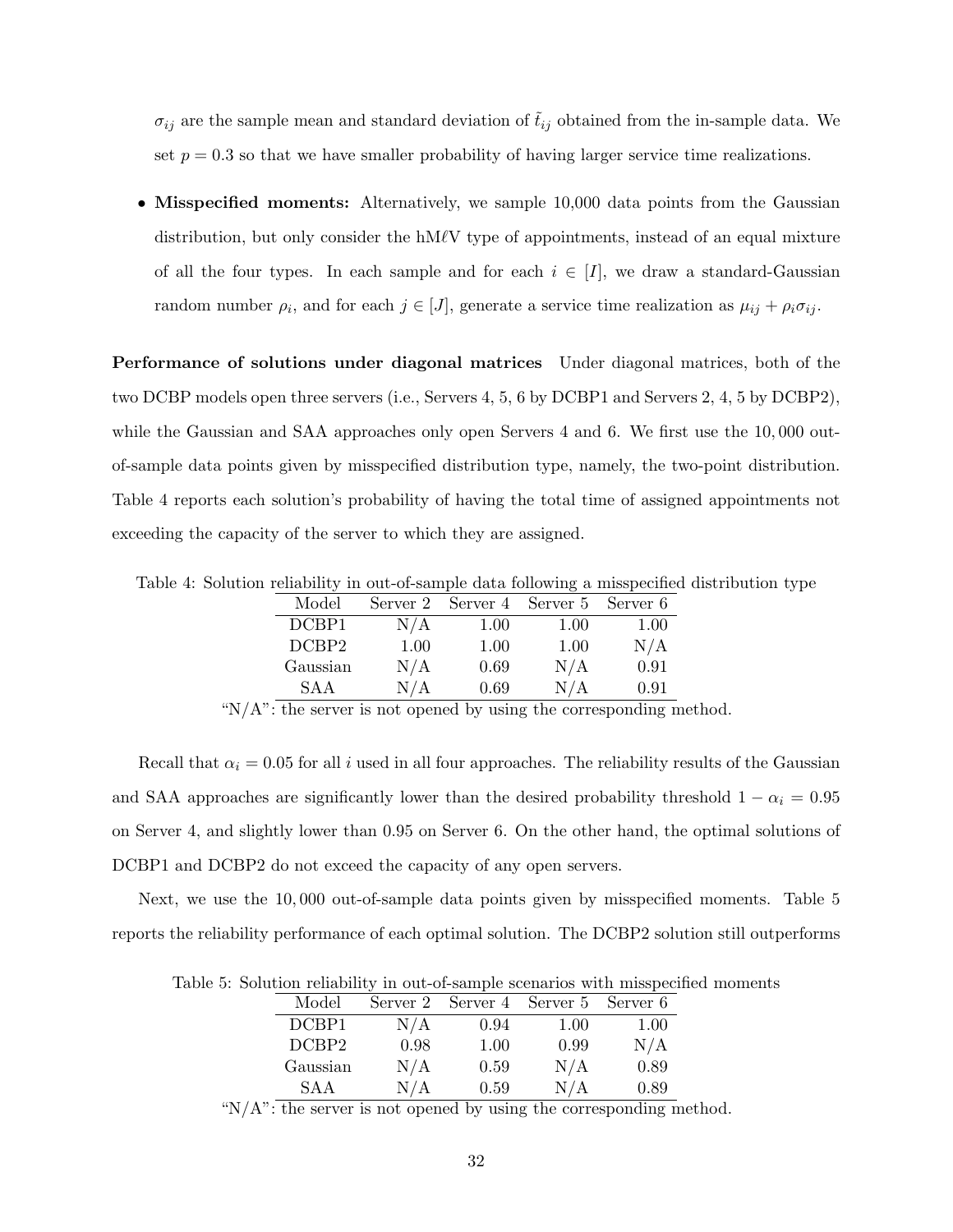solutions given by all the other approaches and achieves the desired reliability in all the three open servers. The Gaussian and SAA solutions perform poorly when the moment information is different from the empirical inputs. The DCBP1 solution respects the capacities of Servers 5 and 6 with sufficiently high probability (i.e.,  $> 0.95$ ), but yields a slightly lower reliability (0.94) than the threshold on Server 4.

Performance of solutions under general matrices We optimize all the models under general matrices by using the empirical covariance matrices of the in-sample data, and report their corresponding solutions in Table 6. Each entry illustrates the number of appointments assigned to an open server. Note that the Gaussian and SAA approaches yield the same solution of opening servers and assigning appointments.

Table 6: Optimal open servers and appointment-to-server assignments under general matrices

| Model    | Server 3 |     | Server 4 Server 5 Server 6 |               |
|----------|----------|-----|----------------------------|---------------|
| DCBP1    | 12       | N/A | 13                         |               |
| DCBP2    | 12       | 11  |                            | N/A           |
| Gaussian | 15       | N/A | 17                         | N/A           |
| SA A     | 15       | N/A | 17                         | N / A         |
|          |          |     |                            | $\sim$ $\sim$ |

" $N/A$ ": the server is not opened by using the corresponding method.

We test the solutions shown in Table 6 in the out-of-sample scenarios under misspecified distribution type, and present their reliability performance in Table 7. We again show that under general covariance matrices, the DCBP2 model yields the most conservative solution that does not exceed any open server's capacity, while DCBP1 only ensures the desired reliability on Servers 3 and 6, but not on Server 5. The Gaussian and SAA approaches cannot produce solutions that can achieve the desired reliability threshold on any of their open servers.

Table 7: Solution reliability in out-of-sample scenarios with misspecified moments

| Model    | Server 3 |      | Server 4 Server 5 Server 6 |      |
|----------|----------|------|----------------------------|------|
| DCBP1    | 1.00     | N/A  | 0.91                       | 1.00 |
| DCBP2    | 1.00     | 1.00 | 1.00                       | N/A  |
| Gaussian | 0.91     | N/A  | 0.91                       | N/A  |
| SA A     | 0.91     | N/A  | 0.91                       | N/A  |

" $N/A$ ": the server is not opened by using the corresponding method.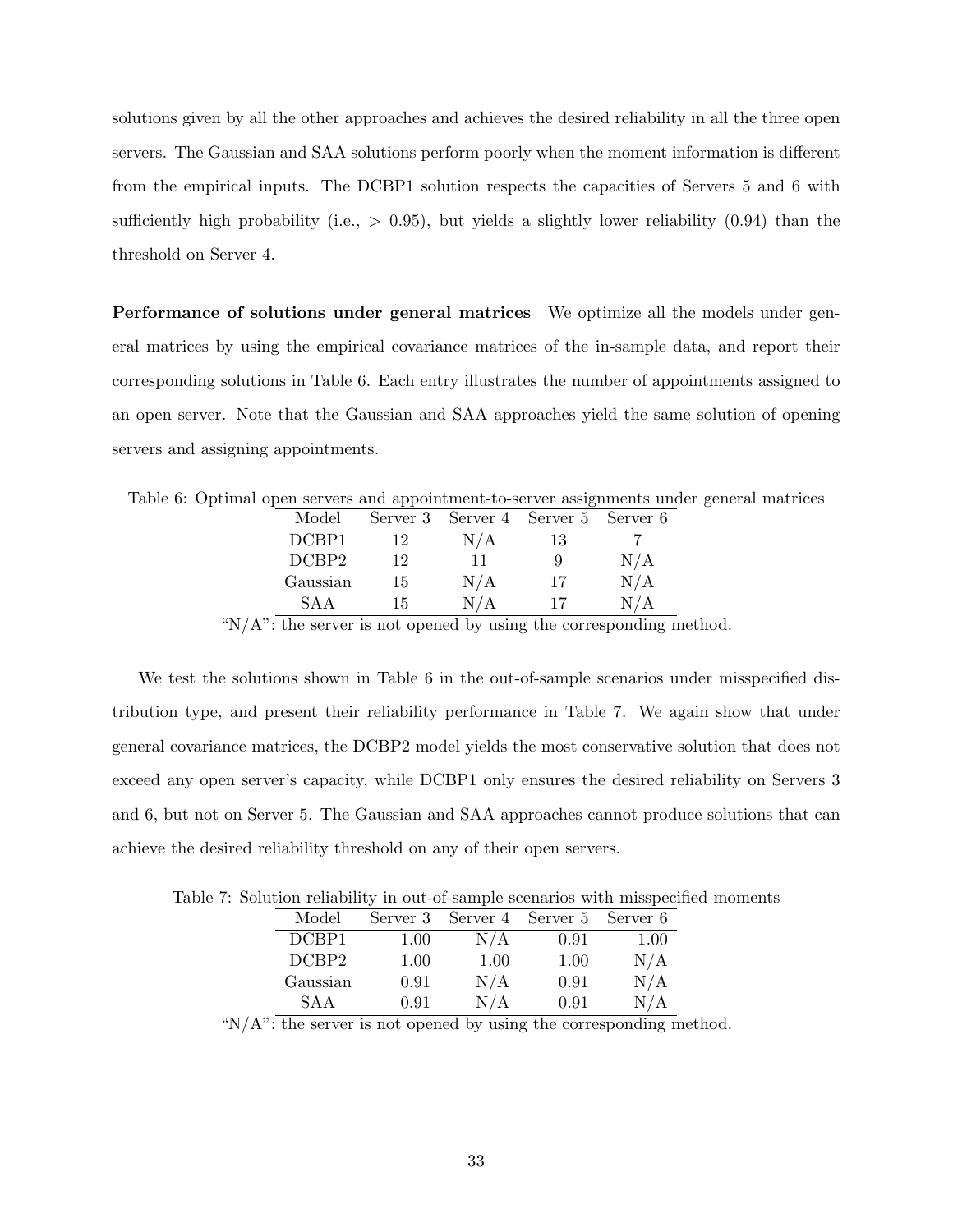## References

- Atamtürk, A. and Bhardwaj, A. (2015). Supermodular covering knapsack polytope. Discrete Optimization, 18:74–86.
- Atamtürk, A. and Bhardwaj, A. (2018). Network design with probabilistic capacities. Networks, 71(1):16–30.
- Atamtürk, A. and Gómez, A. (2017). Polymatroid inequalities for p-order conic mixed 0-1 optimization. Available at arXiv e-prints https://arxiv.org/abs/1705.05918.
- Atamtürk, A. and Narayanan, V. (2008). Polymatroids and mean-risk minimization in discrete optimization. Operations Research Letters, 36(5):618–622.
- Atamtürk, A. and Narayanan, V. (2009). The submodular knapsack polytope. Discrete Optimization, 6(4):333–344.
- Bertsimas, D., Doan, X. V., Natarajan, K., and Teo, C.-P. (2010). Models for minimax stochastic linear optimization problems with risk aversion. Mathematics of Operations Research, 35(3):580–602.
- Bhardwaj, A. (2015). Binary conic quadratic knapsacks. PhD thesis, University of California, Berkeley.
- Calafiore, G. C. and El Ghaoui, L. (2006). On distributionally robust chance-constrained linear programs. Journal of Optimization Theory and Applications, 130(1):1–22.
- Chen, W., Sim, M., Sun, J., and Teo, C. P. (2010). From CVaR to uncertainty set: Implications in joint chance constrained optimization. Operations Research, 58(2):470–485.
- Cheng, J., Delage, E., and Lisser, A. (2014). Distributionally robust stochastic knapsack problem. SIAM Journal on Optimization, 24(3):1485–1506.
- Delage, E. and Ye, Y. (2010). Distributionally robust optimization under moment uncertainty with application to data-driven problems. Operations Research, 58(3):595–612.
- Deng, Y., Shen, S., and Denton, B. T. (2016). Chance-constrained surgery planning under conditions of limited and ambiguous data. Available at SSRN: http://dx.doi.org/10.2139/ssrn.2432375.
- Denton, B. T., Miller, A. J., Balasubramanian, H. J., and Huschka, T. R. (2010). Optimal allocation of surgery blocks to operating rooms under uncertainty. Operations Research, 58(4):802–816.
- Edmonds, J. (1970). Submodular functions, matroids, and certain polyhedra. Combinatorial Structures and Their Applications, pages 69–87.
- El Ghaoui, L., Oks, M., and Oustry, F. (2003). Worst-case Value-at-Risk and robust portfolio optimization: A conic programming approach. Operations Research, 51(4):543–556.
- Jiang, R. and Guan, Y. (2016). Data-driven chance constrained stochastic program. Mathematical Programming, Series A, 158(1):291–327.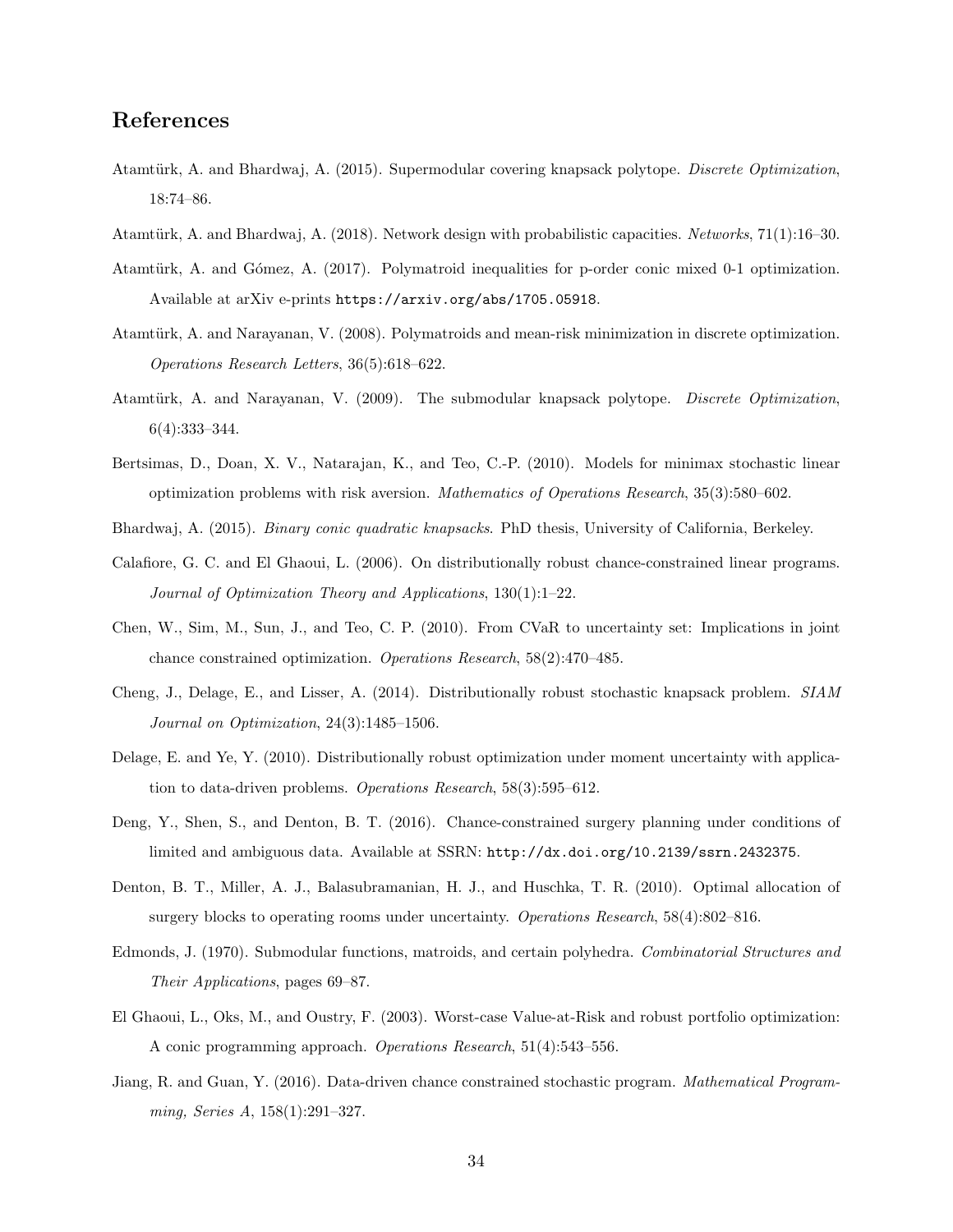- Küçükyavuz, S. (2012). On mixing sets arising in chance-constrained programming. Mathematical Program $ming, 132(1-2):31-56.$
- Liu, X., Küçükyavuz, S., and Luedtke, J. (2016). Decomposition algorithms for two-stage chance-constrained programs. Mathematical Programming, 157(1):219–243.
- Luedtke, J. (2014). A branch-and-cut decomposition algorithm for solving chance-constrained mathematical programs with finite support. Mathematical Programming, 146(1-2):219–244.
- Luedtke, J. and Ahmed, S. (2008). A sample approximation approach for optimization with probabilistic constraints. SIAM Journal on Optimization, 19(2):674–699.
- Luedtke, J., Ahmed, S., and Nemhauser, G. (2010). An integer programming approach for linear programs with probabilistic constraints. *Mathematical Programming*, 122(2):247–272.
- Nemhauser, G. and Wolsey, L. (1999). Integer and Combinatorial Optimization. Wiley.
- Nemhauser, G. L., Wolsey, L. A., and Fisher, M. L. (1978). An analysis of approximations for maximizing submodular set functions–I. Mathematical Programming, 14(1):265–294.
- Pagnoncelli, B., Ahmed, S., and Shapiro, A. (2009). Sample average approximation method for chance constrained programming: Theory and applications. Journal of Optimization Theory and Applications, 142(2):399–416.
- Popescu, I. (2007). Robust mean-covariance solutions for stochastic optimization. Operations Research, 55(1):98–112.
- Prékopa, A. (2003). Probabilistic programming. In Stochastic Programming: Handbooks in Operations Research and Management Science, volume 10, chapter 5, pages 267–351. Elsevier.
- Rujeerapaiboon, N., Kuhn, D., and Wiesemann, W. (2015). Robust growth-optimal portfolios. Management Science, 62(7):2090-2109.
- Shen, S. and Wang, J. (2014). Stochastic modeling and approaches for managing energy footprints in cloud computing services. Service Science, 6(1):15–33.
- Shylo, O. V., Prokopyev, O. A., and Schaefer, A. J. (2012). Stochastic operating room scheduling for high-volume specialties under block booking. INFORMS Journal on Computing, 25(4):682–692.
- Simchi-Levi, D., Chen, X., and Bramel, J. (2014). The Logic of Logistics: Theory, Algorithms, and Applications for Logistics Management. Springer Verlag.
- Smith, J. E. and Winkler, R. L. (2006). The optimizer's curse: Skepticism and postdecision surprise in decision analysis. Management Science, 52(3):311-322.
- Song, Y., Luedtke, J. R., and Küçükyavuz, S. (2014). Chance-constrained binary packing problems. IN-FORMS Journal on Computing, 26(4):735–747.